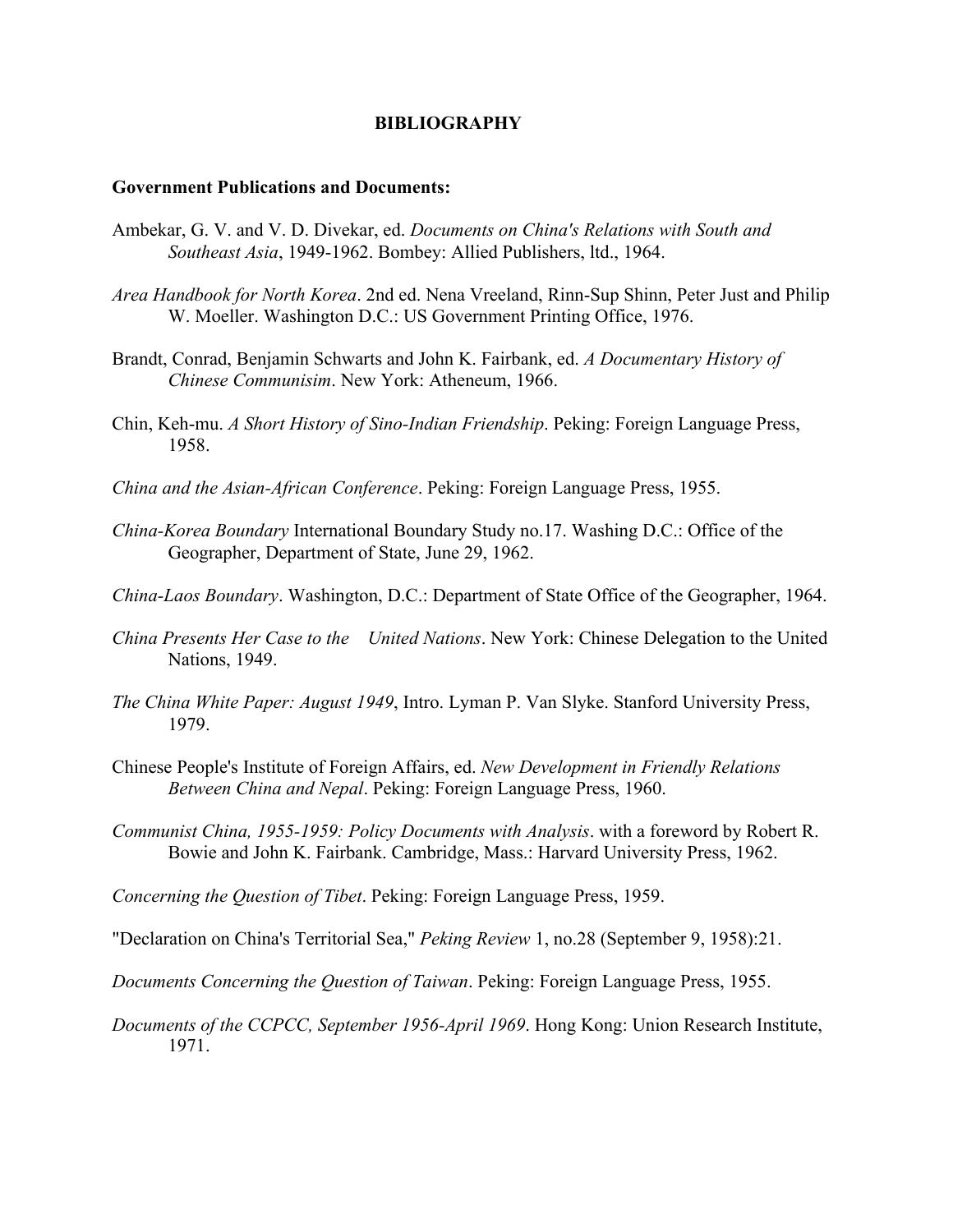- *Documents of the First Session of the First National People's Congress of the CPR*. Peking: Foreign Language Press, 1955.
- *Documents on the Sino-Indian Boundary Question*. Peking: Foreign Language Press, 1960.

*Dongnanya geguo naibao*. Shanghai: Shih-chieh chih-shih, 1948.

*Down with the New Tsars*. Peking: Foreign Language Press, 1969.

*Drive US Imperialism out of Asia*. Peking: Foreign Language Press, 1960.

Fei, Hsiao-t'ung. *Shem-ma shih min-tsu chu-yi tzu-chih*. Hongkong: 1956.

- *Fundamental Laws of the Chinese Soviet Republic*. New York: International Publishers Co., 1934.
- Geng, Biao. "On the Primacy of the Soviet Threat: Speech to the Institute of Diplomacy on August 25, 1976," *Mei-chou fei-ch'ing tung-hsin* (Taipei), no.503 (November 26, 1976):15-7.
- Government of Australia, Department of External Affairs. "Sikkim and Bhutan," *Current Notes on International Affairs* 33, no.2 (December, 1962):5-13.
- Government of India, Ministry of External Affairs. *Concluding Chapter of the Report of the Indian Officials on the Boundary Question*. New Delhi: External Publicity Division, Ministry of External Affairs, 196
- \_\_\_\_\_. *Leading Events in India-Chinese Relations, 1947-1962*. New Delhi: External Publicity Division, Ministry of External Affairs, 1962.
	- \_\_\_\_\_.*Nehru Writes to Heads of States*. New Delhi: External Publicity Division, Ministry of External Affairs, 1962.
- \_\_\_\_\_. *Prime Minister on Chinese Aggression*. NewDelhi: External Publicity Division, Ministry of External Affairs, 1963.
- \_\_\_\_\_.*Prime Minister on Sino-Indian Relations*, Vol. 1, *In Parliament*. New Delhi: External Publicity Division, Ministry of External Affairs, 1961.
- \_\_\_\_\_. *Report of the Officials of the Government of India and the People's Republic of China on the Boundary Question*. New Delhi: External Publicity Division, Ministry of External Affairs, 1962.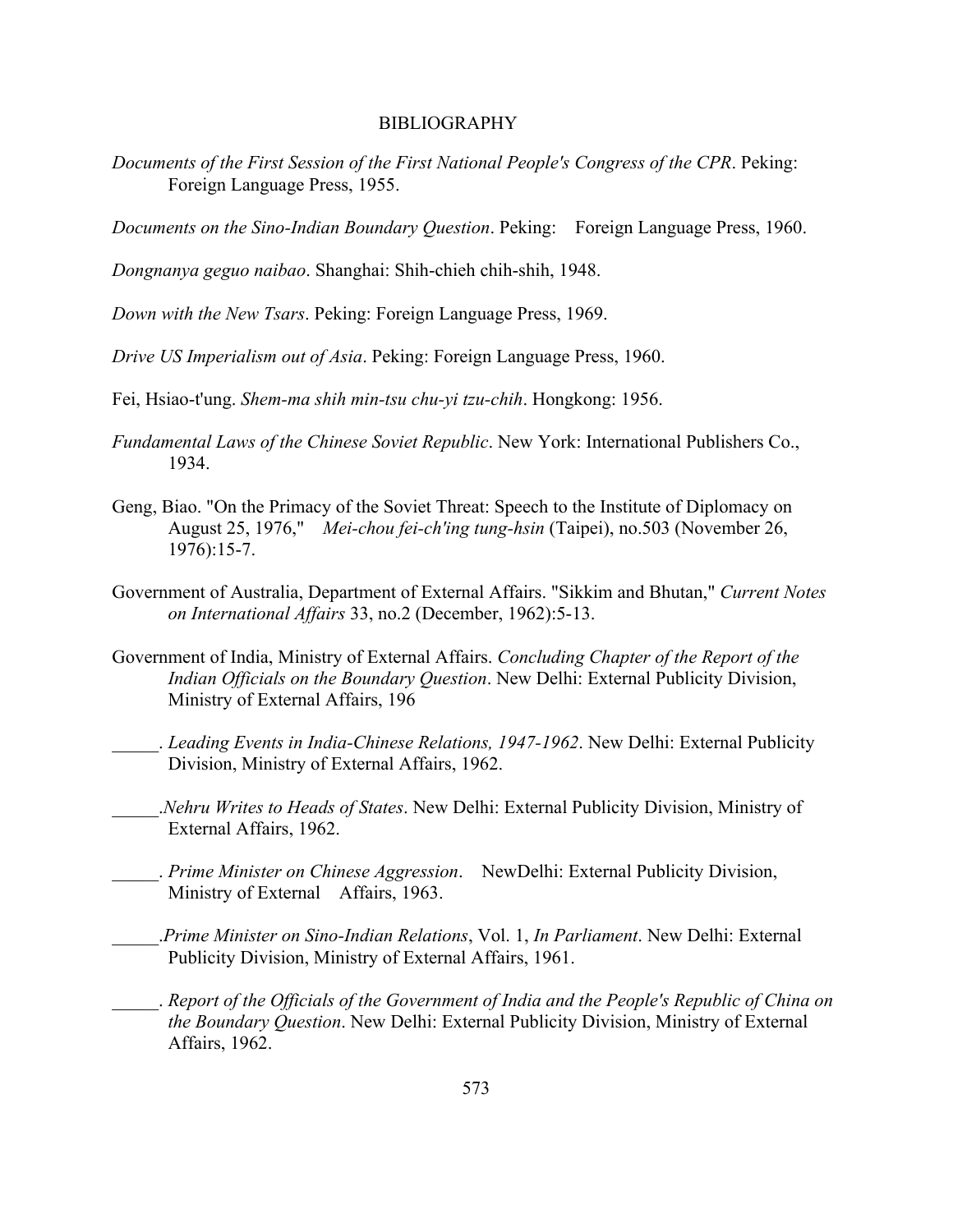- \_\_\_\_\_. *Sino-Pakistan "Agreement": Some Facts*. New Delhi: External Publicity Division, Ministry of External Affairs, 1963.
- \_\_\_\_\_.*White Paper*, 14 vols. New Delhi: External Publicity Division, Ministry of External Affairs, 1959-1968.
- Interdoc. *Russia and China: A Guide to the Sino-Soviet Conflict*. The Hague: International Documentation and Information Center, 1970.
- *International Boundary Study: Afghanistan-China*, no.89, the Geographer, Office of Research in Economics and Science, Bureau of Intelligence and Research, U.S. Department of State, 1969.
- *International Boundary Study: Burma-China*, no.42, the Geographer, Office of Research in Economics and Science, Bureau of Intelligence and Research, U.S. Department of State, 1964.
- *International Boundary Study: China-Korea*, no.17, the Geographer, Office of Research in Economics and Science, Bureau of Intelligence and Research, U.S. Department of State, 1962.
- *International Boundary Study: China-Laos*, no.34, the Geographer, Office of Research in Economics and Science, Bureau of Intelligence and Research, U.S. Department of State, 1964.
- *International Boundary Study: China-Mongolia*, no.173, the Geographer, Office of Research in Economics and Science, Bureau of Intelligence and Research, U.S. Department of State, 1984.
- *International Boundary Study: China-Nepal*, no.50, the Geographer, Office of Research in Economics and Science, Bureau of Intelligence and Research, U.S. Department of State, 1965
- *International Boundary Study: China-Pakistan*, no.85, the Geographer, Office of Research in Economics and Science, Bureau of Intelligence and Research, U.S. Department of State, 1968.
- *International Boundary Study: China-USSR*, no.64, the Geographer, Office of Research in Economics and Science, Bureau of Intelligence and Research, U.S. Department of State, 1966.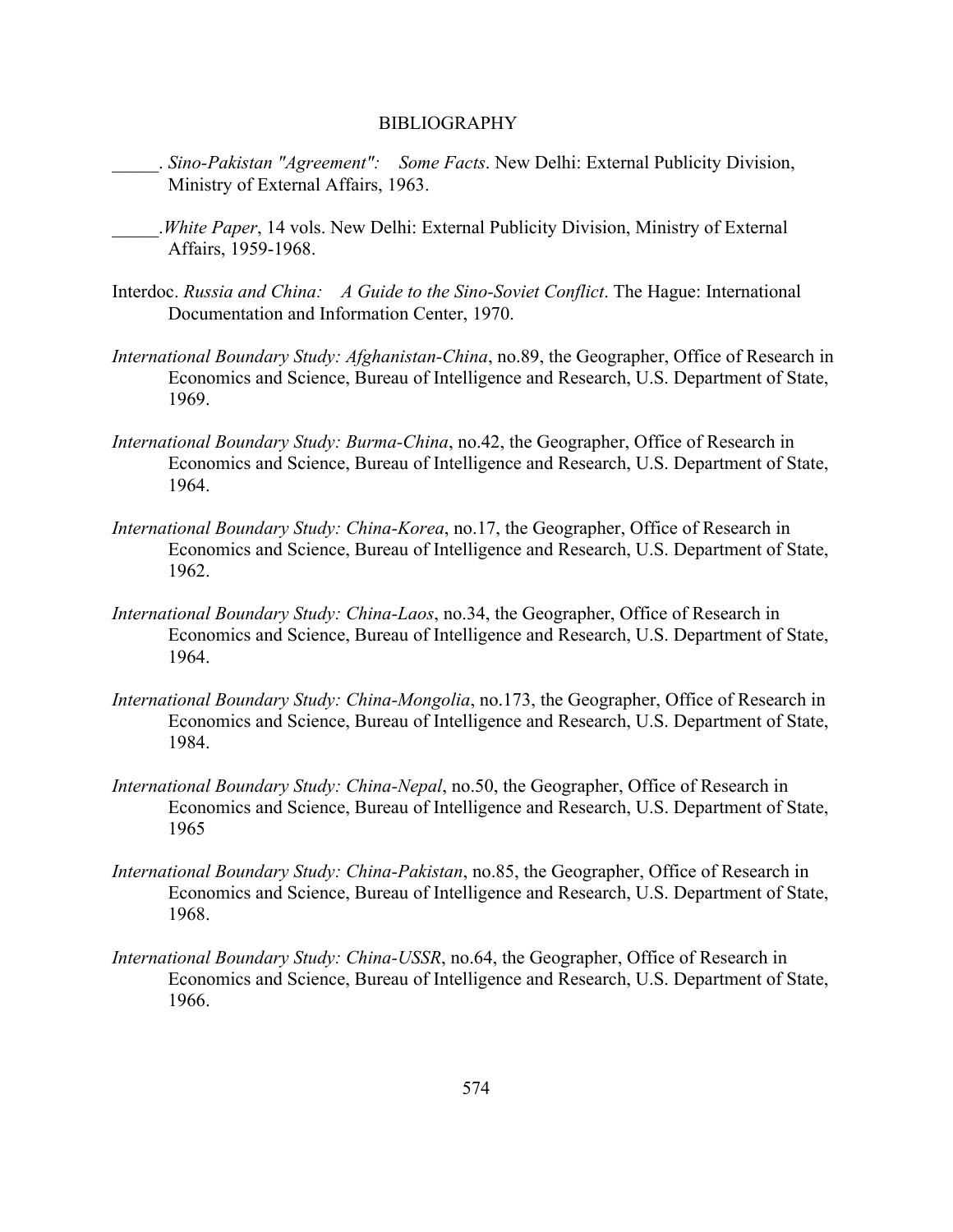- *International Boundary Study: China-Vietnam*, no.38, the Geographer, Office of Research in Economics and Science, Bureau of Intelligence and Research, U.S. Department of State, 1964.
- International Commision of Jurists. *The Question of Tibet and the Rule of Law*. Geneva, Switzerland, 1959.

\_\_\_\_\_. *Tibet and the Chinese People's Republic*. Geneva, Switzerland, 1960.

- Nepalese Department of Publicity. *Major Foreign Policy Speeches by His Majesty King Mahendra*. 1964.
- Percy, Charles H. et al. *The United States and China: A Report to the Senate Foreign Relations Committee and the House International Relations Committee*. Washington, D. C.: Government Printing Office, 1975.
- *Records of the Department of State Relating to Political Relations Between Russia (and the Soviet Union and Other States, 1910-29*. National Archives Microfilm Publications, Microcopy no. 340, 761.93/88), 1961.
- *Report of the Officials of the Governments of India and the People's Republic of China on the Boundary Question*. (New Delhi: Ministry of External affairs, 1961):139-2 & CR-12-17.

*Sino-Indian Boundary Question*. 2 vols. Peking: Foreign Language Press, 1962.

- *The Sino-Indian Boundary: Texts of Treaties, Agreements and Certain Exchanges of Notes Relating to the Sino-Indian Boundary*. New Delhi: Indian Society of International Law, 1962.
- *Statement of the Communist Party of China issued April 21, 1941*. Reprinted in Anna Louise Strong, *China's New Crisis* Key Books no.14. London: Fore Publications Ltd., 1942.
- *Statement of the Government of the People's Republic of China, May 24, 1969*. Peking: Foreign Language Press, 1969.
- *Statement of the Government of the People's Republic of China, October 7, 1966*. Peking: Foreign Language Press, 1969.
- Subcommittee for National Security and International Operations. *Problems of Negotiating with Communist China*. Washington, D.C.: Government Printing Office, February, 1969.

Sun, Ching-ling. *Good Neighbors Meet*. Peking: Foreign Language Press, 1956.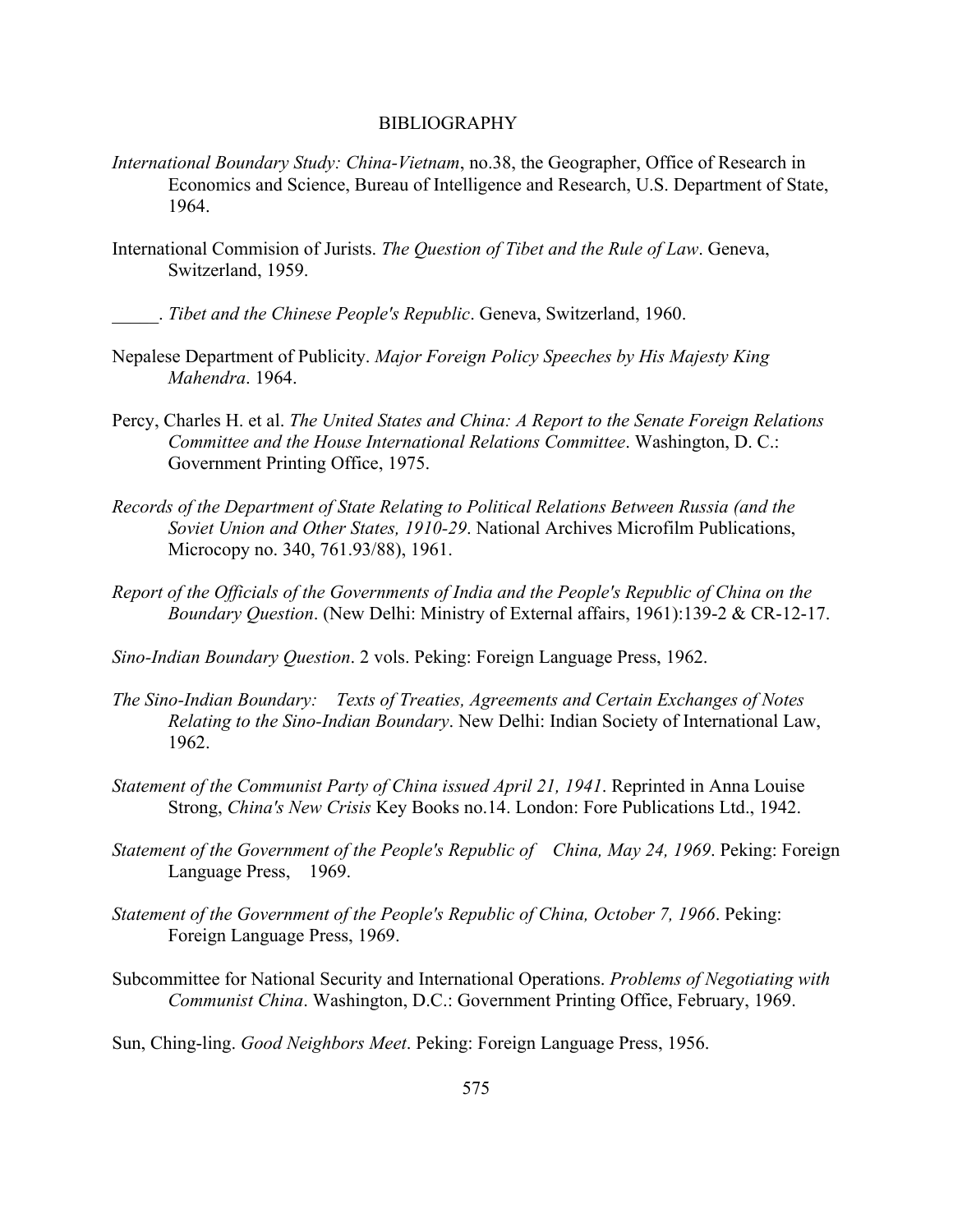\_\_\_\_\_. "My Visit to India, Burma and Pakistan," *People's China*, no.7 (April 1, 1956):4-11.

Sun, Yet-sen. *The Vital Problems of China*. Taipei: China Cultural Service, 1953.

\_\_\_\_\_. *San Min Chu I*. Shanghai: The Commercial Press, 1929 (1937).

*A Victory for the Five Principles of Peaceful Coexistence: Documents on the Sino-Burmese Boundary Question*. Beijing: Foreign Language Press, 1960.

*White Paper I*. New Delhi: Ministry of External Affairs, 1959.

*White Paper II.* New Delhi: Ministry of External Affairs, 1959.

Yen, Wen-ching. "To Our Friends in India," *People's China*, no.10 (May 16, 1956):28-31.

- *Zhenbao dao zonglai jioushi Zhongguo de lingtu* (Zhenbao Island has always been Chinese Territory). Hongkong: San-lian Shu-jyu, 1969.
- *Zhonghua renmin gongheguo dweiwai guanxi wenjianji*, 5 vols. Beijing: Shijie Zhishi chubanshe, 1958.

*Zhong-Su youhao guanxi xuexi shouce*. Shanghai: Zhanwang zhoukan, 1950.

# **Books:**

Ahmad, Zahiruddin. *Tibet and Ladakh: A History*. South Illinois University Press, 1963.

- Ahn, Byung-joon. *Chinese Politics and the Cultural Revolution: Dynamics of Policy Processes*. Seattle: University of Washington Press, 1976.
- Ambroz, Oton. *Realignment of World Power: The Russo-Chinese Schism Under the Impact of Mao Tse-tung' Last Revolution* vol.1. New York: Robert Speller and Sons, 1972.

An, Tai-sung. *The Sino-Soviet Territorial Dispute*. Philadelphia: Westminster Press, 1973.

\_\_\_\_\_. *North Korea in Transition: From Dictatorship to Dynasty*. Westport, Conn.: Greenwood Press, 1983.

Ardrey, Robert. *The Territorial Imperative*. New York: Dell Publishing Co. Inc., 1966.

Armstrong, J.D. *Revolutionary Diplomacy: Chinese Foreign Policy and the United Front Doctrine*. Berkeley: University of California Press, 1977.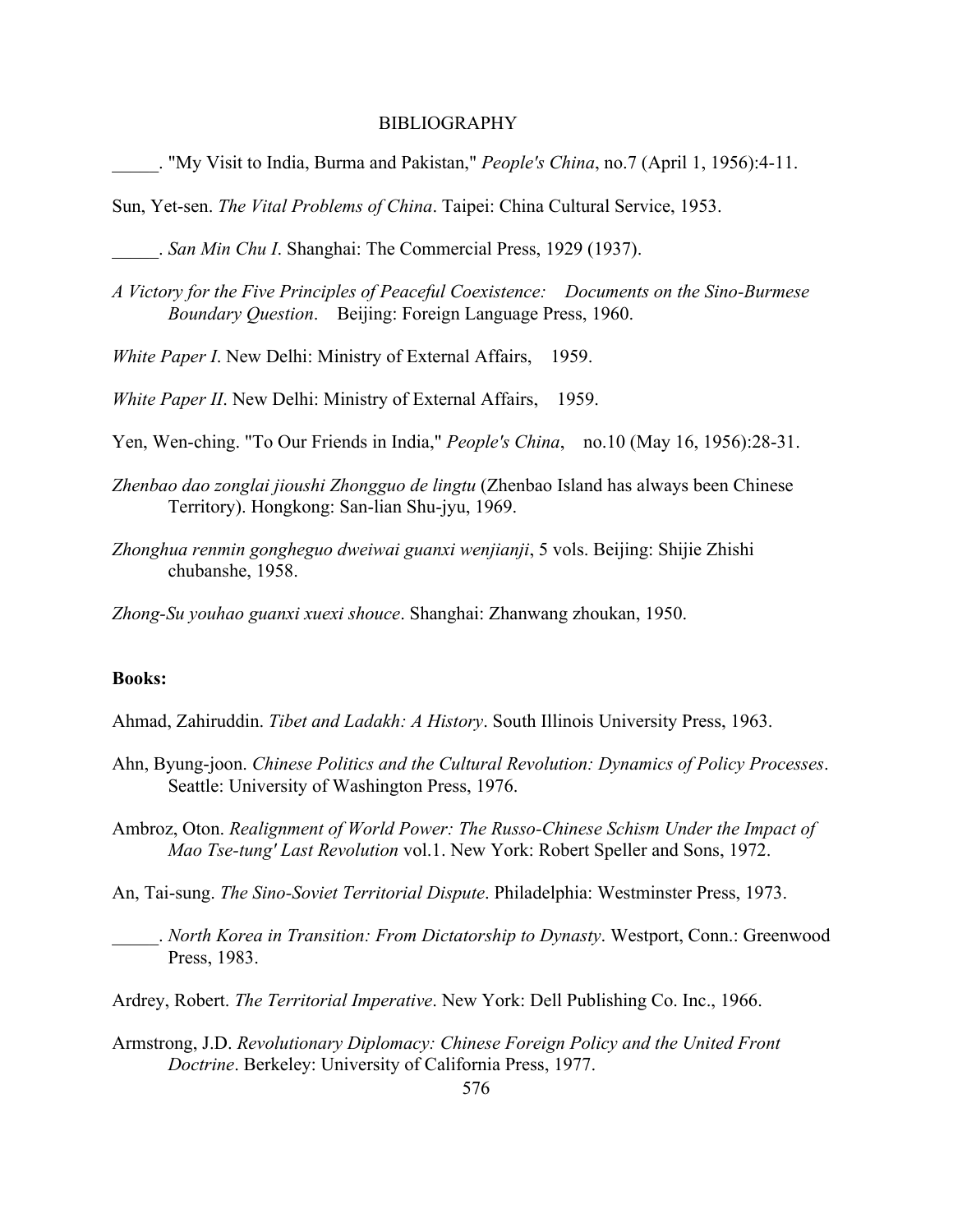- Arora, R. S. *The Sino-Indian Border Dispute: A Legal Approach*. London: Stevens and Sons, ltd., 1963.
- Aspaturian, Vernon. "Internal Politics and Foreign Policy in the Soviet System," *Approaches to Comparative and International Politics* ed. R. Barry Farrel. Evanston, Ill.: Northwestern University Press, 1966.
- Barnds, William J. *India, Pakistan and the Great Powers*. New York: Praeger Publishers, 1972.
- Barnett, A. Doak. *Communist China and Asia: Challenge to American Policy*. New York: Harper & Brothers, 1960.
- \_\_\_\_\_. *The Making of Foreign Policy in China*. Boulder: Westview Press and The Johns Hopkins University Foreign Policy Institute, 1985.
- Bedeski, Robert. *The Fragile Entente*. Boulder: Westview Press, 1983.
- Bell, Coral. *Negotiation from Strength*. London: Chatto and Windus, 1962.
- Beloffs, Max. *Soviet Policy in the Far East, 1944-1951*. London: Oxford University Press, 1953.
- Benton, Gregor. *The Hong Kong Crisis*. London: Pluto Press, 1983.
- Bhasin, A.S. ed. *Documents on Nepal's Relations with India and China, 1949-1966*. Bombay: Academic Books, Ltd., 1970.
- Bhutto, Zulfikar Ali. *Foreign Policy of Pakistan: A Compendium of Speeches Made in the National Assembly of Pakistan, 1962-64*. Karachi: Pakistan Institute of International Affairs, 1964.
	- \_\_\_\_\_. *The Myth of Independence*. London: Oxford University Press, 1969.
- Bialer, Seweryn, ed. *The Domestic Context of Soviet Foreign Policy*. Boulder: Westview Press, 1981.
- Blaustein, Albert P., *Fundamental Legal Documents of Communist China*. South Hackensak, N.J.: F.B. Rothman, 1962.
- Bobrow, Davis B. et al. *Understanding Foreign Policy Decisions: The Chinese Case*. New York: The Free Press, 1979.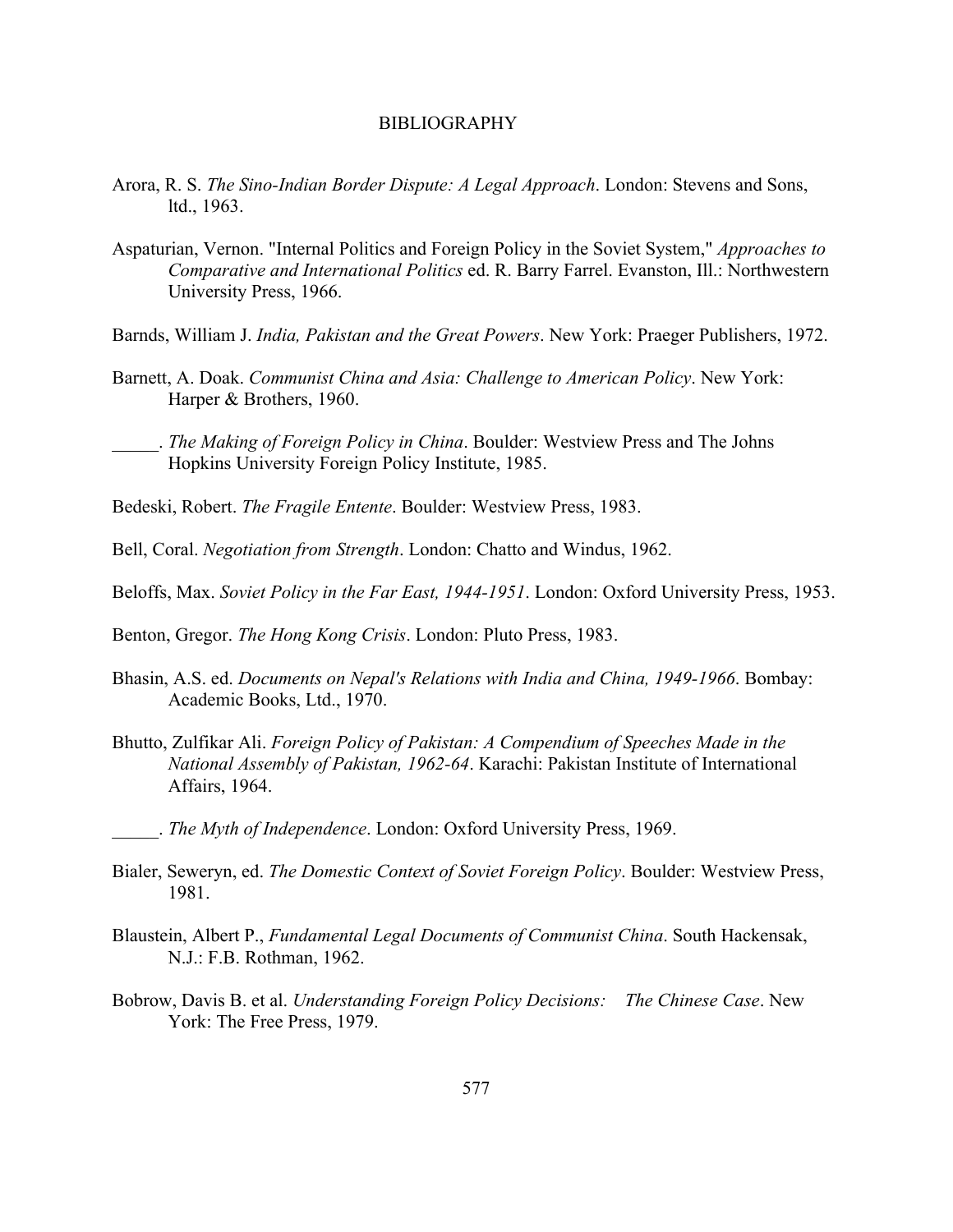- Boorman, H. et al., ed. *Moscow Peking Axis: Strengths and Strains*. New York: Harper and Brothers, 1957.
- Boorman, Scott. *The Protacted Game: A Wei-chi Interpretation of Maoist Revolutionary Strategy*. London: Oxford University Press, 1969.
- Borisov, O.B. and B.T. Koloskov. *Sino-Soviet Relations 1945-1973: A Breif History*. Moscow: Progress Publishers, 1975.
- Boyd, R. G. *Communist China's Foreign Policy*. New York: Praeger, 1962.
- Brown, William A. and Urgunge Onon, trans., *History of the Mongolian People's Republic*. Cambridge, Mass.: Harvard University Press, 1976.
- Brzezinski, Zbigniew. *The Soviet Bloc: Unity and Conflict*. New York: Praeger, 1961.
	- \_\_\_\_\_. *Power and Principle: Memoirs of the National Security Advisor, 1977-81*. New York: Farrar, Straus and Giroux, 1983.
- Buchan, A., ed. *China and the Peace of Asia*. New York: Praeger, 1965.
- Butwell, Richard. *U Nu of Burma*. Stanford: Stanford University Press, 1963.
- Camilleri, Joseph. *Chinese Foreign Policy: The Maoist Era and its Aftermath*. Oxford, Eng.: M. Robertson, 1980.
- Cammann, Schuyler. *Trade Through the Himalayas*. Princeton: Princeton University Press, 1951.
- Carlson, Allen. *Unifying China, Integrating with the World: Securing Chinese Sovereignty in the Refrom Era*. Stanford, CA: Stanford University Press, 2005.
- Chakravarti, P. C. *India's China Policy*. Bloomington: Indiana University Press, 1962.
- Chang, Chih-i. *A Discussion of the National Question in the Chinese Revolution and of Actural Nationalities Policy (Draft)* translated in George Moseley, *The Party and the National Question in China*. Cambridge, Mass.: MIT Press, 1966.
- Chang, Luke T. *Chung-wai tiao-yueh tsung-lun*. Taipei:.

\_\_\_\_\_. *China's Boundary Treaties and Frontier Disputes*. New York: Oceana Pub., 1982.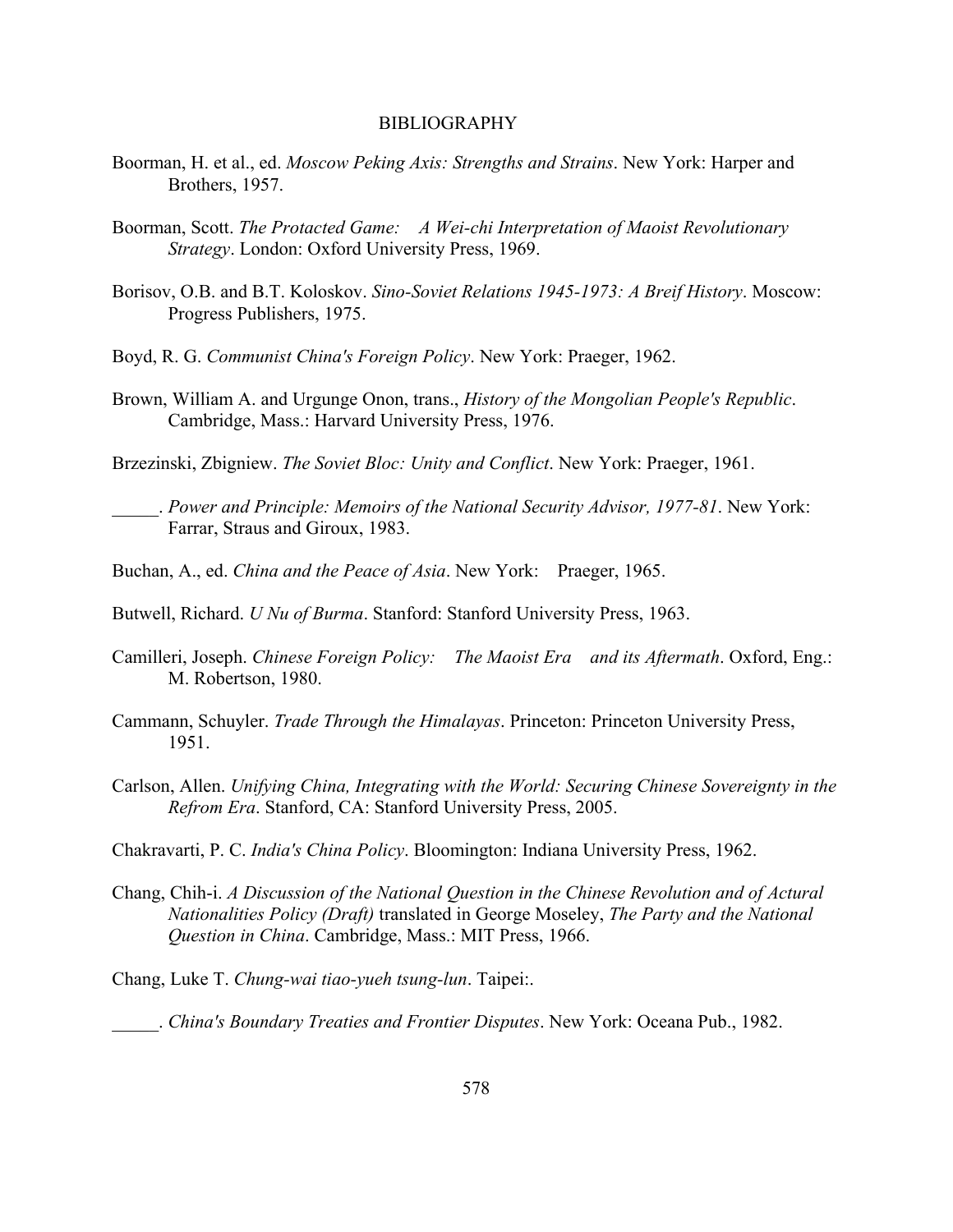- Cheng, J. Chester ed. *The Politics of the Chinese Red Army*. Stanford: Hoover Institution on War, Revolution and Peace, Stanford University Press, 1966.
- Cheng, Fa-jen. *Zhong-e guojie dukao* (Studies in Sino-Russian National Boundaries). Taipei: Mongolian Tibetian Affairs Commission, 1970.
- Cheng, Tien-fong. *A History of Sino-Soviet Relations*. Washington, D.C.: Public Affairs Press, 1957.
- Chi, Hsing. *Zhenbao dao shijian zhenxiang* (The True Story of the Zhenbao Island Incident). Hongkong: Chi-ssu Book Co., 1969.
- Chiang, Kai-shek. *China's Destiny*. New York: The Macmillan Company, 1947.
- \_\_\_\_\_. *Soviet Russia in China*. New York: Farrar, Straus and Cudahy, 1958.
- Ch'ien, T'ai. *Zhongguo bupingdeng tiaoyue zhi yuanqi ji feiqu zhi jingguo* (The Origin and Abolition of China's Unequal Treaties). Taipei: Kuo-tang yen-chiu yuan, 1961.
- Chin, Szu-kai. *Communist China's Relations with the Soviet Union, 1949-1957*. Hongkong: Union Research Institute, 1961.
- Chiu, Hungdah, and Jerome Alan Cohen. *People's China and International Law: A Documentary Study*. Princeton: Princeton University Press, 1974.
- Choudhury, Golam W. *Brezhnev's Collective Security Plan for Asia*. Washington, D. C.: Center for Strategic and International Studies, Georgetown University, 1976.
- \_\_\_\_\_. *Chinese Perceptions of the World*. Washington, D.C.: University Press of America, 1977.
- Chung, Chien-peng. *Domestic Politics, International Bargaining and China's Territorial Disputes.* New York: RoutledgeCurzon, 2004.
- Chung, Chin O. *Pyongyang Between Peking and Moscow: North Korea's Involvement in the Sino-Soviet Dispute, 1958-1975*. Tuscaloosa, Alabama: University of Alabama Press, 1978.
- Clubb, O. Edmund. *China and Russia: The Great Game*. New York: Columbia University Press, 1971.

Coddington, Alen. *Theories of the Bargaining Process*. Chicago: Aldine Pub. Co., 1968.

\_\_\_\_\_. *Twentieth Century China*. New York: Columbia University Press, 1964.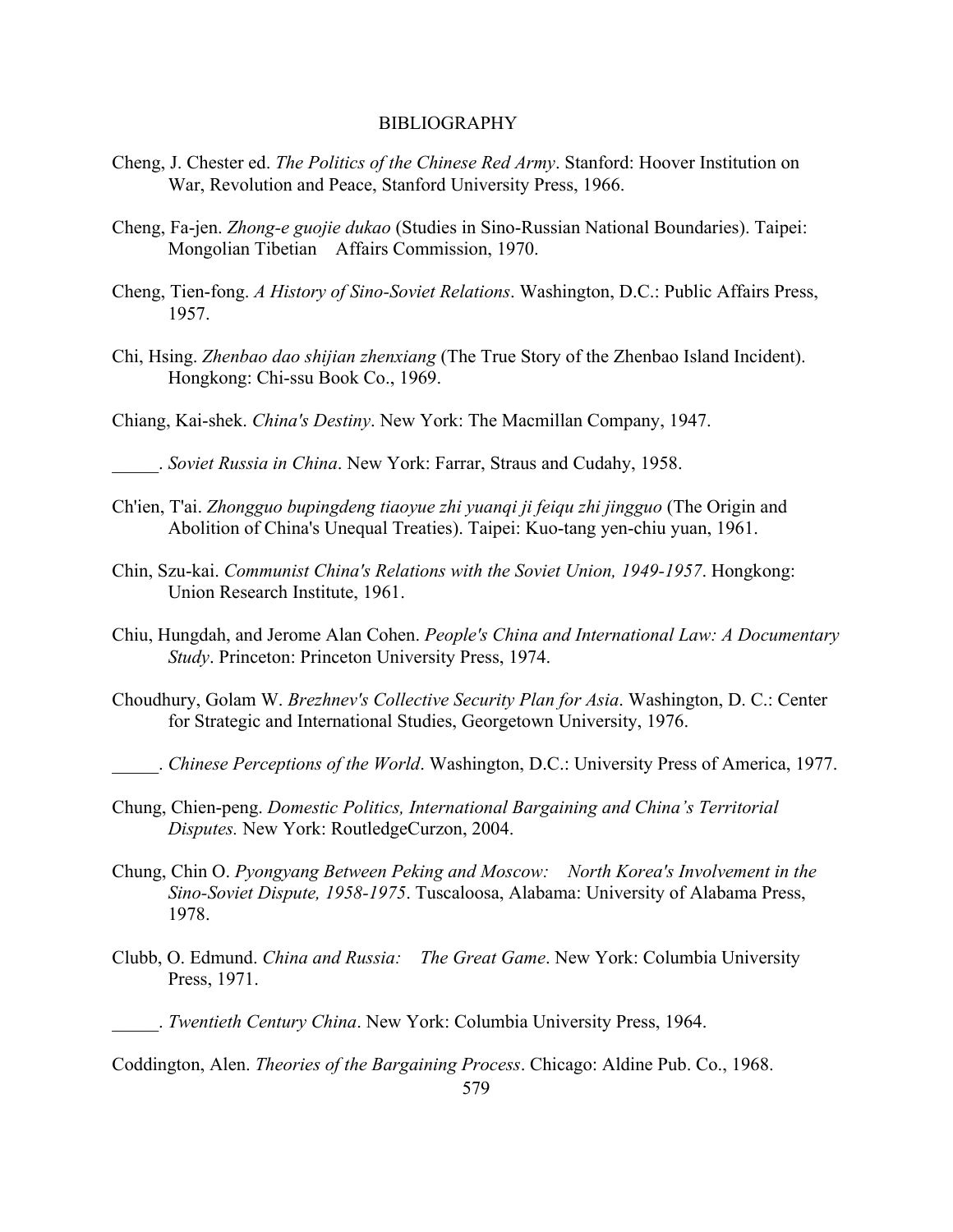- Copper, John F. *China's Global Role: An Analysis of Peking's National Power Capabilities in the Context of an Evolving International System*. Stanford: Hoover Institute Press, 1980.
- Crocker, Walter. *Nehru: A Comtemporary Estimate*. London: George Allen and Unwin Ltd., 1966.
- Curzon, Lord. *Frontiers* (Romanes Lectures of 1907). London: Oxford University Press, 1907.
- Cukwurah, A. O. *The Settlement of Boundary Disputes in International Law*. Manchester: Manchester University Press, 1967.
- Daljit Sen Adel. *China and Her Neighbours*. New Delhi: Deep and Deep Pub., 1984.
- Dallin, Alexander, ed. *Diversity in International Communism*. New York: Columbia University Press, 1963.
- Dallin, D. J. *The Rise of Russia in Asia*. New Haven: Yale Univeristy Press, 1949.

\_\_\_\_\_. *Soviet Russia in the Far East*. New Haven: Yale University Press, 1948.

- Davidson-Houston, J. K. *Russia and China: From the Huns to Mao Tse-tung*. London: Robert Hale, Ltd., 1960.
- de Blij, Harm. *Systematic Political Geography*. New York: Wiley, 1973.
- Deng, To. *Yenshan ye hua*. Beijing: Beijing Publishing Co., 1962.
- Department of State. *The Conduct of Communist China*. Washington, D. C.: Government Printing Office, 1963.
- Dial, Roger I., ed. *Advancing and Contending Approaches to the Study of Chinese Foreign Policy*. Halifax: Center for Foreign Policy Studies, Dalhousie University, 1974.
- Diehl, Paul F., ed. *A Road Map to War: Territorial Dimensions of International Conflict.* Nashville: Vanderbilt University Press, 1999.
- Dolvi, Brig. J. P. *Himalayan Blunder*. Bombey: Thacker, 1969.
- Doolin, Dennis J. *Territorial Claims in the Sino-Soviet Conflict*. Stanford: Hoover Institution on War, Revolution and Peace, Stanford University Press, 1965.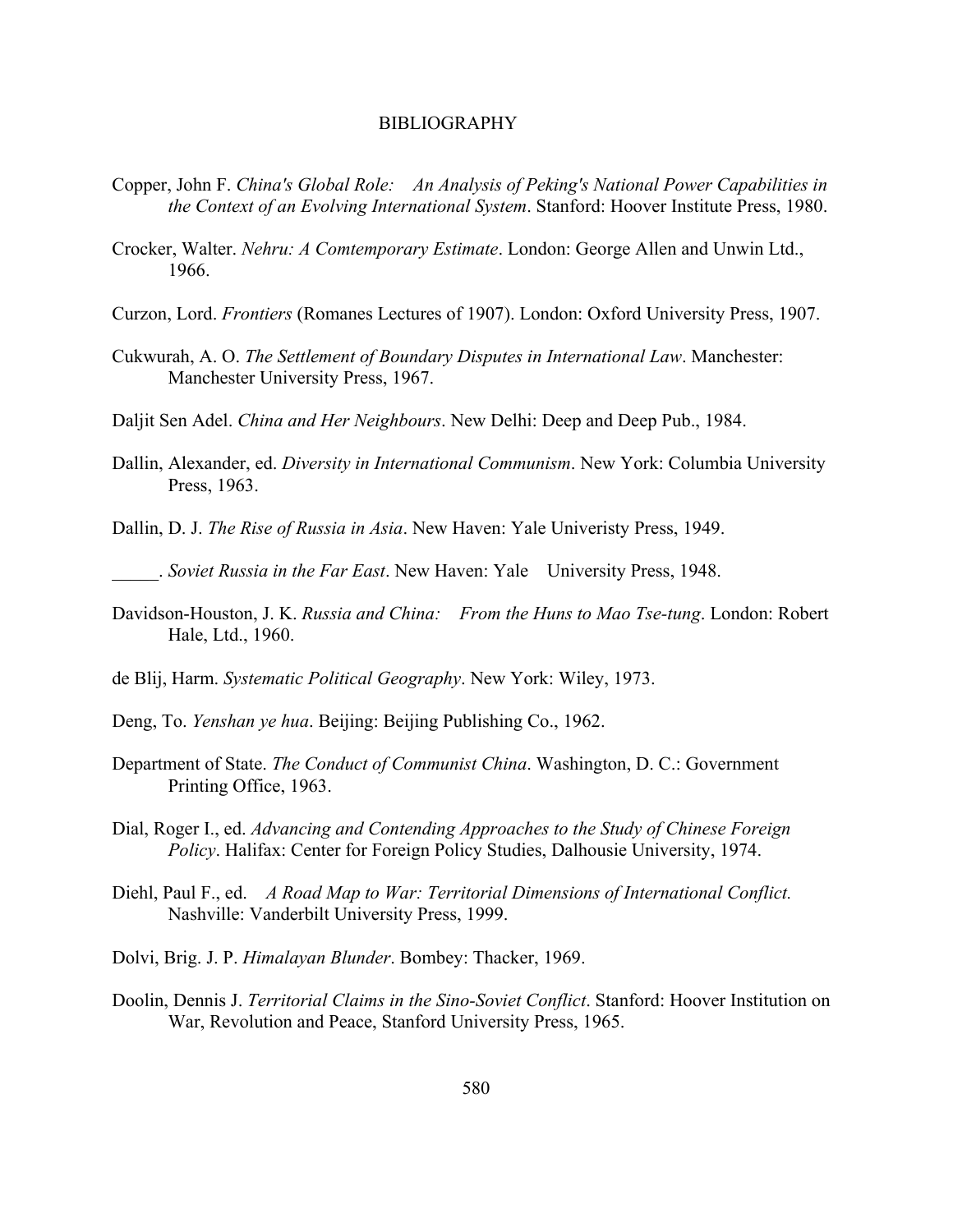- Domes, Jurgen. *Internal Politics in China 1949-1972*. tran. Rudiger Machetzki. New York: Praeger, 1973.
- Donaldson, Robert H. *The Soviet-Indian Alignment: Quest for Influence*. Denver: Graduate School of International Studies, University of Denver, 1979.
- Drake, Fred W. *China Charts the World: Hsu Chi-yu and His Geography of 1848*. Cambridge, Mass.: Harvard University Press, 1975.
- Dreyer, June Teufel. *China's Forty Millions: Minority Nationalities and National Integration in the People's Republic of China*. Cambridge, Mass.: Harvard University Press, 1976.
- Du, Hengzhi. *Zhongwai tiaoyue guanxi zhi bianqian*. Taibei: Zhonghua wenwu gongying she, 1981.
- Dutt, V. P. *China and the World: An Analysis of Communist China's Foreign Policy*. New York: Praeger, 1966.
- Eden, Anthony. *Full Circle*. Boston: Houghton Mifflin Co., 1960.
- Eekelen, W. F. Van. *Indian Foreign Policy and the Border Dispute with China* 2nd rev. The Hague: Martinus Nijhoff, 1967 (1968).
- Ewing, Thomas. *Between the Hammer and the Anvil? Chinese and Russian Policies in Outer Mongolia, 1911-1921*. Bloomington: Research Institute for Inner Asian Studies, Indiana University, 1980.
- Fairbank, John King, ed. *The Chinese World Order: Traditional China's Foreign Relations*. Cambridge, Mass.: Harvard University Press, 1968.
- Feuerwerker, Albert. "Relating to the International Community," *China's Development Experience*, Ed. Michael Oksenberg. New York: Praeger, 1973.
- Fifield, Russell H. *The Diplomacy of South East Asia, 1945-1958*. New York: Harper and Brothers, 1958.
- Fingar, Thomas, and Paul Blencoe, ed. *China's Quest for Independence: Policy Evolution in the 1970s*. Boulder: Westview Press, 1980.
- Fishel, Wesley R. *The End of Extraterritoriality in China*. Berkeley: University of California Press, 1952.

Fisher, Charles A., ed. *Essays in Political Geography*. London: Methuen and Co., 1968.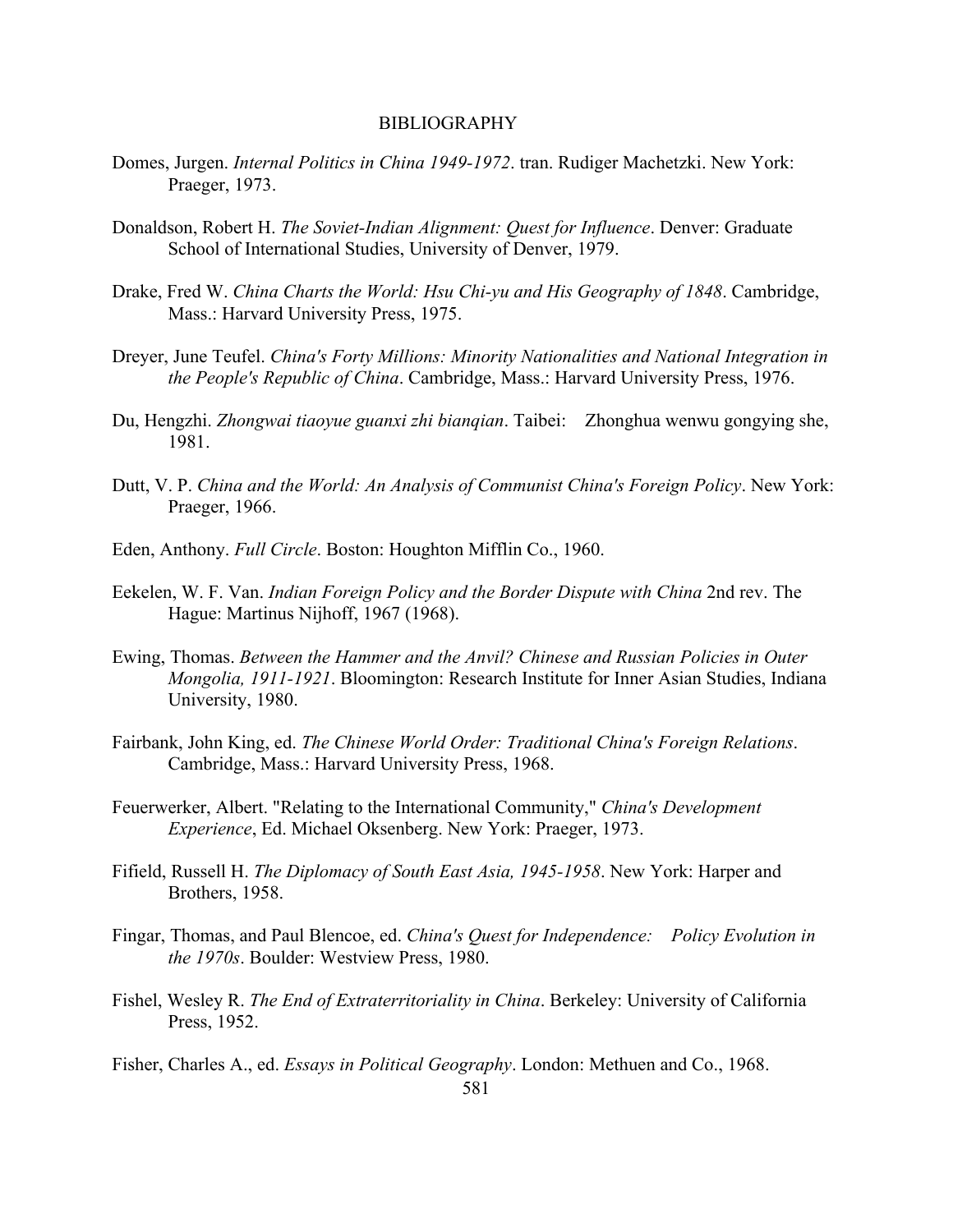Fisher, Margaret W., Leo E. Rose and Robert A. Huttenbeck. *Himalayan Battleground: Sino-Indian Rivalry in Ladakh*. New York: Praeger, 1963.

Fitzgerald, C. P. *The Birth of Communist China*. Baltimore: Penguin Books, 1964.

\_\_\_\_\_. *The Chinese View of Their Place in the World*. London: Oxford University Press, 1969.

Floyd, David. *Mao Against Khrushchev*. New York: Praeger, 1964.

- Fraser-Tytler, W.K. *Afghanistan: A Study of Political Developments in Central and Southern Asia*. 3rd ed. revised by M.C. Gillett. London: Oxford University Press, 1967.
- Fravel, M. Taylor. *Strong Borders, Secure Country: Cooperation and Conflict in China's Territorial Disputes.* Princeton, NJ: Princeton University Press, 2008.
- Friters, G. M. *Outer Mongolia and Its International Position*. Baltimore: Johns Hopkins University Press, 1957.
- Fujiyama, Aiichiro. *Seiji Waga Michi*. Tokyo: Asahi Shinbun Sha, 1976.
- Fukui Haruhiro. "Tanaka Goes to Peking: A Case Study in Foreign Policymaking," *Policy Making in Contempory Japan*, ed. T.J. Pempel. Ithaca: Cornell University Press, 1977.
- Garver, John W. *Protracted Contest: Sino-Indian Rivalry in the Twentieth Century.* Seattle, WA: University of Washington Press, 2001.
- Gilbert, Rodney, ed. *Genocide in Tibet*. New York: Asian-American Educational Exchange, 1959.
- Ginsburgs, George, and Michael Mathos. *Communist China and Tibet, The First Dozen Years*. The Hague: Martinus Nijhoff, 1964.
- \_\_\_\_\_ and Carl F. Pinkele. *The Sino-Soviet Territorial Dispute, 1949-64*. New York: Praeger Publishers, 1978.
- Gittings, John, ed. *The Sino-Soviet Dispute, 1956-1963: Extracts from Recent Documents*. London: Oxford University Press (issued under the auspices of the Royal Institute of International Affairs), 1964.
- \_\_\_\_\_. *Survey of the Sino-Soviet Dispute: A Commentary and Extracts from Recent Polemics, 1963-1967*. London: Oxford University Press (issued under the auspices of the Royal Institute of International Affairs), 1968.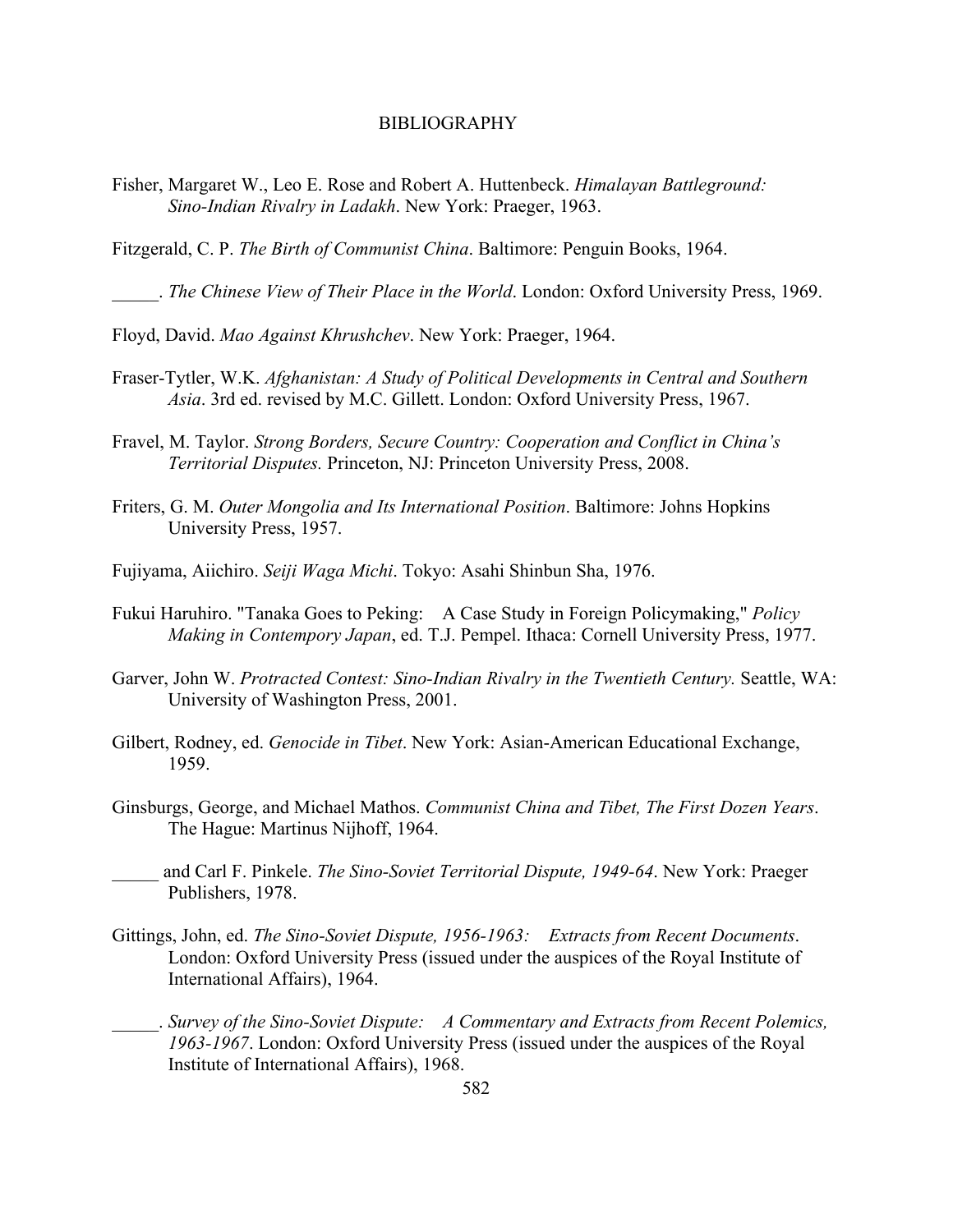\_\_\_\_\_. *The World and China, 1922-1972*. London: Eyre Metheum, 1974.

- Goswami, B. N. *Pakistan and China: A Study of their Relations*. New York: Allied Publishers, 1971.
- Griffith, W. E. *The Sino-Soviet Rift*. Cambridge, Mass.: MIT Press, 1964.

\_\_\_\_\_. *Sino-Soviet Relations: 1964-1965*. Cambridge, Mass.: MIT Press, 1967.

Gromyko, A.A. ed., *Diplomaticheskii slover*. vol 2. Moscow: Politizdat, 1961.

Gurtov, Melvin and Byong-moo Hwang. *China Under Threat: The Politics of Strategy and Diplomacy*. Baltimore: Johns Hopkins University Press, 1980.

Hall, D.G.E. *Burma*. London: Hutchison University Library, 1960.

- Halpern, A. M. "The Place of Force in Communist China's Foreign Policy," *Contemporary China*, ed. Ruth Adam. New York: Pantheon Books, 1966.
	- \_\_\_\_\_. *Policies Toward China: Views From Six Continents*. New York: McGraw-Hill, 1965.
- Harding, Harry. *Organizing China: The Problem of Bureaucracy, 1949-1976*. Stanford: Stanford University Press, 1981.
- Harrison, Selig S. *China, Oil, and Asia: Conflict Ahead*? New York: Columbia University Press, 1977.
- Hasan, Ali Shah Jafri. *Indo-Afghan Relations (1947-1967). New Delhi: Sterling Publishers, 1976*.
- Hasan, K. S. and K. Qureshi. *China, India, Pakistan: Documents on the Foreign Relations of Pakistan*. Karachi: Pakistan Institute of International Affairs, 1966.
- Heaton, William R., Jr. *A United Front Against Hegemonism: Chinese Foreign Policy into the 1980's*. Washington, D.C.: National Defense University Press, 1980.
- Hilsman, Roger. *To Move a Nation: The Politics of Foreign Policy in the Administration of John F. Kennedy*. Garden City, N.Y.: Double Day and Co., 1967.
- Hinton, Harold. *The Bear at the Gate: Chinese Policy Making Under Soviet Pressure*. Stanford: Hoover Policy Studies, 1971.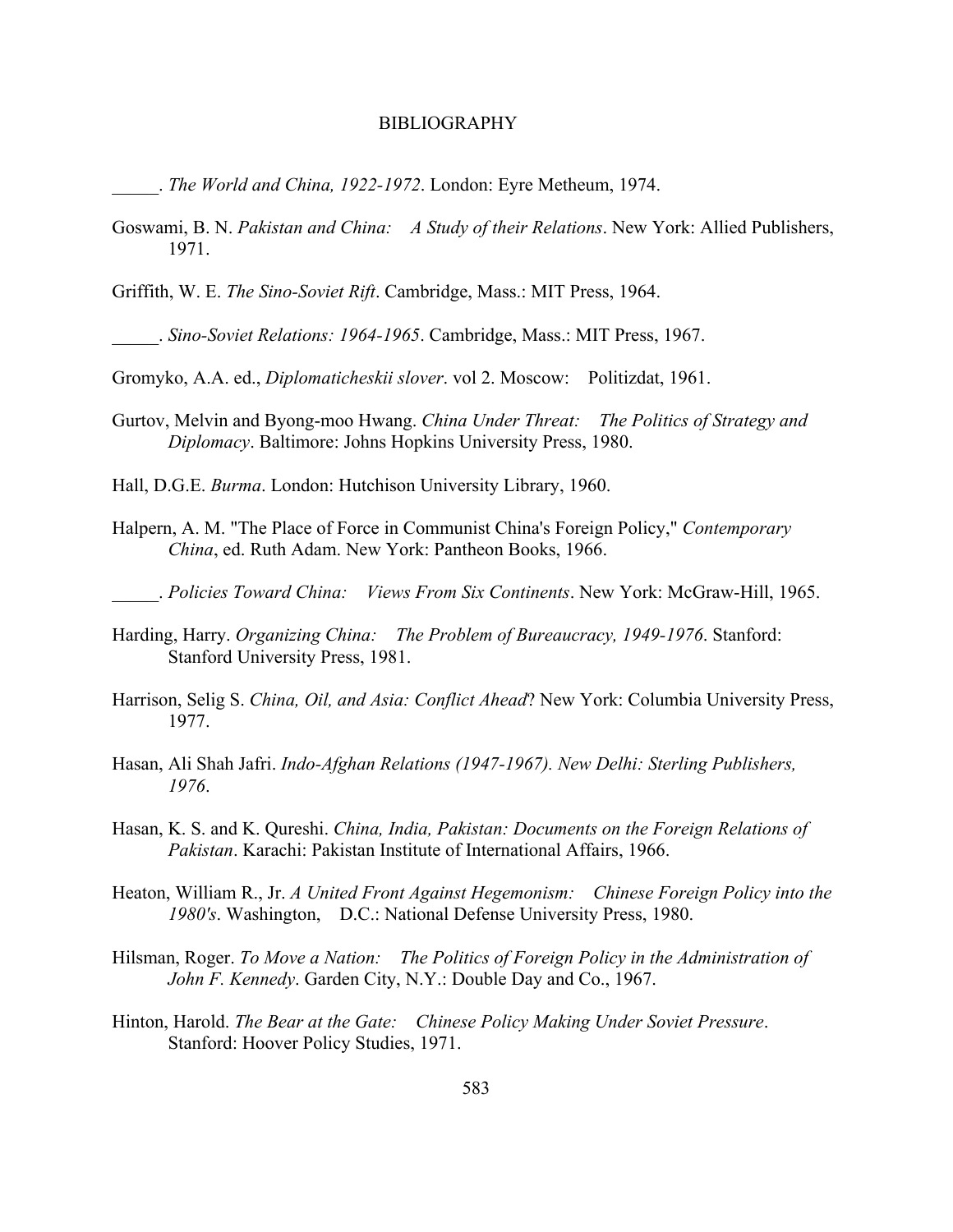- \_\_\_\_\_. *China's Relations with Burma and Vietnam: A Brief Survey*. New York: Institute of Pacific Relations, 1958.
- \_\_\_\_\_. *China's Turbulent Quest*. New York: Macmillan, 1972.
- \_\_\_\_\_. *Communist China in World Politics*. New York: Houghton Mifflin, 1966.
- \_\_\_\_\_ ed. *The People's Republic of China, 1949-1979: A Documentary Survey*. 5 vols. Wilmington, Del.: Scholarly Resources, 1980.
- \_\_\_\_\_. *China's Turbulent Quest: An Analysis of China's Foreign Relations Since 1949*. Bloomington: Indiana University Press, 1972.
- Holsti, Ole R. and John D. Sullivan. "National- International Linkages: France and China as Nonconforming Alliance Members," *Linkage Politics*, ed. James Rosenau. New York: The Free Press, 1969.
- Horn, Robert C. *Soviet-Indian Relations: Issues and Influence*. New York: Praeger Publishers, 1982.
- Hsia, Nai,. *A Historical Sketch of Friendship Between China and Pakistan*. Beijing: Foreign Language Press, 1961.
- Hsiung, James C. and Samual S. Kim. *China in the Global Community*. New York: Praeger, 1980.
- Hsu, Immanuel C.Y. *The Ili Crisis: A Study of Sino-Russian Diplomacy, 1871-1881*. Oxford: Clarendon Press, 1965.
- Hsu, Leonard Shihlien. *Sun Yat-sen: His Political and Social Ideals*. Los Angeles: University of Southern California Press, 1933.
- Hsueh, Chun-tu, ed. *China's Foreign Relations: New Perspectives*. New York: Praeger, 1982.
	- \_\_\_\_\_. *Dimensions of China's Foreign Relations*. New York: Praeger, 1977.

Hudson, G. F. Richard and Roderick MacFarquhar. *The Sino-Soviet Dispute*. New York: Praeger, 1961.

Huck, Arthur. *The Security of China*. New York: Columbia University Press, 1970.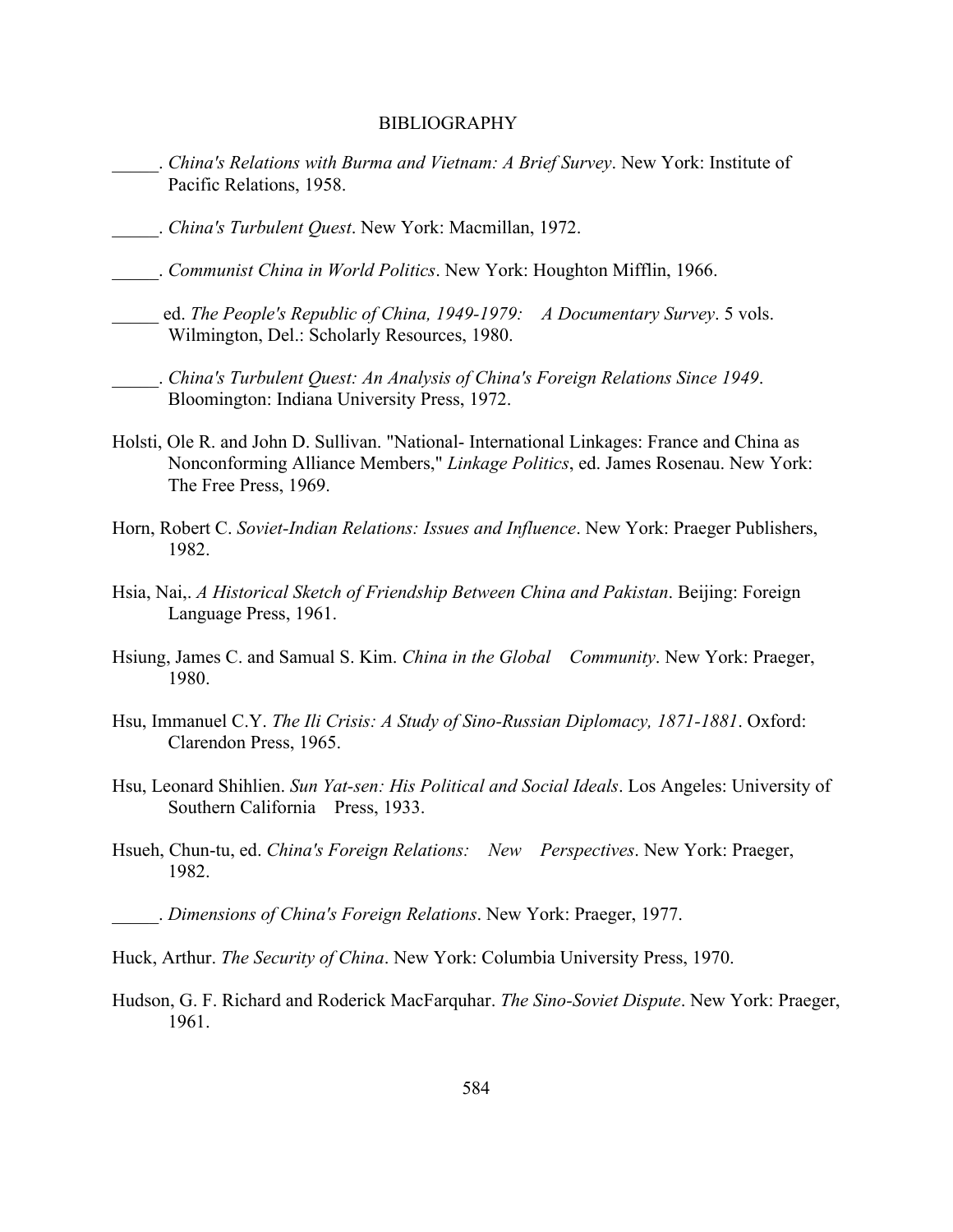- Huth, Paul K. *Standing Your Ground: Territorial Disputes and International Conflict*. Ann Arbor: University of Michigan Press, 1996.
- Jackson, Robert. *South Asian Crisis: India, Pakistan and Bangladesh*. New York: Praeger, 1975.
- Jackson, W. A. D. *Russo-Chinese Borderlands*. Princeton: Van Nostrand, 1962.
- Jain, Girilal. *Chinese "Panchsheela" in Burma*. Bombey: Democratic Research Service, 1956.
- \_\_\_\_\_. *India Meets China in Nepal*. Bombay: Asian Publishing House, 1959.

Jain, R. K. *China and Japan, 1949-1980*. Oxford: Martin Robertson, 1981.

- \_\_\_\_\_ ed. *China-South Asian Relations, 1947-1980*. 2 vols. Atlantic Highlands, N.J.: Humanities Press, 1981.
- Jiang, Junzhang. *Zhongguo bianjiang yu guofang*. Taibei: Liming wenhua Co., Ltd., 1979.
- Johnson, Douglas and Hungdah Chiu, eds. *Agreements of the People's Republic of China, 1949-1967: A Calenda*. Cambridge: Harvard Universtiy Press, 1968.
- Johnstone, William C. *Burma's Foreign Policy: A Study in Neutralism*. Cambridge, Mass.: Harvard University Press, 1963.
- Joy, Charles Turner. *How Communists Negotiate*. Santa Monica: Fidelis Publishers, 1970.
- Jukes, Geoffrey. *The Soviet Union in Asia*. Berkeley: University of California Press, 1973.
- Kao, Ting-tsz. *The Chinese Frontiers*. Aurora, Ill.: Chinese Scholarly Publishing Co., 1980.
- Kapitsa, M.S. *KNR: trideyatiletiya, tri de politiki*. Moscow: Politizdat, 1979.
- Kaplan, Morton A., and Nicholas DeB. Katzenbach. *The Political Foundations of International Law*. New York: John Wiley and Sons, 1961.
- Kapur, Harish. *The Awakening Giant: China's Ascension in World Politics*. Alphen aan den Rijn, Netherlands: Sijthoff & Noordhoff, 1981.
	- \_\_\_\_\_. *The Embattled Triangle: Moscow-Peking-New Delhi*. New York: Humanities Press, 1973.
- Karan, Pradyumna P. and William M. Jenkins, Jr. *The Himalayan Kingdoms: Bhutan, Sikkim and Nepal*. Princeton: D. Van Nostrand Co., 1963.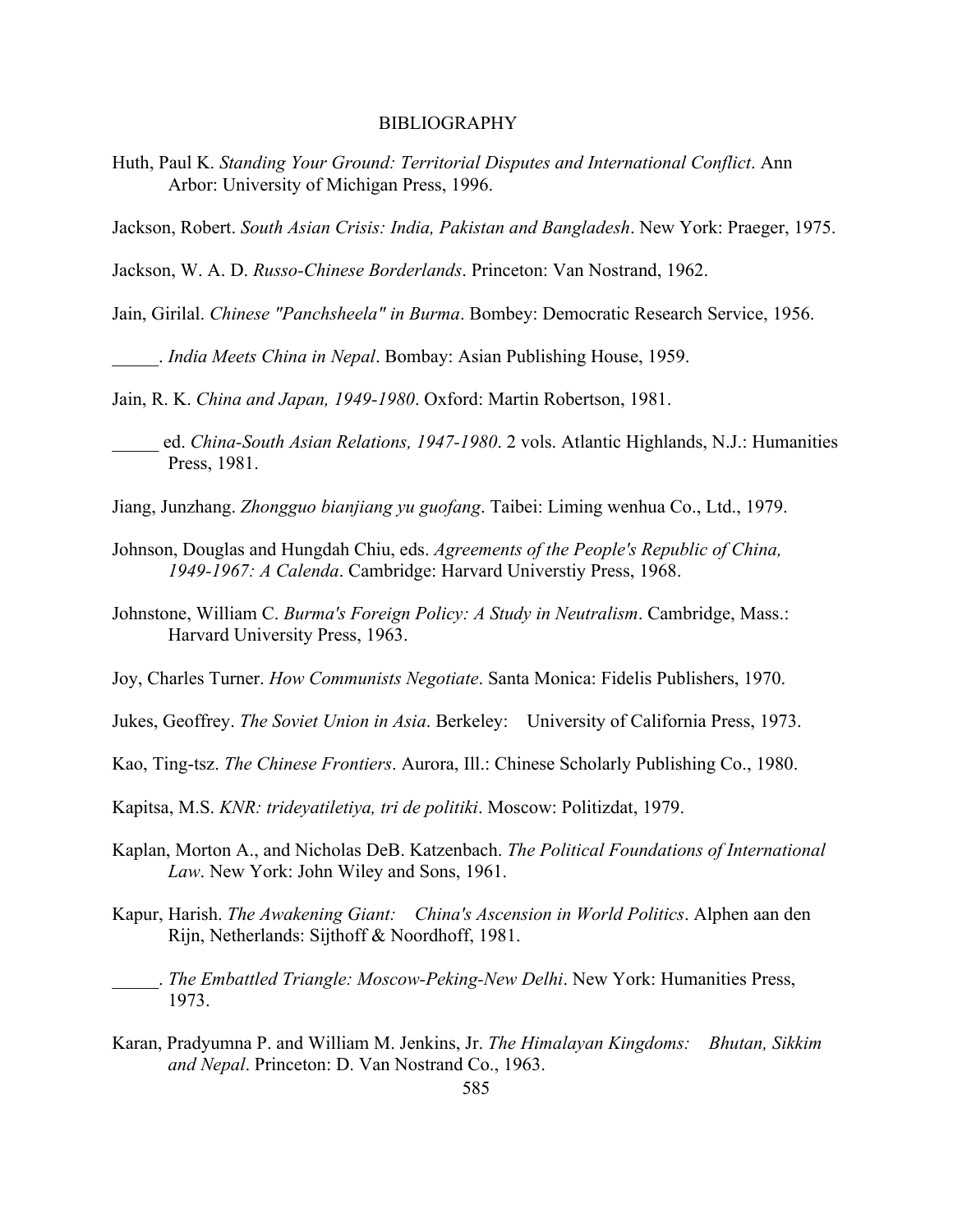- Karnik, V. B. *China Invades India*. Bombay: Allied, 1963.
- Kavic, Lorne. *India's Quest Security*. Berkeley: University of California Press, 1967.
- Khan, Mohammad Ayub. *Friends Not Masters*. London: Oxford University Press, 1967.
- Khuchinin, A. and V. Olgin. *Territorial Claims of Mao Tse-tung: History and Modern Times*. Moscow: Novosti Press Agency Publishing House, 1971.
- Khrushchev, Nikita. *Khrushchev Remembers*, Trans. Strobe Talbott. Boston: Little, Brown and Co., 1974.
- Kierman, Frank A. Jr. *The Fluke that Saved Formosa*. (Communist Bloc Program, China Project, B/54-3). Cambridge, Mass.: Center for International Studies, Massachusetts Institute of Technology, June 1, 1954.
- King, Vincent S. *A Case Study of Sino-Indian Border Clashes*. Cambridge, Mass.: Center for International Studies, Massachusetts Institute of Technology, 1967.
- Kissinger, Henry. *The White House Years*. Boston: Little, Brown and Co., 1979.
- Knapp, Ronald G. *China's Island Frontier: Studies in the Historical Geography of Taiwan*. Honolulu: the University Press of Hawaii, 1980.
- Kratochwil, Friedrich and Paul Rohrlich and Harpreet Mahajan. *Peace and Disputed Sovereighty: Reflections on Conflict over Territory*. Lanham, MD.: University Press of America, 1985.
- Kun, Bela. *Fundamental Laws of the Chinese Soviet Republic*. New York: International Publishers Co., Inc., 1934.
- Lall, Arthur. *How Communist China Negotiates*. New York: Columbia University Press, 1968.
- Lamb, Alastair. *Asian Frontiers: Studies in a Continuing Problem*. New York: Frederick A. Praeger, 1968.
- \_\_\_\_\_. *Britain and Chinese Central Asia*. London: Routledge and Kegan Paul, 1960.
- \_\_\_\_\_. *The China-India Border: The Origins of the Disputed Boundaries*. London: Oxford University Press, 1964.
- \_\_\_\_\_. *The Kashmir Problem: A Historical Survey*. New York: Praeger, 1967.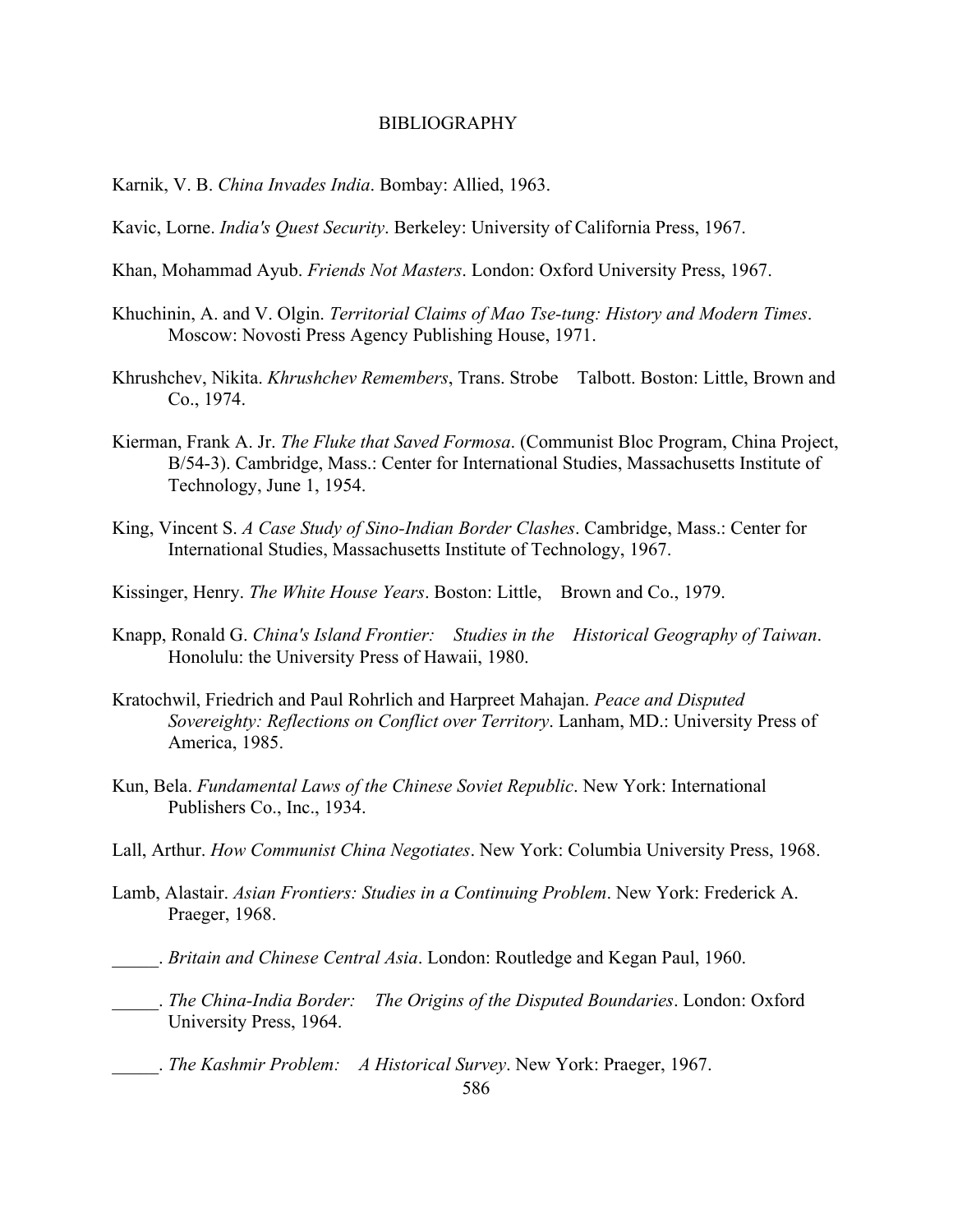\_\_\_\_\_. *The McMahon Line: A Study in Relations Between India, China and Tibet, 1904-1914*. London: Routledge and Kegan Paul, 1966.

\_\_\_\_\_. *The Sino-Indian Border in Ladakh*. Columbia: University of South Carolina Press, 1975.

- Lattimore, Owen. *Inner Asian Frontiers of China*. Irvington-on-Hudson, N.Y.: Capitol Pub. Co., 1951.
- \_\_\_\_\_. *Pivot of Asia*. Boston: Little, Brown, 1950.
- Lee, Chae-jin. *Japan Faces China: Political and Economic Relations in the Postwar Era*. Baltimore: Johns Hopkins University Press, 1976.
- Lee, Don Y. *The History of Early Relations Between China and Tibet*. Bloomington: Eastern Press, 1981.
- Leng, Shao-chung. *Japan and Communist China*. Kyoto: Doshisha University Press, 1958.
- Levi, Werner. *Modern China's Foreign Policy*. Minneapolis: University of Minnesota Press, 1953.
- Lhamsuren, B. ed. *Short History of the Mongolian People's Revolutionary Party*. Joint Publication Research Service: 1965.
- Li, Tieh-cheng. *The Historical Status of Tibet*. New York: King's Crown Press, Columbia University, 1956.
	- \_\_\_\_\_. *Tibet Today and Yesterday*. New York: Bookman Associates, 1960.
- Li, Vistor H., ed. *The Future of Taiwan: A Difference of Opinion*. White Plains, N.Y.: M.E. Sharpe, 1980.
- Lieberthal, Kenneth. *The Sino-Soviet Conflict in the 1970s: Its Evolution and Implications for the Strategic Triangle*. Santa Monica: Rand, 1978.
- Liu, Pei-hua. *Zhongguo jindai shi*. Beijing: Yichang shuju, 1954.
- Liu, Shao-qi. *Collected Works of Liu Shao Ch'i, 1958-1967*. Hongkong: Union Research Institute, 1968.
- Louis, Victor. *The Coming Decline of the Chinese Empire*. New York: Times Books, 1979.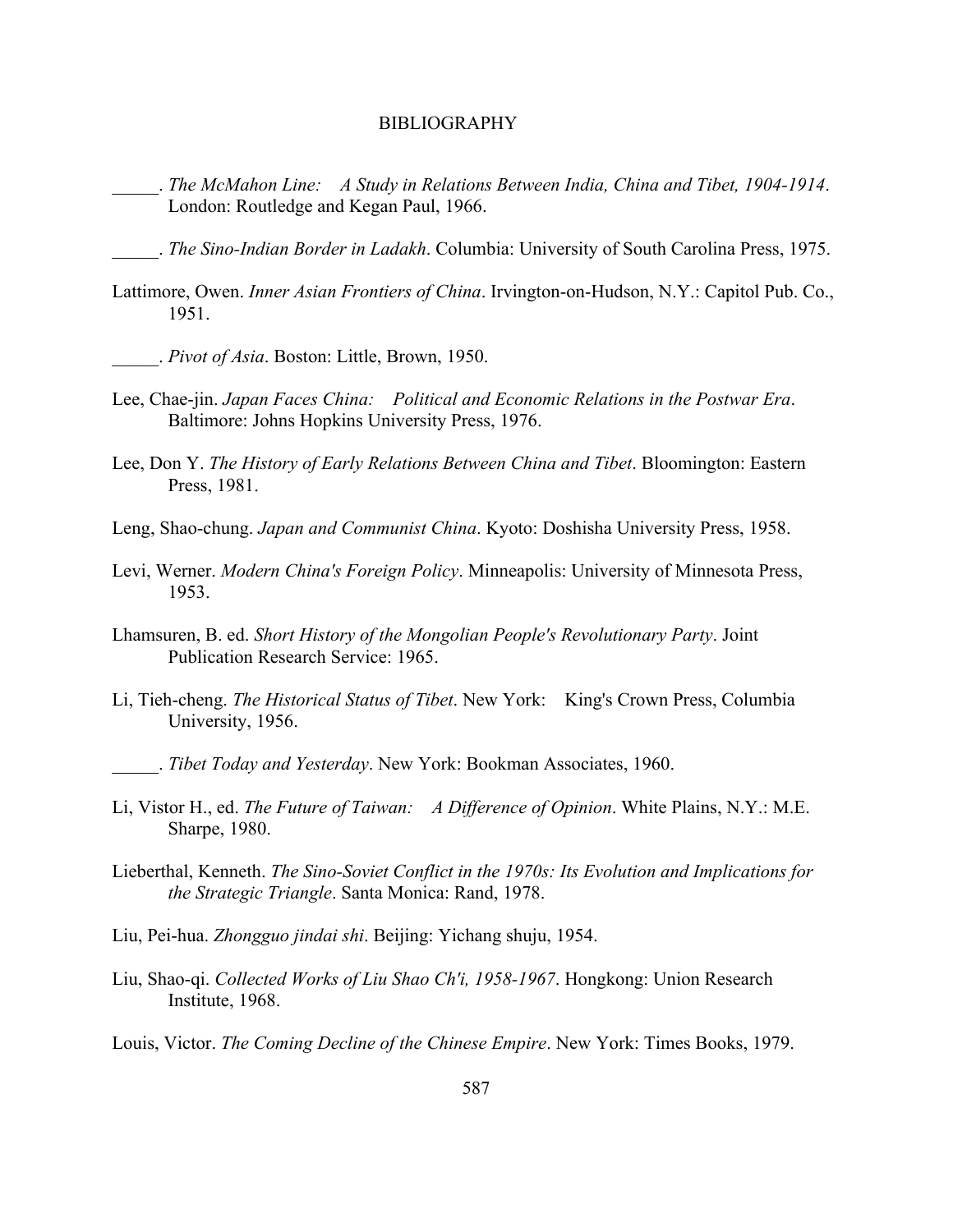- Low, Alfred D. *The Sino-Soviet Dispute: An Analysis of the Polemics*. London: Associated University Presses, 1976.
- Luard, Even, ed. *The International Regulations of Frontier Disputes*. New York: Praeger, 1970.
- Maki, John M. *Selected Documents: Far Eastern International Relations (1689-1951)*. Seattle: University of Washington Press, 1951.
- Mao, Tse-tung, et al. *China: The March Toward Unity*. New York: Workers Library Publishers, 1937.
- Mao, Zedong. *Muqian xingshi di fenxi*. Beijing: Lilun yu shijian she, 1966.

\_\_\_\_\_. *Zhongguo geming yu Zhongguo gongchandang*. Zhangjiakou: Xinhua shudian, 1945.

U., Maung Maung. *Burma and General Ne Win*. New York: Asia Publishing House, 1969.

Maxwell, Neville. *India's China War*. London: Jonothan Cape, Ltd., 1970.

- Mendl, Wolf. *Issues in Japan's China Policy*. London: Royal Institute of International Affairs, 1978.
- Mikaly, Eugene B. *Foreign Aid and Politics in Nepal*. London: Oxford University Press, 1965.
- Minghi, Julian V. "Border Disputes: From Argentina to Somalia," *Tension Areas of the World*. Delray Beach: Park Press Co., 1982.
- Modelski, George.ed., *SEATO: Six Studies*. Vancouver: University of British Columbia, 1962.
- Moraes, Frank. *The Revolt in Tibet*. New York: Macmillan, 1960.
- Morse, Hosea Ballou. *The International Relations of the Chinese Empire*. London: Longmans, Green and Co., 1910.
- Moseley, George. *The Party and the National Question in China*. Cambridge, Mass.: MIT Press, 1966.
- Muir, Richard. *Modern Political Geography*. London: Macmillian Press, 1981.
- Mullik, B.M. *The Chinese Betrayal: My Years with Nehru*. Bombay: Allied Publishers, 1971.

Muni, S.D. *Foreign Policy of Nepal*. Delhi: National Publishing House, 1973.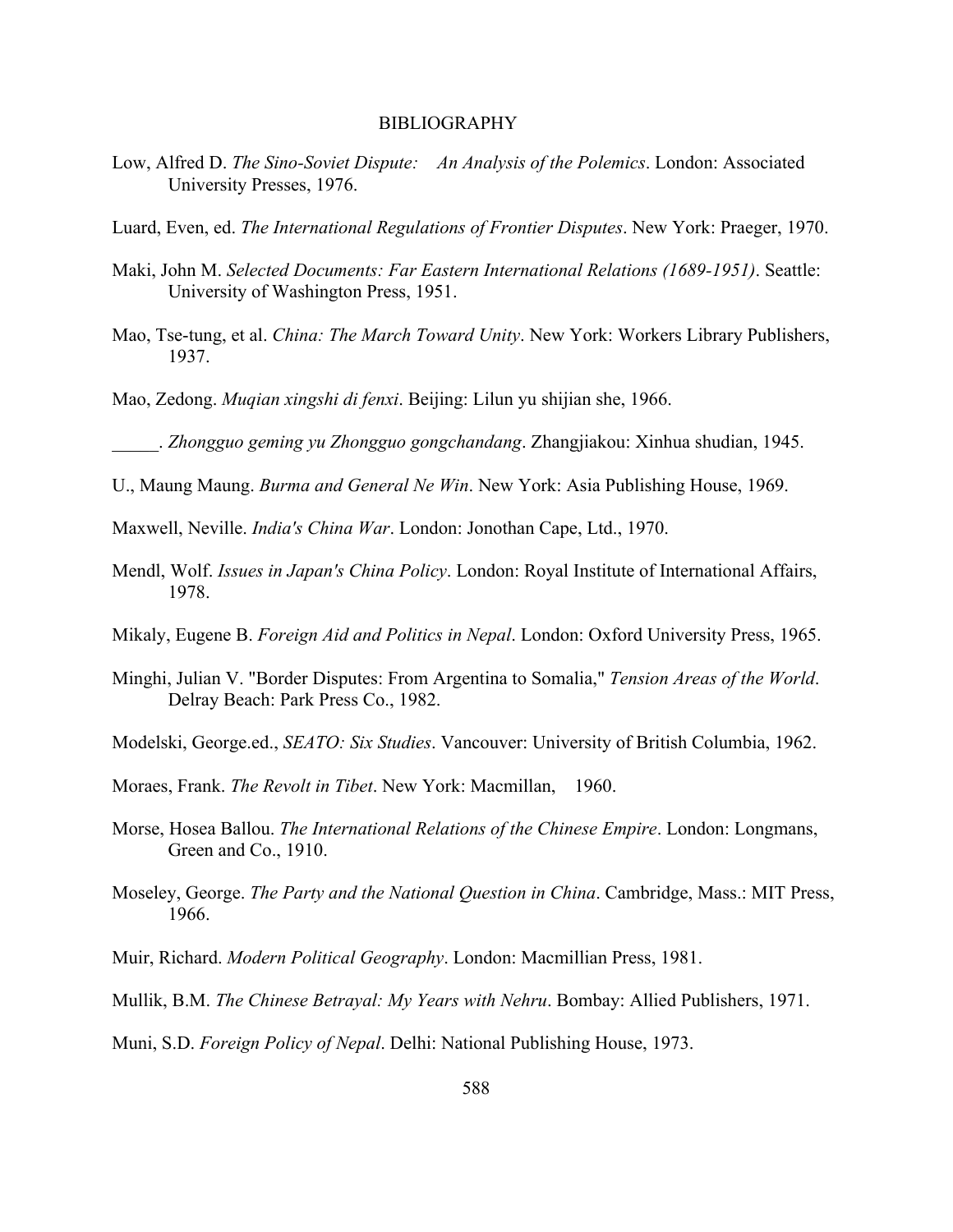- Murphy, G. G. S. *Soviet Mongolia: A Study of the Oldest Political Satellite*. Berkeley: University of California Press, 1966.
- Nair, V. G. *China and Burma Interpreted*. Madras: Thompson, 1947.
- Ness, Peter Van. *Revolution and Chinese Foreign Policy*. Berkeley: University of California Press, 1970.
- Netto, George. *India Face to Face with China*. Singapore: Weng Printers Co., 1963.
- Newhauser, Charles. *Third World Politics: China and the Afro-Asian People's Solidarity Organization, 1957-1967*. Cambridge, Mass.: Harvard University Press, 1968.
- Nu, U. *U Nu -- Saturday's Son*. U Law Yone, trans., U Kyaw Win, ed. New Haven: Yale University Press, 1975.
- \_\_\_\_\_. *Premier Reports to the People*. Rangoon: Government of the Union of Burma, 1958. (Premier Reports to the People on Law and order; National Solidarity; Social Welfare; National Economy; and Foreign Affairs. Speech delivered by the Hon'ble Prime Minister U Nu in the Chamber of Deputies on September 27, 1957.)?
- O'Brian, Roderick. *South China Sea Oil: Two Problems of Ownership and Production Development*. Gower Publishers, ltd., 1977.
- O'Leary, Greg. *The Shaping of Chinese Foreign Policy*. New York: St. Martin, 1980.
- O'Neill, Robert and D. M. Horner. *New Directions in Strategic Thinking*. London: G. Allen and Unwin, 1981.
- Ogata, Sadako. "The Business Community and Japanese Foreign Policy: Normalization of Relatons with the People's Republic of China," *The Foreign Policy of Modern Japan*, ed. Robert A. Scalapino. Berkeley: University of California Press, 1977.
- Ojha, Ishwer C. *Chinese Foreign Policy in an Age of Transition: The Diplomacy of Cultural Despair*. Boston: Beacon Press, 1969.
- Panikkar, K. M. *In Two Chinas*. London: George Allen and Unwin, 1955.
- Pascoe, B. Lynn. "China's Relations with Burma, 1949-1964," *Columbia Essays in International Affairs: The Dean's Papers, 1965*, ed. Andrew Cordier. New York: Columbia University Press, 1966.

Patterson, George N. *Peking versus Delhi*. London: Faber and Faber, 1964.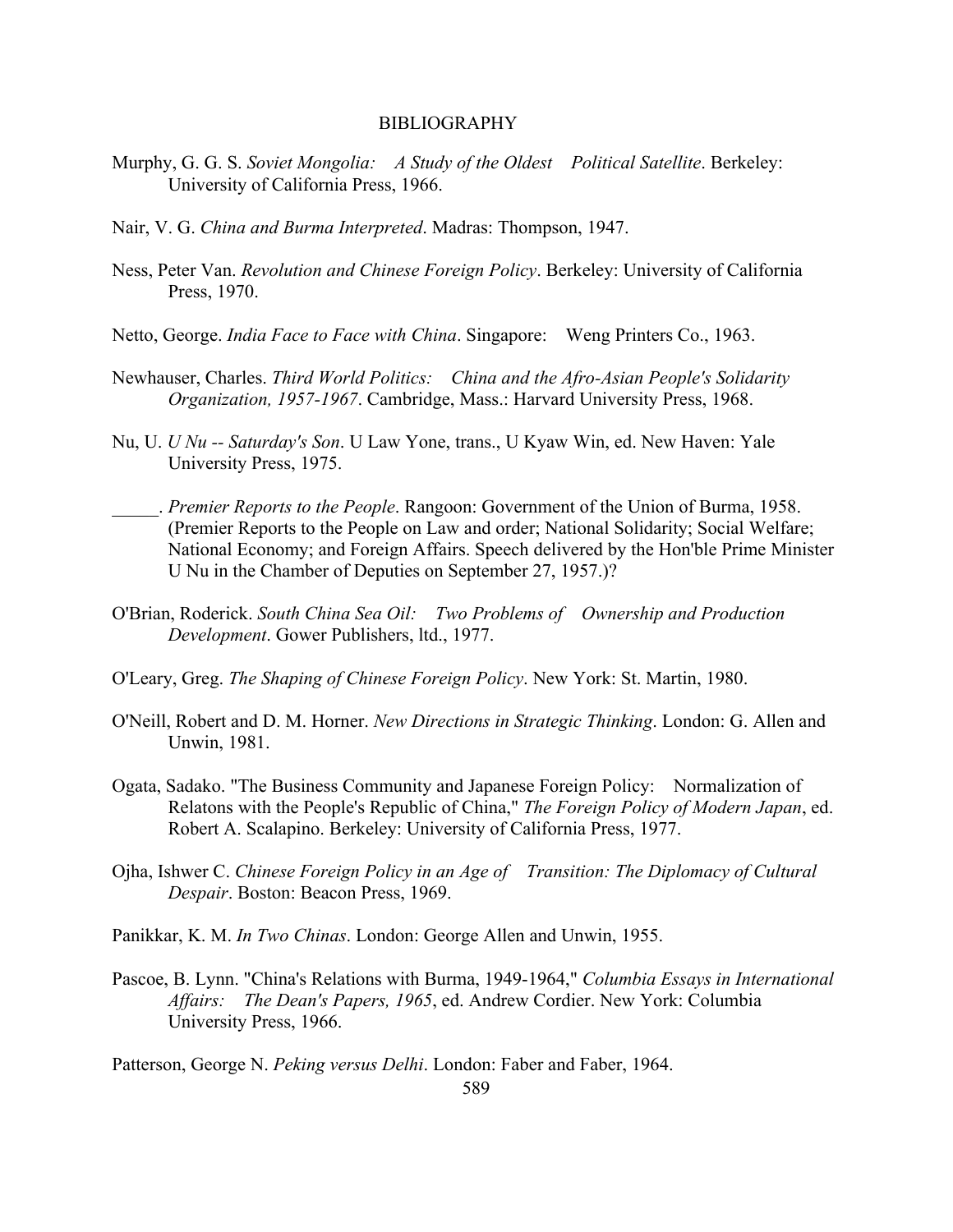Petech, L. *China and Tibet in the Early 18th Century*. Leiden: E.J. Brill, 1972.

- Pollack, Jonathan. *Security, Strategy and the Logic of Chinese Foreign Policy*. Berkeley: Institute of East Asian Studies, University of California, 1981.
- Prescott, J. R. V. *Frontiers of Asia and Southeast Asia*. Carlton, Australia: Melbourn University Press, 1977.
- \_\_\_\_\_. *The Geography of Frontiers and Boundaries*. Chicago: Aldine Publishing Co., 1965.
- \_\_\_\_\_. *The Geography of State Policies*. Chicago: Aldine Publishing Co., 1969.
- \_\_\_\_\_. *Map of Mainland Asia by Treaty*. Carlton, Australia: Melbourne University Press, 1975.

- Prybla, Jan S. *The Political Economy of Communist China*. Scranto, Pa.: International Textbook Co., 1970.
- Rahul, Ram. *Modern Bhutan*. Delhi: Vikas Publications, 1971.
- Ramakant. *Nepal, China and India (Nepal-China Relations)*. New Delhi: Abhinav Publications, 1976.
- Rao, Gondker Narayana. *The India-China Border: A Reappraisal*. London: Asia Publishing House, 1968.
- Razvi, Mujtaba. *The Frontiers of Pakistan: A Study of Frontier Problems in Pakistan's Foreign Policy*. Karachi: National Publishing House Ltd., 1971.
- Reardon-Anderson, James. *Yenan and the Great Powers: The Origins of Chinese Communist Foreign Policy, 1944-46*. New York: Columbia University Press, 1980.
- Richardson, H. E. *Tibet and Its History*. London: Oxford University Press, 1960.
- Robinson, Thomas W. *The Sino-Soviet Border Dispute: Background, Development and the March, 1969 Clashes*. Santa Monica, Calif.: Rand Corporation, 1970.
- \_\_\_\_\_. *The Border Negotiations and the Future of Sino-Soviet-American Relations*. Santa Monica, Calif.: Rand Corporation, 1971.

Rose, Leo E. *Nepal: Strategy for Survival*. Berkeley: University of California Press, 1971.

\_\_\_\_\_. *Political Geography*. London: Methuen, 1972.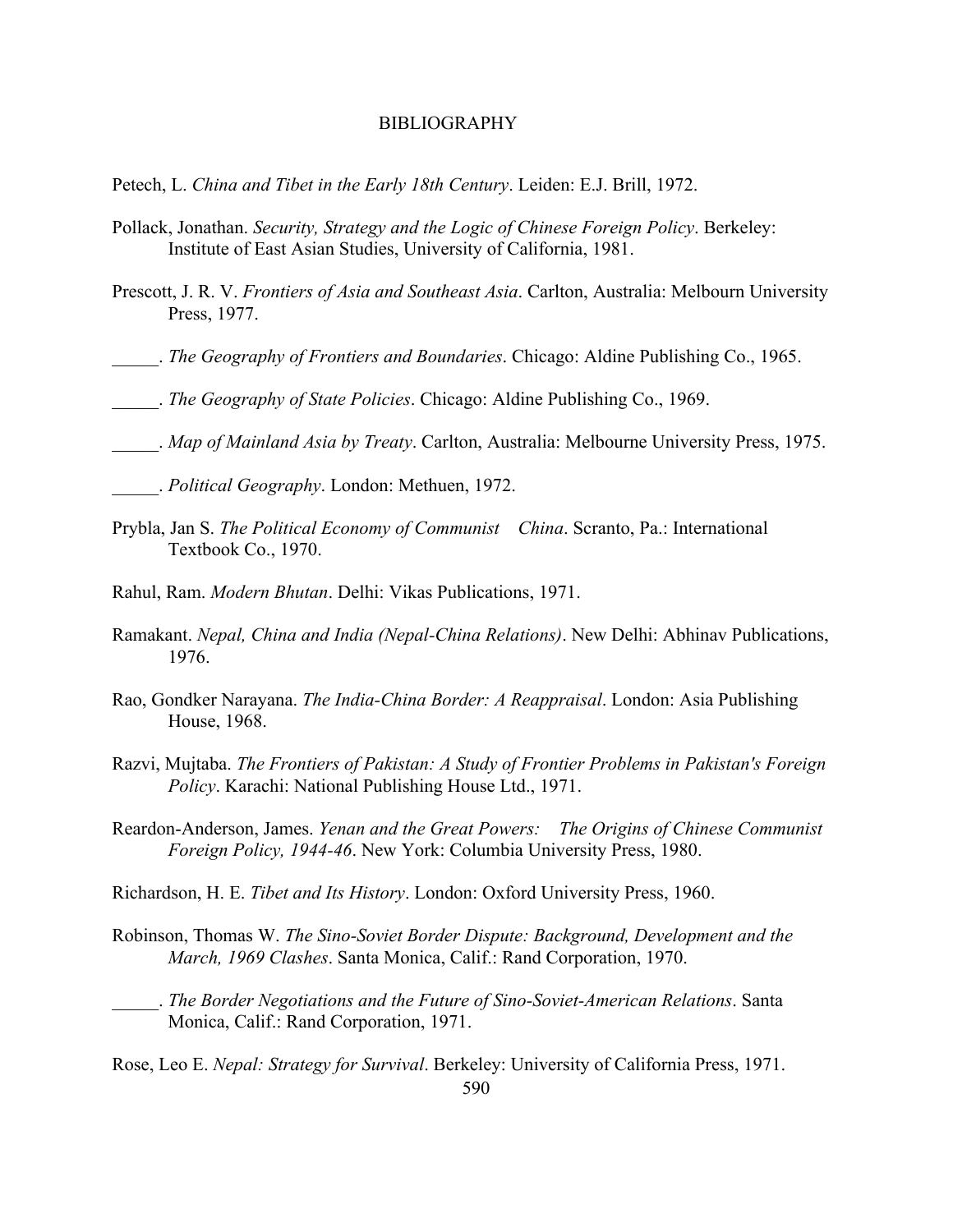\_\_\_\_\_. *The Poticics of Bhutan*. Ithaca: Cornell University Press, 1977.

- Ross, Robert S. *The Indochina Tangle: China's Vietnam Policy, 1975-1979*. New York: Columbia University Press, 1988.
- Rossabi, Morris, ed. *China Among Equals: The Middle Kingdom and Its Neighbors, 10th-14th Centuries*. Berkeley: University of California Press, 1983.
- \_\_\_\_\_. *China and Inner Asia: From 1368 to the Present Day*. New York: Pica Press, 1975.
- Rowland, John. *A History of Sino-Indian Relations*. Princeton: D. Van Nostrand, 1967.
- Rupen, Robert A. *Mongols of the Twentieth Century*. Bloomington: Indiana University Press, 1964.
	- \_\_\_\_\_. *The Mongolian People's Republic*. Hoover Institution Studies, no.12. Stanford: Stanford University Press, 1966.
- Salisbary, Harrison E. *War Between Russia and China*. New York: W. W. Norton and Co. Inc., 1969.
- \_\_\_\_\_. *To Moscow and Beyond*. New York: Harper and Brothers, 1960.
- Samelson, Louis J. *Soviet and Chinese Negotiating Behavior: The Western View*. Beverly Hills: Sage Publications, 1976.
- Samuels, Marwyn S. *The Contest for the South China Sea*. New York: Methuen, Inc., 1982.
- Sanders, A.J.K. *The People's Republic of Mongolia*. London: Oxford University Press, 1968.
- Sanford, Dan C. *The Future Association of Taiwan with the People's Republic of China*. Berkeley: Institute of East Asian Studies, University of California, 1981.

Schram, Stuart R. ed. *The Political Thought of Mao Tse-tung*. New York: Praeger, 1963.

\_\_\_\_\_. *Mao Tse-tung*. Baltimore: Penguin Books, 1967.

- Schwarz, Henry G. *Chinese Policies Toward Minorities: An Essay and Documents*. Bellingham: Program in East Asian Studies, Western Washington State College, 1971.
- Scott, Gary L. *Chinese Treaties: Post Revolutionary Restoration of International Law and Order*. Dobbs Ferry, N.Y.: Oceana Publications, 1975.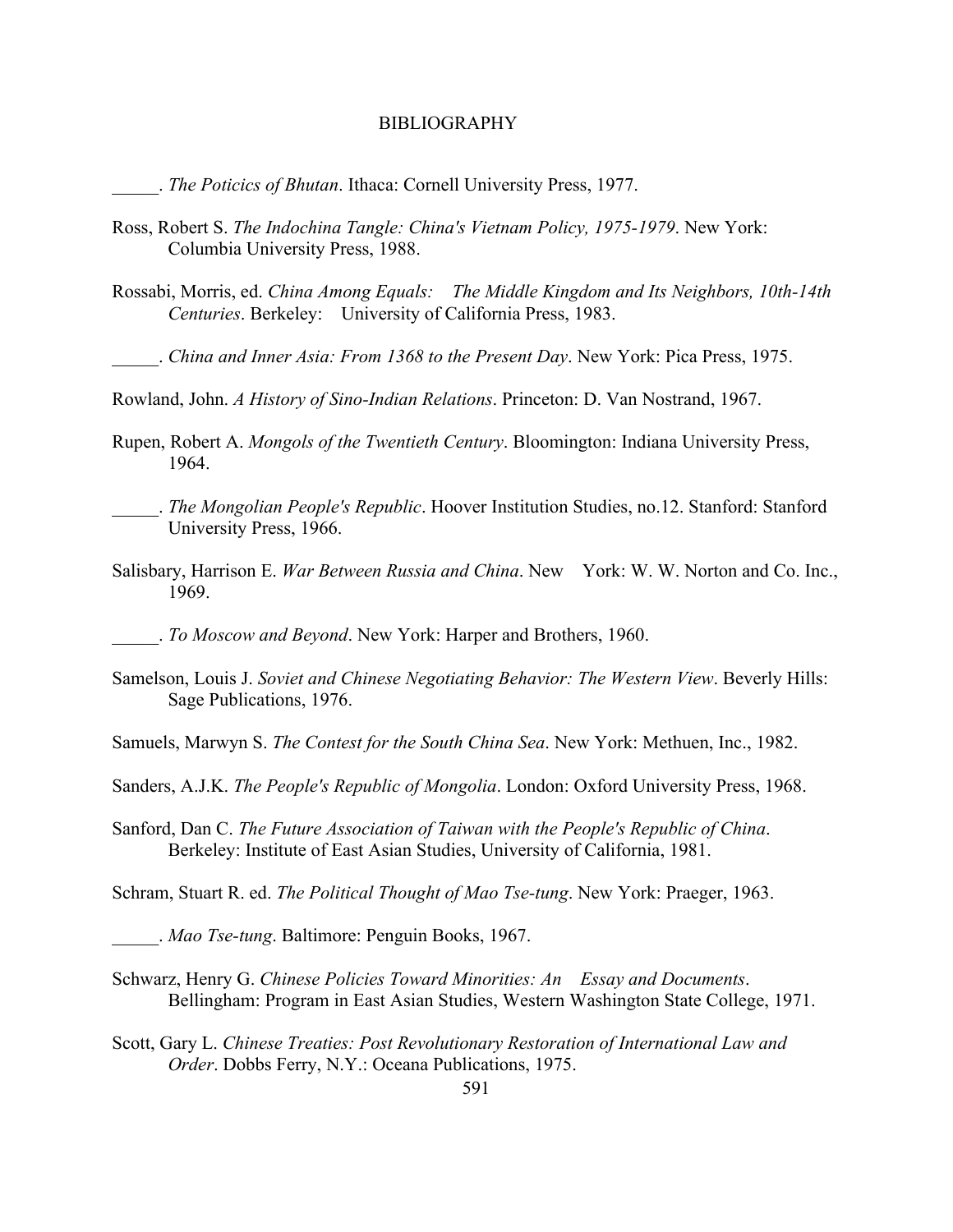- Segal, Gerald, ed. *The China Factor: Peking and the Superpowers*. Holmes and Meier, 1982.
- Sen, Chanakya. *Tibet Disappears*. London: Asia Publishing House, 1960.
- Shabad, Theodore. *China's Changing Map*. New York: Praeger, 1958.
- Shakabpa, Tsepon W. P. *Tibet: A Political History*. New Haven: Yale University Press, 1967.
- Sharma, B. L. *The Pakistan-China Axis*. London: Asia Publishing House, 1968.
- Shchebenkov, V.G. *Russko-kitaiskie otnosheniya v XVII veke*. Moscow: Nauka, 1960.
- Sherwani, Latif Ahmed. *India, China and Pakistan*. Karachi: Council for Pakistan Studies, 1967.
- Siao, Yu. *Mao Tse-tung and I Were Beggers*. Syracuse, N.Y.: Syracuse University Press, 1959.
- Simmonds, J. D. *China's World: The Foreign Policy of a Developing State*. Canberra: Australian National University Press, 1970.
- Singh, S. Nihal. *The Yogi and the Bear: Story of Indo-Soviet Relations*. London: Mansell Publishing Ltd., 1986.
- Slyke, Lyman P Van. *Enemies and Friends: The United Front in Chinese Communist History*. Stanford: Stanford University Press, 1967.
- Snow, Edgar. *The Other Side of the River: Red China Today*. New York: Random House, 1962.
	- \_\_\_\_\_. *Red Star Over China*. New York: Modern Library, 1944.
- Soloman, Richard H., ed. *Asian Security in the 1980's: Problems and Policies for a Time of Transition*. Cambridge, Mass.: Oelgeschlager, Gunn and Hain, 1980.
- Spykman, Nicholas John. *America's Strategy in World Politics*. New York: Harcourt, Brace and Company, 1942.
- Stalin, Joseph. *Marxism and the National and Colonial Question*. San Francisco: Proletarian Publishers, 1975.
- Stein, Arthur. *India and the Soviet Union: The Nehru Era*. Chicago: University of Chicago Press, 1969.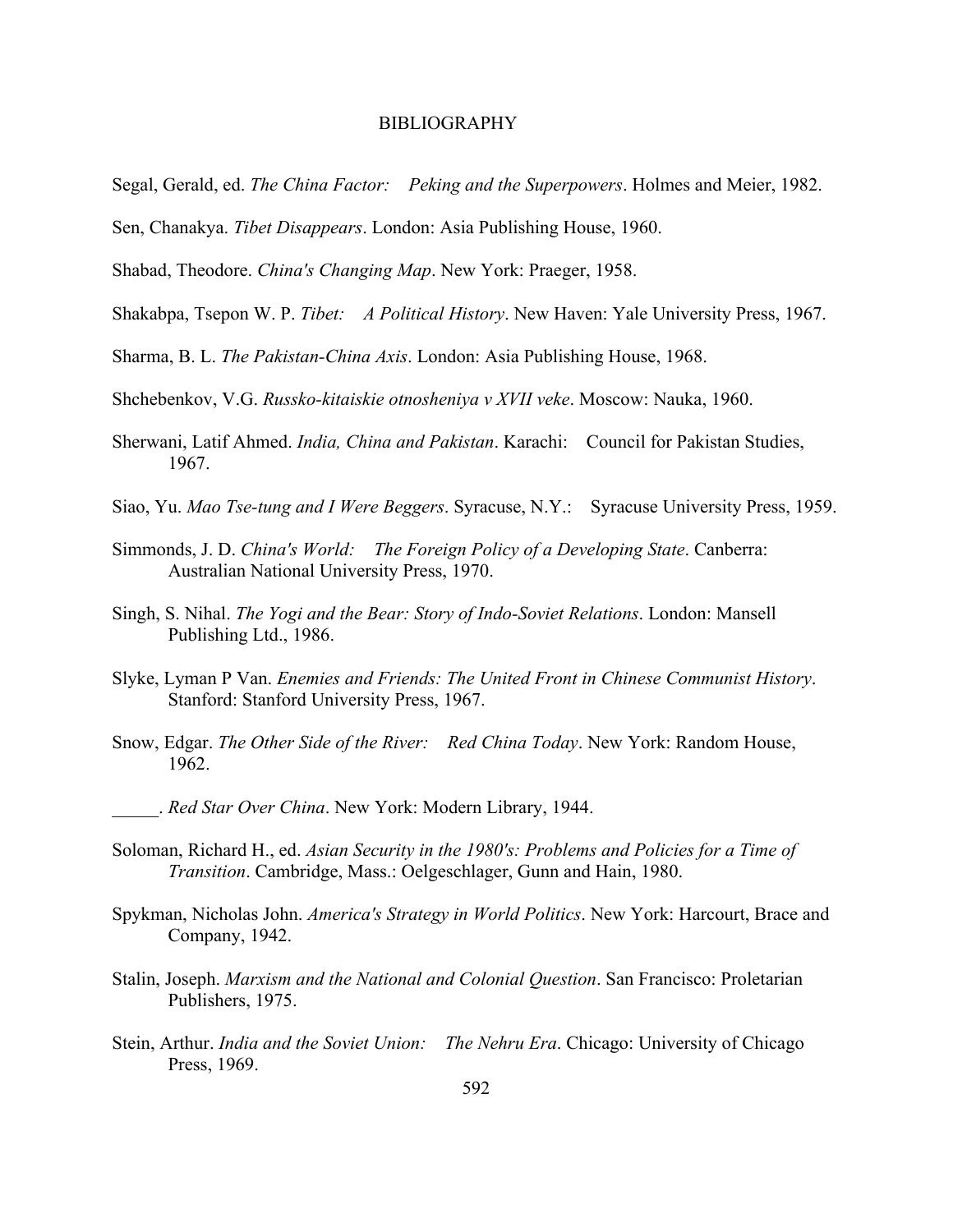- Stein, Gunther. *The Challenge of Red China*. New York: McGraw-Hill Book Company, Inc., 1945.
- Steiner, Arthur H. "Ideology versus National Interest in Chinese Foreign Policy," *Proceedings of the Symposium on Economic and Social Problems of the Far East*. Hong Kong: Hong Kong Universtiy Press, 1962.
- Stuart, Douglas T. and William T. Tow, eds. *China, The Soviet Union and the West: Strategic and Political Dimensions for the 1980's*. Boulder: Westview Press, 1982.
- Sulzberger, C. L. *The Coldest War: Russia's Game in China*. New York: Harcourt, Brace, Jovanovich, 1974.
- Sun, Yat-sen, *Memoirs of a Chinese Revolutionary*. New York: AMS Press reprint, 1970.
- Surya, Sharma P. *India's Boundary and Territorial Disputes*. New Delhi: Vikas Publications, 1971.
- Suslov, M.A. *Marxism-Leninism: The International Teaching of the Working Class*. Moscow: Progress Publishers, 1975.
- Sutter, Robert G. *China-Watch: Toward Sino-American Reconciliation*. Baltimore: Johns Hopkins University Press, 1978.
- Syed, Anwar H. *China and Pakistan: Diplomacy of an Entente Cordiale*. Amherst: University of Massachusetts Press, 1974.
- Tagawa, Seiichi. *Nitchu kosho hiroku*. Tokyo: Mainichi Shinbun Sha, 1973.
- Tagil, Sven et al. *Studying Boundary Conflicts: A Theoretical Framework*. Lund: Esselte Studium, 1977.
- Tang, Peter S. H. *Russian and Soviet Policy in Manchuria and Outer Mongolia, 1911-1931*. Durham, North Carolina: Duke University Press, 1959.

\_\_\_\_\_. *Russian Expansion into the Maritime Province: The Contemporary Soviet and Chinese Communist Views*. Washington, D.C.: Research Institute on the Sino-Soviet Bloc, 1962.

Teiwes, Frederick C. "Force and Diplomacy on the Sino-Indian Border," *The Next Asia: Problems for United States Policy*, ed. David S. Smith. New York: Columbia University Press, 1969.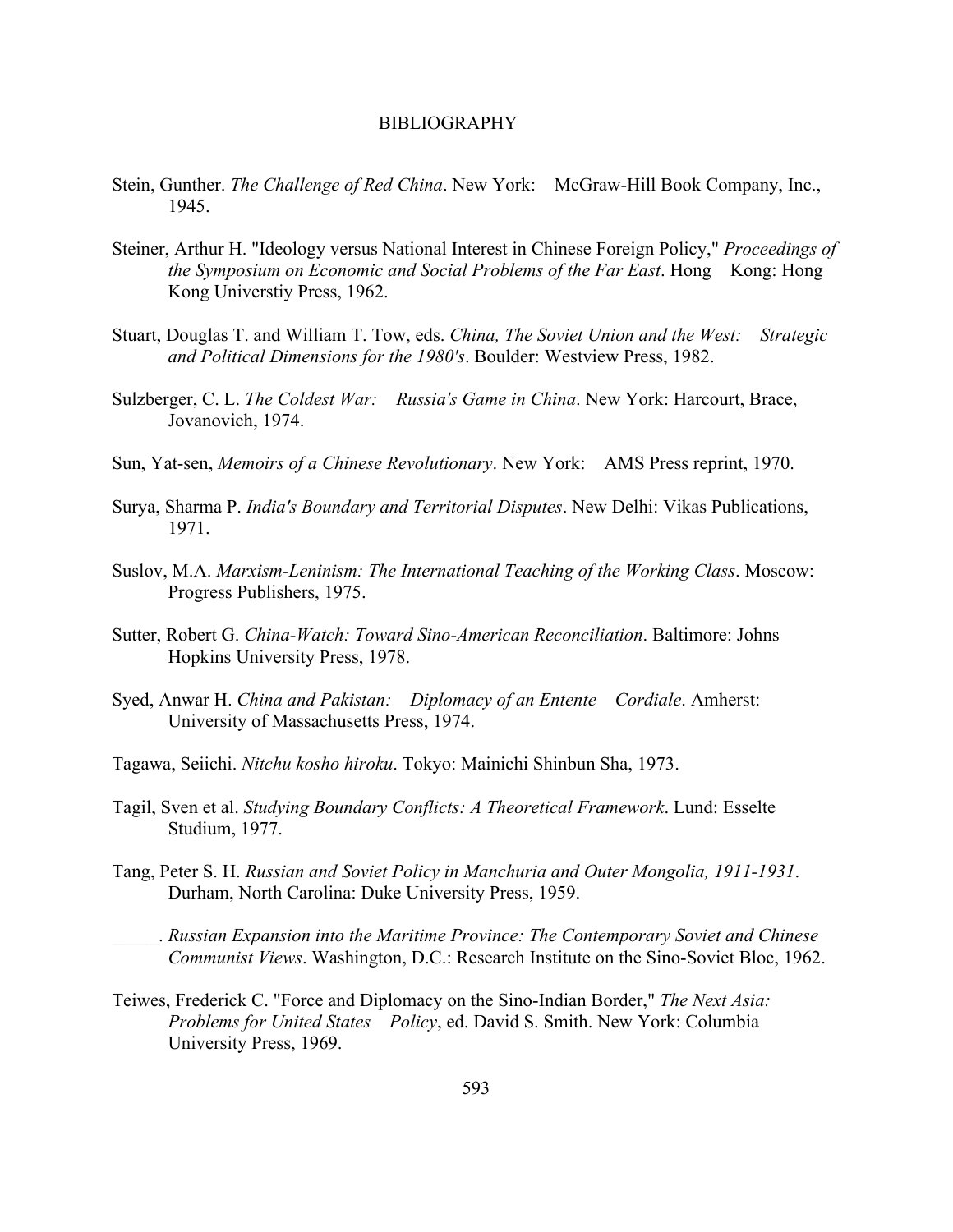Thomas, Lowell, Jr. *The Silent War in Tibet*. Garden City, N.Y.: Double Day and Co., 1959.

- Thomas, S. B. *Communist China and Her Neighbors*. Toronto: Canadian Institute of International Affairs, 1955.
- Thornton, Richard C. *China: A Political History, 1917-1980*. Boulder: Westview Press, 1982.
- Tinker, Hugh. *The Union of Burma: A Study of the First Years of Independence*, 4th ed. London: Oxford University Press, 1967.
- Traeger, Frank and William Henderson, ed. *Communist China, 1949-1969: A Twenty Year Appraisal*. New York: New York University Press, 1970.
- Tsai, Ping-yuan. *An Analytical Survey of Border Disputes Between Soviet Russia and Communist China*. Taipei: Asian People's Anti-Communist League, 1965.
- Tseng Yu-kao. *The Termination of Unequal Treaties in International Law*. Shanghai: The Commercial Press, 1933.
- Tung, William L. *China and the Foreign Powers: The Impact of and Reaction to Unequal Treaties*. Dobbs Ferry, N.Y.: Oceana Publications, 1970.
- Van Eekelen, W. F. *Indian Foreign Policy and the Border Dispute with China*. 2nd rev. ed. The Hague: Martinus Nijhoff, 1967.
- Vasilyev, G. V. *Peking Reaches Out: A Study of Chinese Expansionism*. Moscow: Progress Publishers, 1980.
- Vatcher, Wallace H., Jr. *Panmunjom: The Story of the Korean Military Armistice Negotiations*. New York: Praeger, 1958.
- Vasquez, John A. *The War Puzzle*. Cambridge: Cambridge University Press, 1993.
- Vertzberger, Yaacov Y.I. *China's Southwestern Strategy: Encirclement and Counterencirclement*. New York: Praeger Publishers, 1985.
- Vincent, John Carter. *The Extraterritorial System in China: Final Phase*. Cambridge, Mass.: East Asian Research Center, Harvard University Press, 1970.
- Waltz, Kenneth N. *Theory of International Politics*. Reading, Mass.: Addison-Wesley Pub. Co., 1979.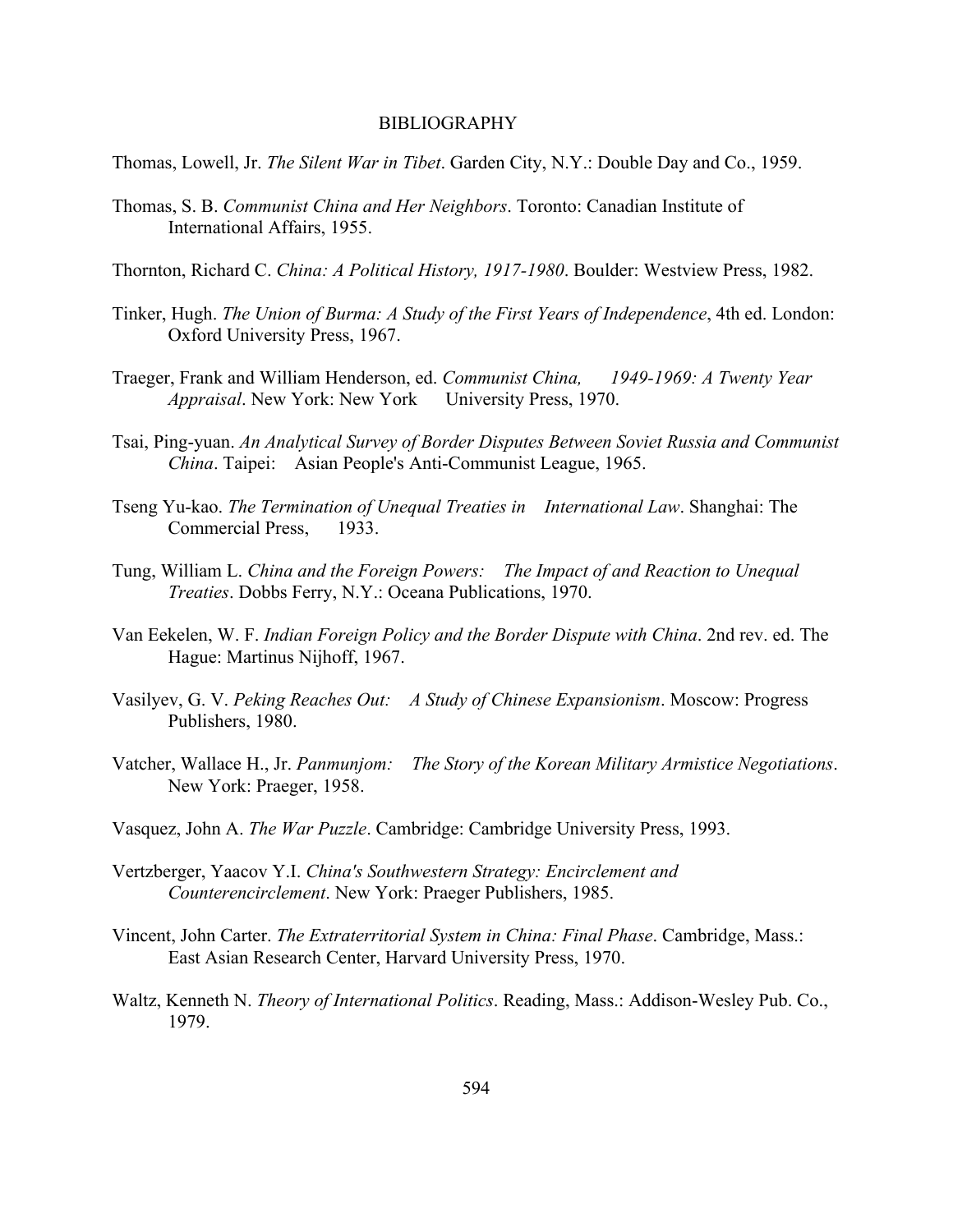- Wang, Gung-wu. *China and the World Since 1949: The Impact of Independence, Modernity and Revolution*. London: Macmillan, 1977.
- Wang Jiaxiang xuanji bianjizhu, ed. *Huiyi Wang Jiaxiang*. Beijing: Renmin chubanshe, 1985.
- Watson, Francis. *The Frontiers of China*. London: Chatto and Windus, 1966.
- Wesley-Smith, Peter. *Unequal Treaty, 1898-1997: China, Great Britain, and Hong Kong's New Territories*. Hongkong: Oxford University Press, 1980.
- Whiting, Allen S. *China Crosses the Yalu: The Decision to Enter the Korean War*. Stanford: Stanford University Press, 1960.
- \_\_\_\_\_. *The Chinese Calculus of Deterrence*. Ann Arbor: University of Michigan Press, 1975.
- \_\_\_\_\_. *Soviet Policies in China, 1917-1925*. New York: Columbia University Press, 1954.
- \_\_\_\_\_, and Sheng Shih-ts'ai. *Sinkiang: Pawn of Pivot*? East Lansing, Mich.: Michigan State Univeristy Press, 1958.
- Wich, Richard. *Sino-Soviet Crisis Politics: A Study of Political Change and Communication*. Cambridge, Mass.: Harvard University Press, 1980.
- Wiens, Harold. *China's March Toward the Tropics*. Hamden, Conn.: Shoe String Press, 1954.
- Wilber, C. Martin. *Sun Yat-sen: Frustrated Patriot*. New York: Columbia University Press, 1976.
- Wilcox, Wayne A. *Asia and the International System*. Cambridge, Mass.: Winthrop, 1972.
- \_\_\_\_\_. *India, Pakistan and the Rise of China*. New York: Walker and Co., 1964.
- \_\_\_\_\_. *Asia and United States Policy*. Englewood Cliffs, N.J.: Prentice Hall, 1967.
- Wilson, Dick. *Anatomy of China: An Introduction to One-Quarter of Mankind*. 2nd. rev. ed. New York: New American Library, 1969.
- Wishnick, Elizabeth. *Mending Fences: The Evolution of Moscow's China Policy from Brezhnev to Yeltson.* Seattle, WA: University of Washington Press, 2001.
- Woodman, D. *Himalayan Frontiers: A Political Review of British, Chinese, Indian and Russian Rivalries*. New York: Praeger, 1970.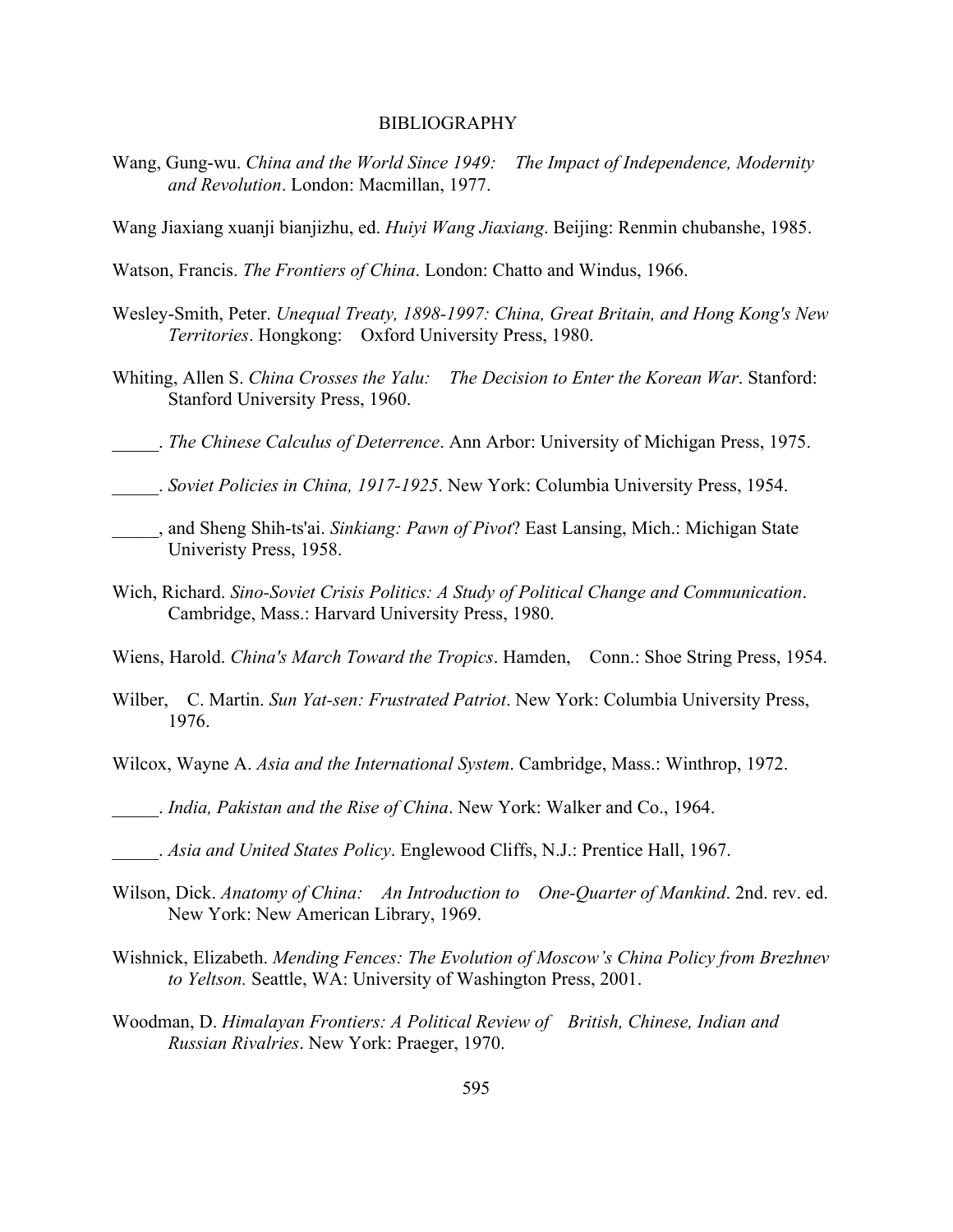\_\_\_\_\_. *The Making of Burma*. London: Cresset Press, 1962.

Write, Quincy. *A Study of War*. Chicago: University of Chicago Press, 1965.

Wu, Aitchen K. *China and the Soviet Union*. New York: John Day, 1950.

- Wu, Kim-wah. *The Sino-Indian Border Confrontation of 1962*. Hongkong: Contemporary International Relations Research Centre, 1970.
- Xie, Bin. *Zhongguo sang-di shi*. Shanghai: Zhonghua shuju, 1925.

Yahuda, Michael. *China's Role in World Affairs*. New York: St. Martin's Press, 1978.

- Young, Kenneth T. *Negotiating with the Chinese Communists: The United states Experience, 1953-1967*. New York: McGraw-Hill, 1968.
- Yuan, Tang-li. ed. *Russo-Chinese Treaties and Agreements Relating to Sinkiang: 1851-1949*. Hongkong: Hsinhua Publishing House, 1963.
- Zagoria, Donald S. *The Sino-Soviet Conflict, 1956-1961*. Princeton: Princeton University Press, 1962.
- \_\_\_\_\_, ed. *Soviet Policies in East Asia*. New Haven: Yale University Press, 1982.

\_\_\_\_\_. *Vietnam Triangle: Moscow, Peking, Hanoi*. New York: Pegasus, 1967.

- Zhu, Xinfan. *Zhongguo geming yu Zhongguo shehui ge jieji*. Shanghai: Lianhe shudian, 1930.
- Zhukov, E.M. ed. *Mezhdunarodnie otnosheniya na dalnem vostoke, 1870-1945*. Moscow: Polilite, 1951.

# **Articles:**

- Adie, W. A. C. "Chou Enlai on Safari,"The *China Quarterly* no.18 (April-June, 1964):174-94.
- An, Thomas. "New Winds in Pyongyang?" Problems of Communism 15, no.4 (July-August 1966):68.
- Armstrong, Hamilton Fish. "Where India Faces China," *Foreign Affairs* 37, no.4 (October, 1959):617-25.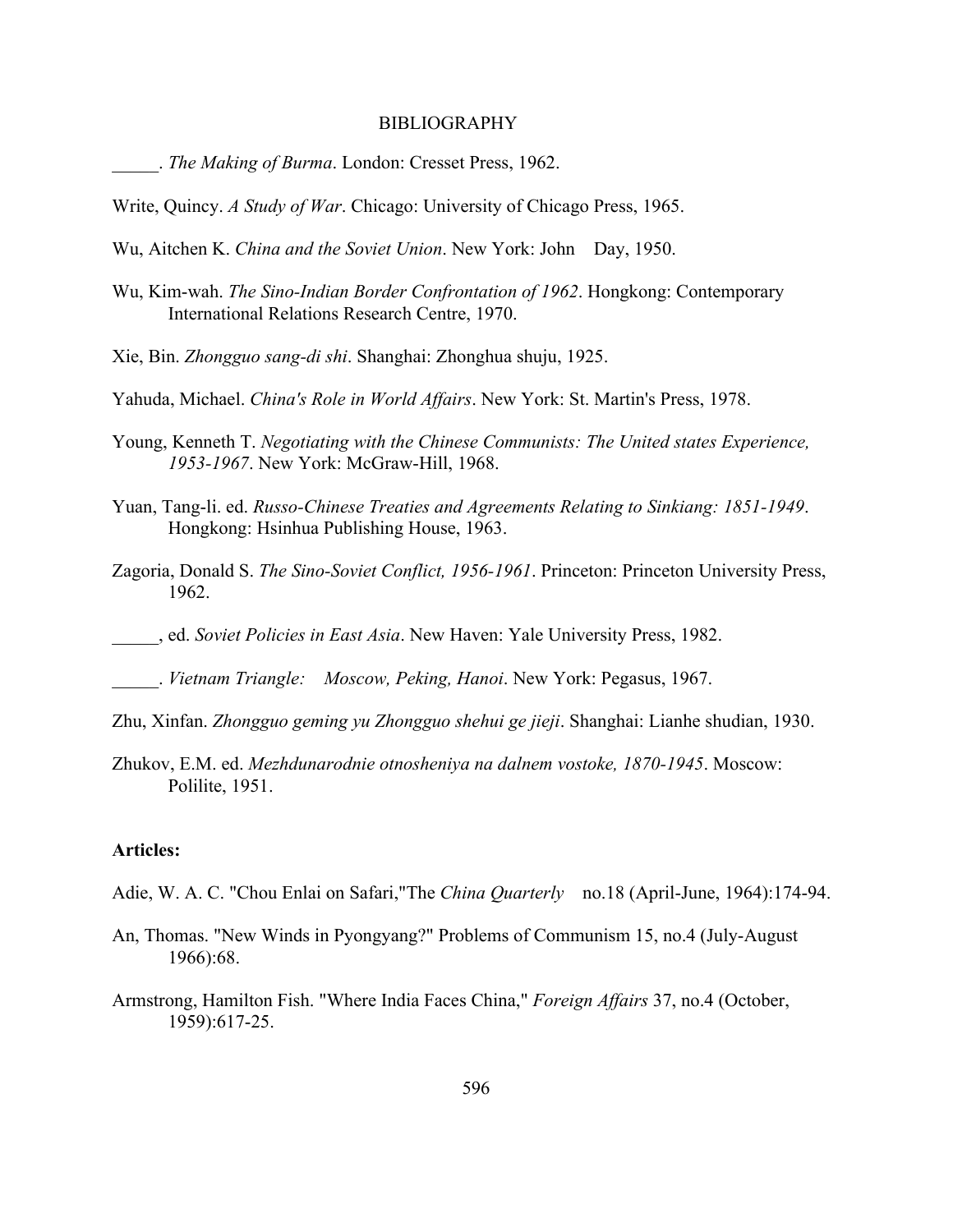- \_\_\_\_\_. "Thoughts along the China Border: Will Neutrality be Enough?" *Foreign affairs* 38, no.2 (January 1960):251.
- Awanohara, Susumu. "An Ill Wind from the Senkakus," *FEER* 100, no.17 (April 28, 1978):11.
- Ayoob, Mohammed. "Pakistan's Relations with China," *China Report* 5 (January-February, 1969):1-7.
- Bartos, Otomar. "How Predictable are Negotiations?" *The Journal of Conflict Resolution* 11, no.4 (December, 1967):481-96.
- Bawden, C.R. "Mongolian People's Republic, Number 1," *China News Analysis* no.445 (November 16, 1962):6.
- \_\_\_\_\_. "Mongolian People's Republic, Number 2," *China News Analysis* no.469 (May 24, 1963):6-7.
- \_\_\_\_\_. "Mongolian People's Republic, Number 3," *China News Analysis* no.493 (November 15, 1963):1.
- Beskrovny, L., S.Tikhvinsky and V. Khvostov. "On the History of the Formation of the Russo-Chinese Border," *International Affairs* no.7 (July 1972):11-22.
- Bhargava, G. S. "Nepal Between Two Giants," *Eastern World* 14, no.9 (September, 1960):18.
- Bonovia, David. "Peking Plays a Waiting Game," *FEER* 100, no.19 (May 12, 1978):26; no.17 (April 28, 1978):12.
- Borisov, O.B. "Some Issues in the History of Soviet-Chinese Relations," *Territorial Nye Pritiazaniia Pekina: Sovremennost Istoriia* (1979):13.
- Bradbury, John. "Sino-Soviet Competition in North Korea," *The China Quarterly*, no.6 (April-June, 1961):15-28.
- Bradsher, Henry S. "Sino-Soviet Rift Catches Mongolia," *The Christian Science Monitor* (January 6, 1964):2.
- Brown, David G. "Chinese Economic Leverage in Sino-Japanese Relations," *Asian Survey* 12, no.9 (September, 1972):753-71.
- Burghardt, Andrew F. "The Bases of Territorial Claims," *Geographical Review* 63 (1973):225-45.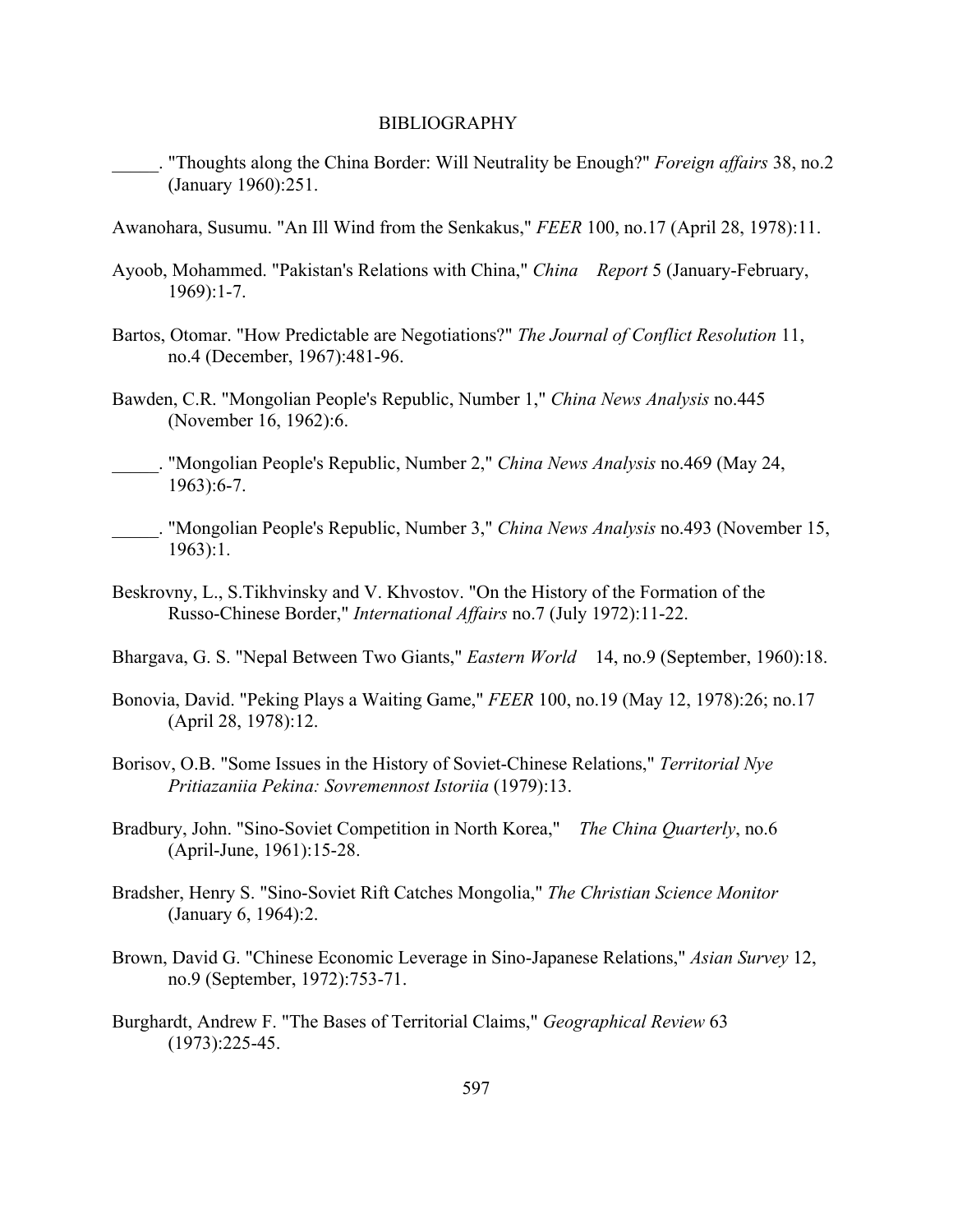- Burke, S.M. "Sino-Pakistani Relations," *Orbis* 8, no.2 (Summer 1964):392.
- Burton, Bruce. "Contending Explanations of the 1979 Sino-Vietnamese War," *International Journal* 34, no.4 (Autumn 1979):699-722.
- Butwell, Richard. "The Sino-Burmese Border Truce," *New Leader* 43 (February 29, 1960):15-6.
- Chanda, Nayan. "Anatomy of the Conflict," *Far Eastern Economic Review* 99, no.4 (January 27, 1978):.
- \_\_\_\_\_. "Peking Escalates the War of Nerves," *Far Eastern Economic Review* 99, no.11 (March 17, 1978):10.
- Chang, C. M. "Communism and Nationalism in China," *Foreign Affairs* (July, 1950):548-64.
- Chang, Pao-min. "The Sino-Vietnamese Territorial Dispute," *Asia Pacific Community*, no.8 (Spring 1980):144.
- Chen, Agnes Fang-chih. "Chinese Frontier Diplomacy: The Eclipse of Manchuria," *The Yenching Journal of Social Studies* 5, no.1 (July, 1950):69-141.
- Chen, Chih-Mai. "Philippine-Chinese Relations: A Long View," *Philippine Economy Review* (May, 1958):10-12; 38-40.
- Chen, King C. "Peking's Attitude Toward Taiwan," *Asian Survey* 17, no.10 (October, 1977):903-18.
- Cheng, Joseph. Y.S. "China's Japan Policy in the 1970s: The United Front and The `Four Modernizations'," *Asia Quarterly* 1 (1980):19-48.
- \_\_\_\_\_. "Normalization of Sino-Japanese Relations: China's Bargaining Position Regarding the Taiwan Question," *Asia Quarterly* 4 (1980):258-59.

"China, Burma and the Wa," *Economist* 180 (August 18, 1956): 570-1.

- "China: New Border Troubles Ahead?" *Link* 7, no.25 (January 31, 1965):32-3.
- "China's Changing World-View," *Economic and Political Weekly* 17, no.4 (1982):95-6.
- "Chinese Dogmatism and the Border Dispute," *New Age* 11, no. 4 (January 27, 1963):10-11.
- Chiu, Hungdah. "Suspension and termination of Treaties in Communist China's Theory and Practice," *Osteuropa-Recht* 15 (1969):.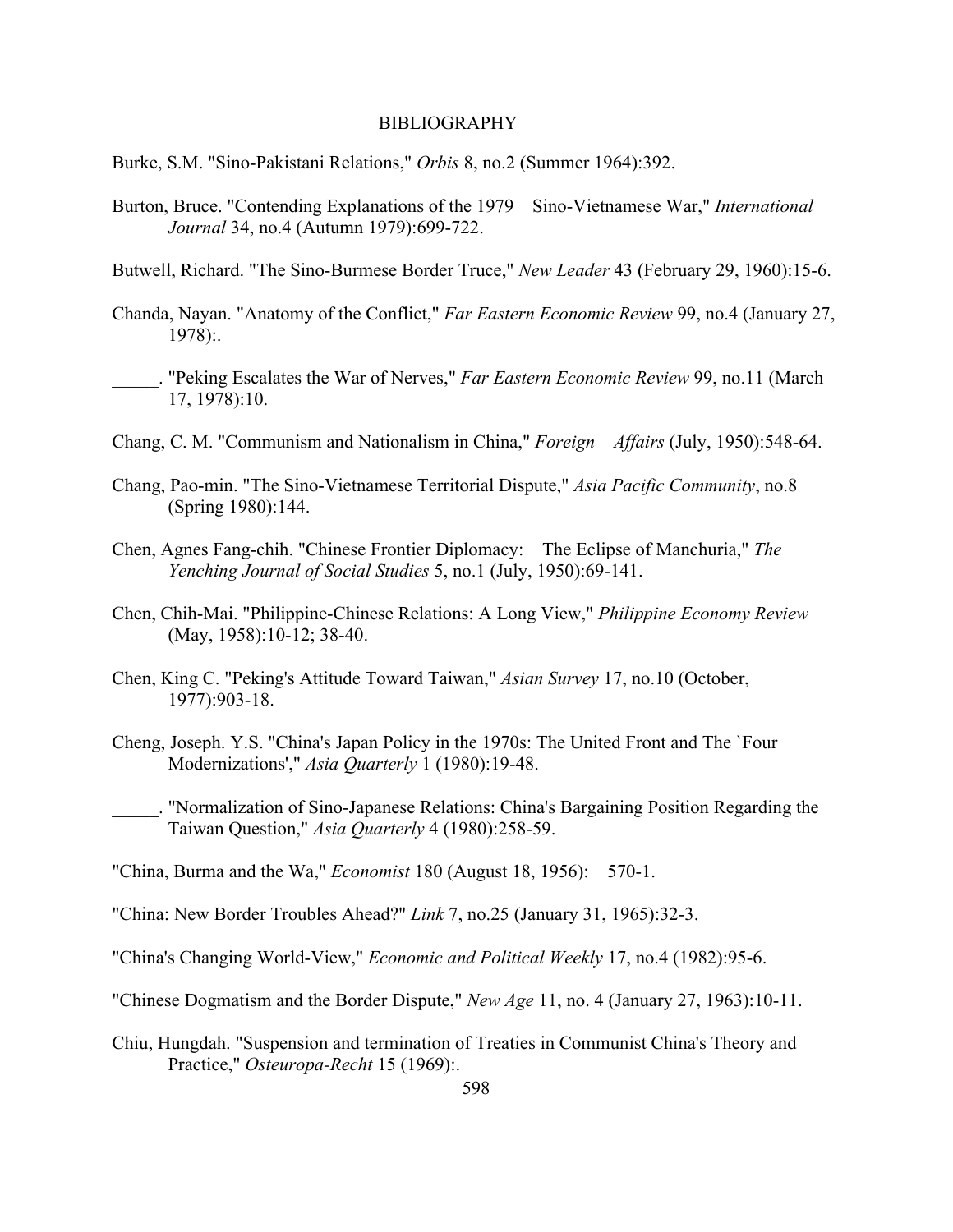- \_\_\_\_\_. "Comparison of the Nationalist and Communist Chinese Views of Unequal Treaties," *China's Practice of International Law: Some Case Studies* (1972):251-2; 258; 264.
- \_\_\_\_\_. "A Legal Analysis of Japan's Claim to Tiaoyu Islets," *Zhengda faxue pinglun* no.5 (December 1971):1-25.
- \_\_\_\_\_, and Choon-Ho Park. "Legal Status of the Paracel and Spratly Islands," *Ocean Development and International Law Journal* 3, (1975-1976):1-28.
- Chopra, Surendra. "Sino-Pakistan Boundary Agreement," *Journal of African and Asian Studies* 1, no.2 (Spring, 1968):220-37.
- Choudhury, G.W. "Reflections on Sino-Pakistan Relations," *Pacific Community* 7, no.2 (January 1976):253.
- Clough, Ralph N. "Sino-Japanese Relations: A New Era?" *Current History* 65, no.385 (September, 1973):106-10.
- "Cold War in the Himalayas," *Economic and Political Weekly* 4, no.3 (January 18, 1969):204-5.
- Copper, John F. "China's Global Strategy," *Current History* 80, no.467 (1981):241.
- Cumings, Bruce. "The Political Economy of Chinese Foreign Policy," *Modern China* 5, no.4 (October, 1979):411-61.
- Dai, Shen-yu. "Peking and Rangoon," *The China Quarterly*, no.5 (January-March, 1961):131-44.
- \_\_\_\_\_. "China and Afghanistan," *The China Quarterly* no.25 (January-March 1966):213-21.
- \_\_\_\_\_. "Peking and Indochina's Destiny," *The Western Political Quarterly* 7 (1954):346-68.
- DeFrancis, John. "National and Minority Policies," *The Annals of the American Academy of Political and Social Science* 277 (September, 1951):146-55.
- Dittmer, Lowell. "The Strategic Triangle: An Elementary Game-Theoretical Analysis," *World Politics* 33, no.4 (July, 1981):485-515.
- Dobell, W. M. "Ramifications of the Chinese-Pakistan Border Treaty," *Pacific Affairs* 37, no.3 (Fall 1964):283-95.
- Doig, Desmond. "Roads and Reforms for the Dragon People," *The Statesman* (August 28, 1959):6.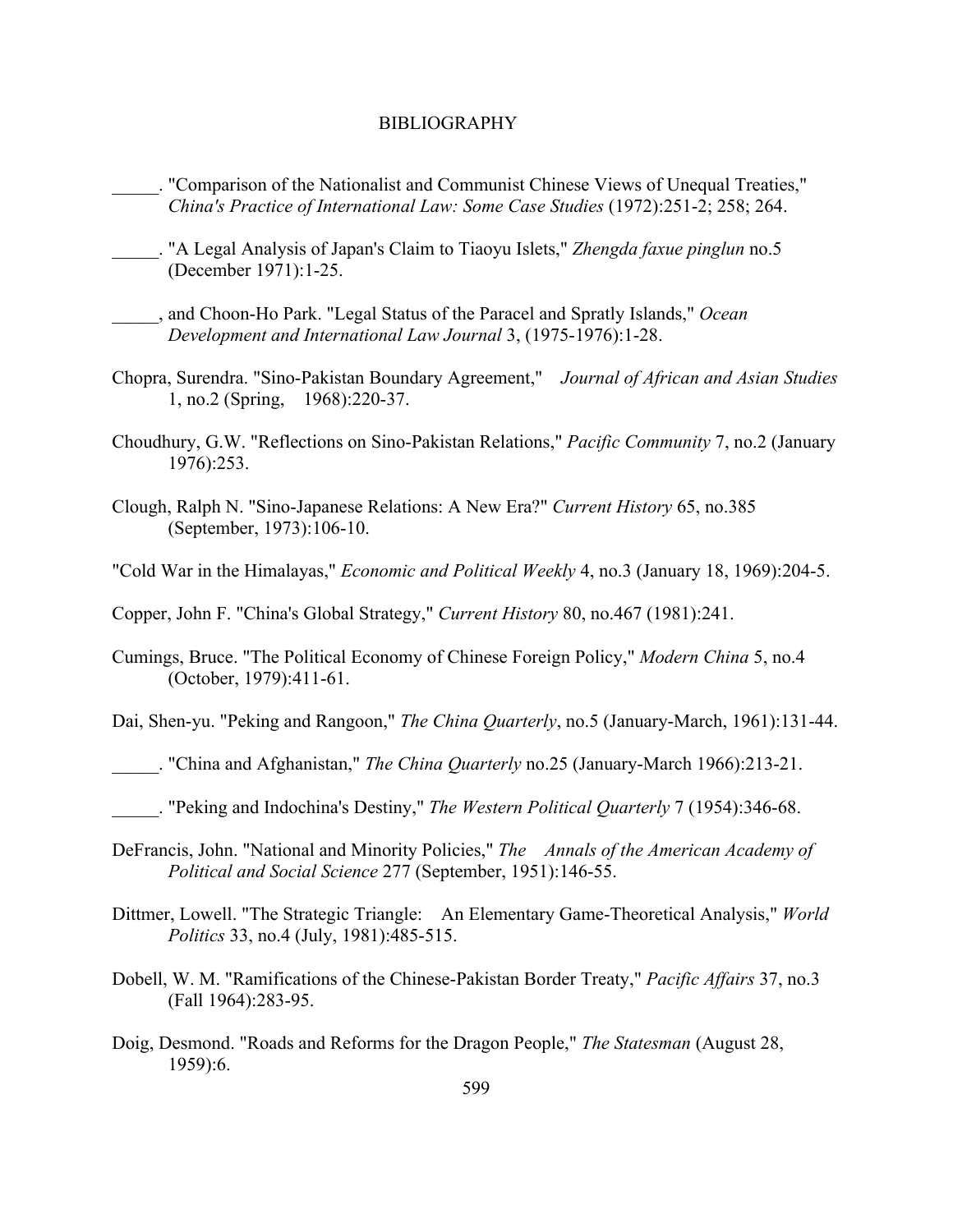- \_\_\_\_\_. "Bhutan, the Mountain Kingdom," *National Geographic Magazine* 120, no. 3 (September, 1961): 384-415.
- Drummond, R. P. "Sino-Burmese Boundary Dispute," *Association of American Geographers(Annals)* 50 (September, 1960):317.
- Dupree, Louis. "The Bamboo Curtain in Kabul," *American Universities Field Staff Reports* (South Asia Series) 4, no.7 (July 31, 1960):7.
- Emery, K.O. et al. "Gerological Structure and Some Water Characteristics of the East China Sea and Yellow Sea," *Technical Bulletin* 2 (1969):39.
- Eto, Shinkichi. "Japan and China: A New Stage?" *Problems of Communism* 21, no.6 (November-December, 1972):1-16.

\_\_\_\_\_. "Recent Developments in Sino-Japanese Relations," *Asian Survey* (September, 1972):.

- Fairbank, John K. "China's Foreign Policy in Historical Perspective," *Foreign Affairs* 47, no.3 (April, 1969):449-63.
- Fang, Ming. "On the Two Soviet Russian Declarations to China and The Question of the Annulment of Unequal Sino-Russian Treaties," *Lishi Yanjiu* no.6 (1980):74.
- Feer, Mark C. "India's Himalayan Frontier: The Bhutan Problem and Progress in Sikkim," *Far Eastern Survey* 22, no.11 (October, 1953):139.
- Feuerwerker, Albert. "China's History in Marxian Dress," *American Historical Review* 66, no.2 (January 1961): 323-53.
- Field, Arvin R. "Bhutan, Kham and the Upper Assam Line," *Orbis* 3, no.2 (Summer 1959):180-92.
- \_\_\_\_\_. "Strategic Development in Sinkiang," *Foreign Affairs* 39, no.2 (January, 1961):312-8.
- Fischer, Eric. "On Boundaries," *World Politics* 1, no.2 (January, 1949):196-222.
- Fisher, Margaret W. and Leo E. Rose. "Ladakh and the Sino-Indian Border Crisis," *Asian Survey* 2, no.8 (October, 1962):27-37.
- Foot, Rosemary. "Sino-Soviet Rivalry in Kabul," *The Round Table* no.280 (October, 1980):434-42.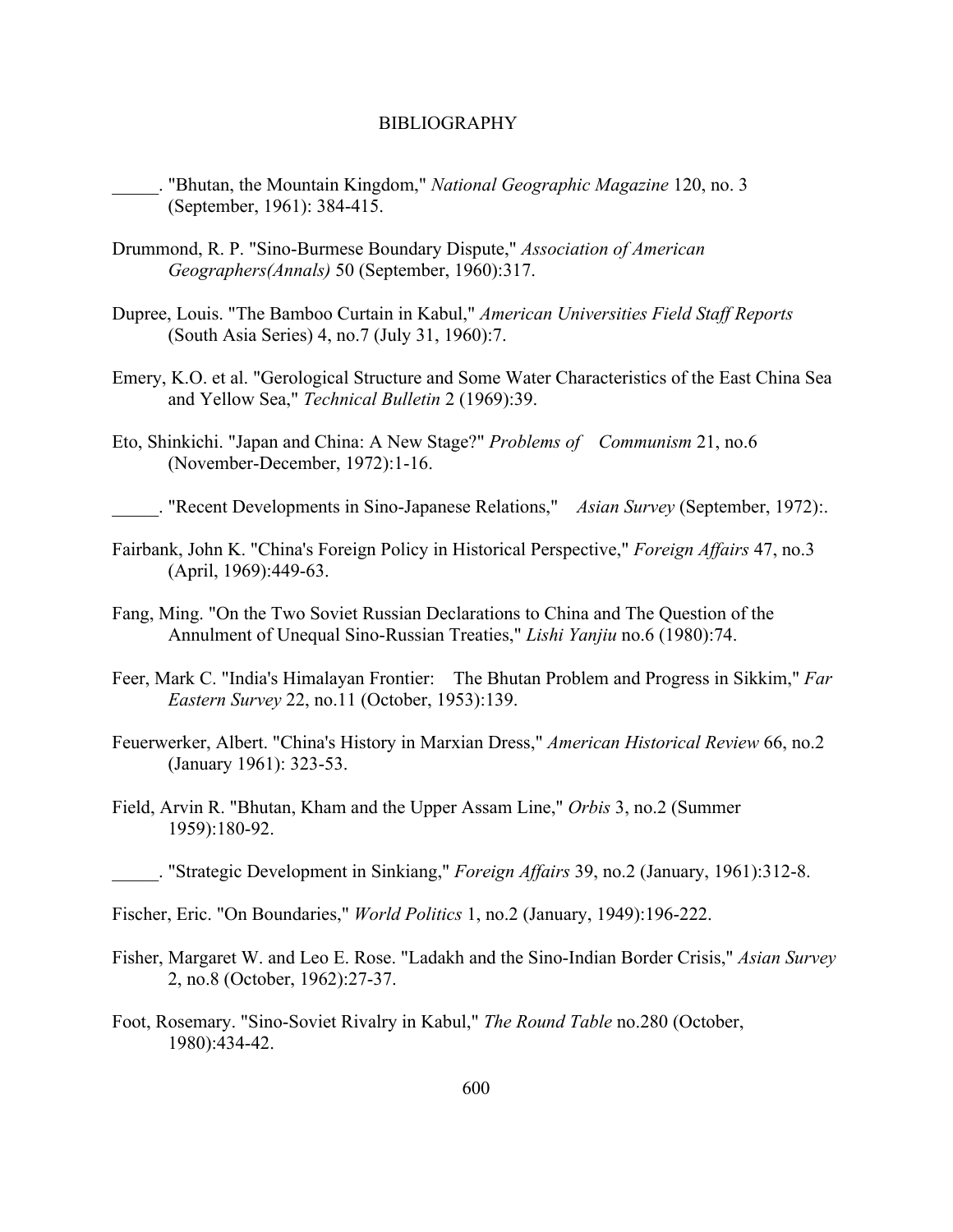- Garver, John W. "Taiwan's Russian Option: Image and Reality," *Asian Survey* 18 (July, 1978):751-66.
	- \_\_\_\_\_. "The Sino-Soviet Dispute in the Pamir Mountains Region," *The China Quarterly* no.85 (March 1981):107-18.
- Gandi, Indira. "India and the World," *Foreign Affairs* 51, no.1 (October, 1972):65-77.
- George, Alexander L. "Case Studies and Theory Development: The Method of Structured, Focused Comparison," *Diplomacy: New Approaches in History, Theory, and Policy* London: Collier Macmillan Publishers (1979):43-68.
- Ghatate, N. M. "The Sino-Burmese Border Settlement," *India Quarterly* 24, no.1 (January-March, 1968):17-49.
- Glenn, William. "Cool Line on the Senkaku `Bandits'," *Far Eastern Economic Review* 100, no.18 (May 5 1978):33-4.
- Goldman, Merle. "The Unique `Blooming and Contending' of 1961-1962," *The China Quarterly*, no.37 (January-March, 1969):68-9.
- Green, L.C. "Legal Aspects of the Sino-Indian Border Dispute," *The China Quarterly*, no.3 (July-September, 1960):42-58.
- Gregory, Gene. "China's Mongolian Frontier," *Economic and Political Weekly* 7, no.17 (April 22, 1972):832-3.
- Halpren, A.M. "The Chinese Line on Neutralism," *The China Quarterly*, no.5 (January-March 1961):91-2.
- Han, Rulin. "On Genghis Khan," *Lishi yanjiu* no.3 (1962):1-10.
- Harrison, Selig S. "Troubled India and Her Neighbors," *Foreign Affairs* 43, no.2 (January 1965):312-30.
- Hartshorne, Richard. "Political Geography in the Modern World," *The Journal of Conflict Resolution* 4, no.1 (March 1960):52-66.
- Hensel, Howard. "Asian Collective Security: The Soviet View," *Orbis* 19 (Winter 1976):1564-80.
- Hersch, Joseph C. "Genghis Khan Rides Again," *Christian Science Monitor* (December 11, 1963):1.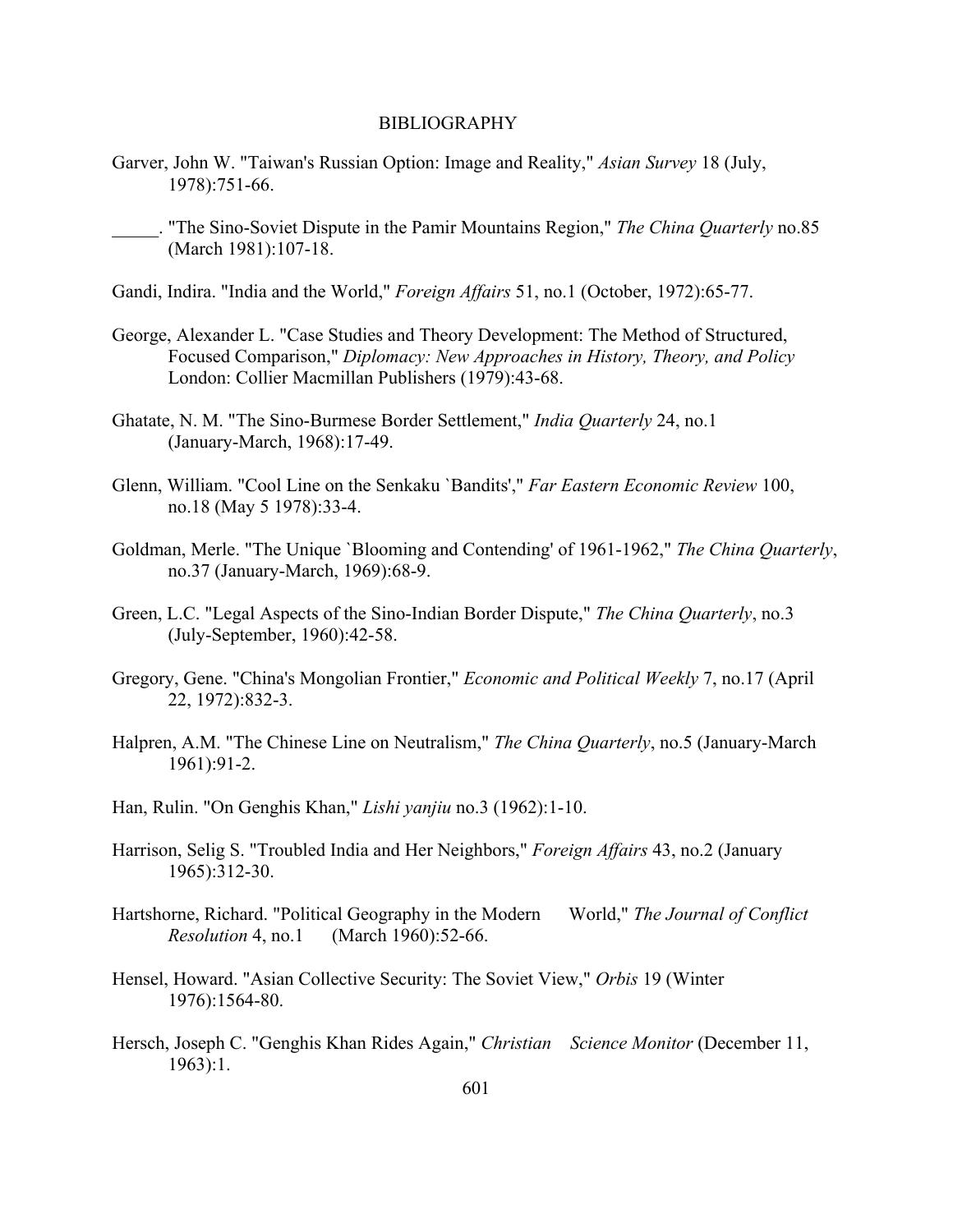- Hetzner, Donald R. "Chinese Strategy and Intent During the Sino-Indian Border Dispute," *Asian Studies* 5, no.2 (August, 1967):303-15.
- Hoadley, J. Stephen. "China-Burma Border Settlement: A Retrospective Evaluation," *Asian Forum* 2, no.2 (April-June, 1970):104-16.
- Holmes, Robert A. "The Sino-Burmese Rift: A Failure for China," *Orbis* 16, no.1 (Spring 1972):211-36.
- Horelich, A. L. "The Soviet Unions Asian Collective Security Proposal," *Pacific Affairs* 47 (Fall 1974):269-85.
- Hsiao, Gene. "The Sino-Japanese Rapprochement: A Relationship of Ambivalence," *The China Quarterly*, no.57 (January-March, 1974):101-23.
- \_\_\_\_\_. "Prospects for a New Sino-Japanese Relationship," *The China Quarterly*, no.60 (December, 1974):720-49.
- Hsu, Francis L. K. "The Myth of Chinese Expansionism," *Journal of Asian and African Studies* 13, no.3-4 (July-October, 1978):194-95.
- Hsu, Immanual, "Modern Chinese Diplomatic History: A Guide to Research," *International History Review* 1, no.1 (January, 1979):102-20.
- Huang, Sheng-chang. "China and Nepal," *People's China* no.9 (May 1, 1958):8-10.
- Hudson, Geoffrey. "Japanese Attitudes and Policies Towards China in 1973," *The China Quarterly* no.56 (October-December, 1973):700-7.
- Hudson, G. F. "The Nationalities of China," *St. Antony's Papers* 7 (London, 1960):51-61.
- Hyer, Paul. "The Re-evaluation of Chinggis Khan: Its Role in the Sino-Soviet Dispute," *Asian Survey* 6, no.12 (December 1966):697 (*Tokyo Shimbun* (March 25, 1962)).
- Inoue, Kiyoshi. "The Tiaoyu Islands (Senkaku Islands) and Other Islands are China's Territory," *Peking Review* no.19 (May 12, 1972):18-22; no.21 (May 26, 1972):14.

"India's Disillusion with Peking," *Economist* 189 (December 20, 1958): 1092-3.

Jacquet-Francillon, Jacques. "The Borders of China: Mao's Bold Challenge to Khrushchev," *The New Republic* (April 20, 1963):18-22.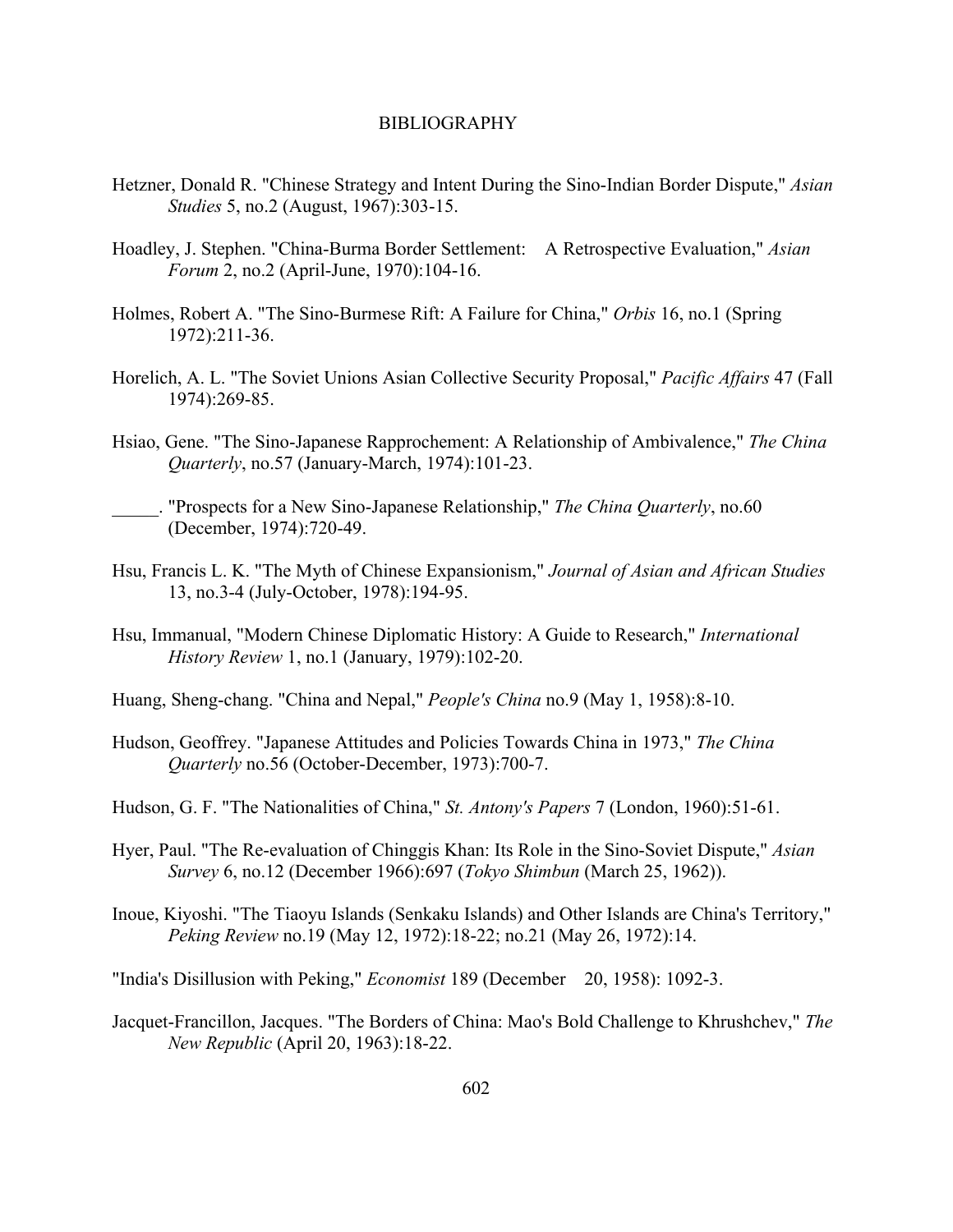- Jenkins, Alan. "Territorial Issues in the Sino-Soviet Conflict," *Tijdschrift voor Economische en Sociale Geografie* 65 (1974):35-47.
- Jha, D. C. "Attitudes of Communist China Towards the Indo-Pakistani Subcontinent," *Indian Journal of Political Science* 30 (July-September, 1969):249-59.
- Jones, P.H.M. "Mongolia Between Two Fires," *Far Eastern Economic Review* 33, no.7 (August 17, 1961):307.
- Jones, F. C. "China Irredenta: The North," *The World Today* 19 (November, 1963):470-6.
- Jones, Stephen B. "Boundary Concepts in the Setting of Place and Time," *Annals of the Association of American Geographers* 49, no.3 (September, 1959):241-55.
- Joss, Frederick, "China Penetrates, the Shan Region of Burma," *Eastern World* (London) 20, nos.1-2 (January-February, 1966):14-6.
- Kahn, Harold, and A. Feuerwerker, "The Ideology of Scholarship: China's New Historiography," *The China Quarterly* no.22 (April-June 1965):1-13.
- Kamath, H. V. "China's Secret Plan for a Himalayan Federation," *The Indian Libertarian* 7 (September 1, 1959):10-2.
- Kapur, Harish, "China's Relations with India and Pakistan," *Current History* 57, no.337 (September, 1969):156-63.
- Karan, Pradyumna P. "Bhutan and Sikkim: Himalayan Shangra-la now Darkened by Communist China's Shadow," *Canadian Geographical Journal* 65 (December, 1962): 200-9.
- \_\_\_\_\_. "Geopolitical Structure of Bhutan," *Indian Quarterly* 19, no.3 (July-September, 1963):203-13.
- \_\_\_\_\_. "The Sino-Soviet Dispute, " *Journal of Geography* 63 (1964):216-22.
- Katchen, M. H. "The Spratly islands and the Law of the Sea: `Dangerous Ground' for Asian Peace," *Asian Survey* 17 (1977):1167-1181.
- Kenichi, Takemura. "Sonoda gaiso ni chokugeki intabyu," *Jiyu minshu* no.237 (October 10, 1978):51.

Khan, Mohammed Ayub. "Pakistan Perspective," *Foreign Affairs* 38, no.4 (July 1960):556.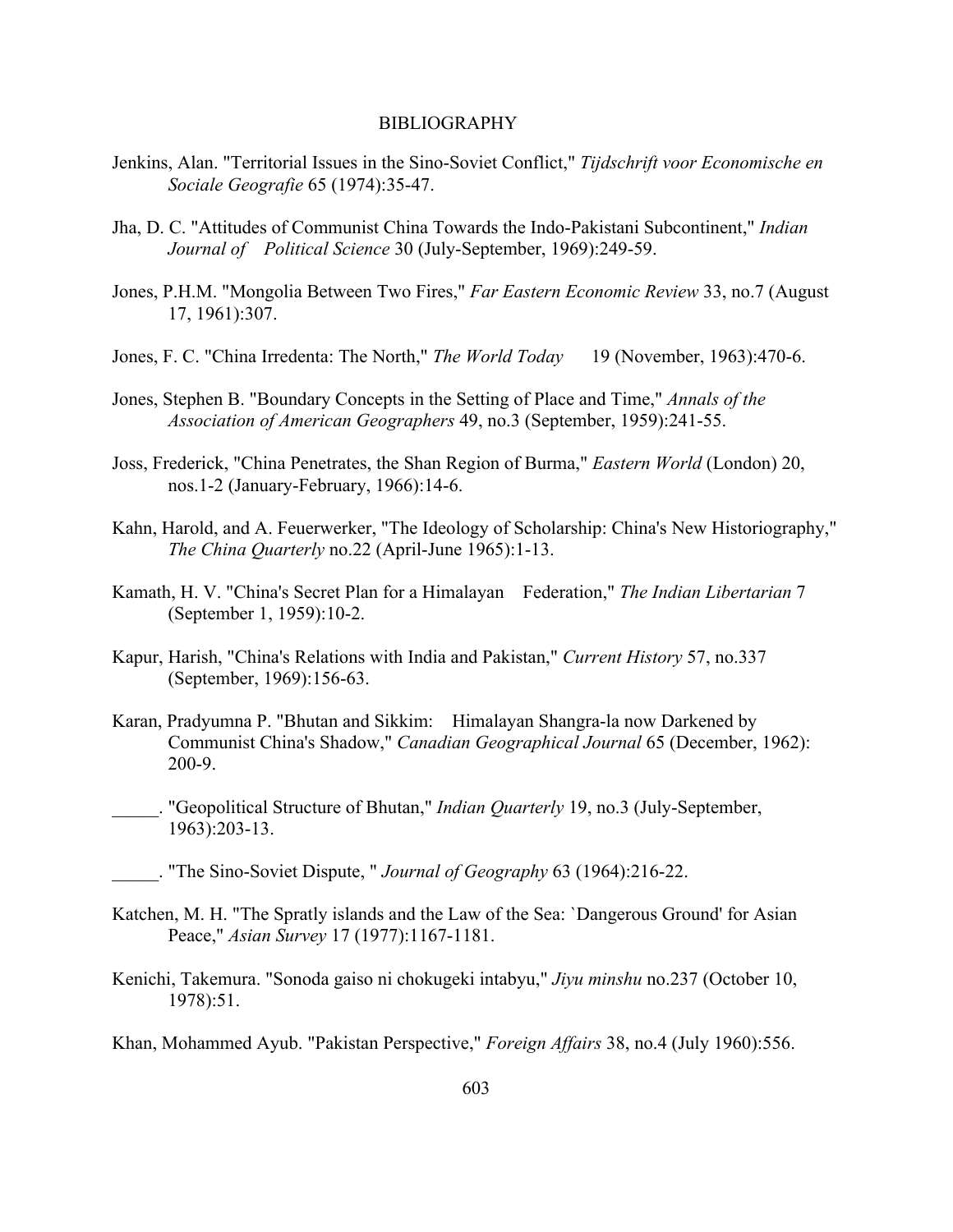Kim, Hong N. "The Fukuda Government and the Politics of the Sino-Japanese Peace Treaty," *Asian Survey* 19 (March, 1979):297-313.

\_\_\_\_\_. "Sino-Japanese Relations in the Post-Mao Era: The Peace Treaty and Beyond," *Asian Affairs* 7 (January/February, 1980):161-81.

- Kim, Samual S. "Normative Foreign Policy: The Chinese Case," *International Interactions* 8, no.1-2 (1981): 60-1.
	- \_\_\_\_\_. "Whither Post-Mao Chinese Global Policy?" *International Organization* 35, no.3 (Summer 1981):433-65.
- Kirk, W. "The Inner Asian Frontiers of India," *Transactions* (Institute of British Goegraphers) 31 (1962):131-68.
- Kozicki, Richard J. "The Sino-Burmese Frontier Problem," *Far Eastern Survey* 26 (March 1957):33-8.
- Kristof, Ladis. "The Nature of Frontiers and Boundaries," *Annals of the Association of American Geographers* 49, no.3 (September, 1959):269-82.
- Kuebler, Jeanne. "The India-China Border War," *Editorial Research Reports* (October 24, 1962):755-1.
- La Grange, Carolyne. "South China Sea Disputes: China, Vietnam, Taiwan and the Philippines," *Working Paper* (Environment and Policy Institute, East West Center, University of Hawaii) (May, 1980).
- Lamb, Alastair. "The Sino-Pakistan Boundary Agreement of 2 March, 1963," *Australian Outlook* 18 (December, 1964):299-312.
- Lee, Chae-jin. "The Making of the Sino-Japanese Peace and Friendship Treaty," *Pacific Affairs* 52, no.3 (Fall, 1979):420-45.

\_\_\_\_\_. "The Japan Socialist Party and China, 1975-1977," *Asian Survey* (March, 1978):275-89.

Levi, Werner. "Bhutan and Sikkim: Two Buffer States," *The World Today* 15 (December, 1959):492-500.

\_\_\_\_\_. "India's Himalayan Border," *Contemporary Review* 188 (July, 1955):40-4.

Lee, Lai-to. "The PRC and the South China Sea," *Current Scene* 15, no.2 (February 1977):1-12.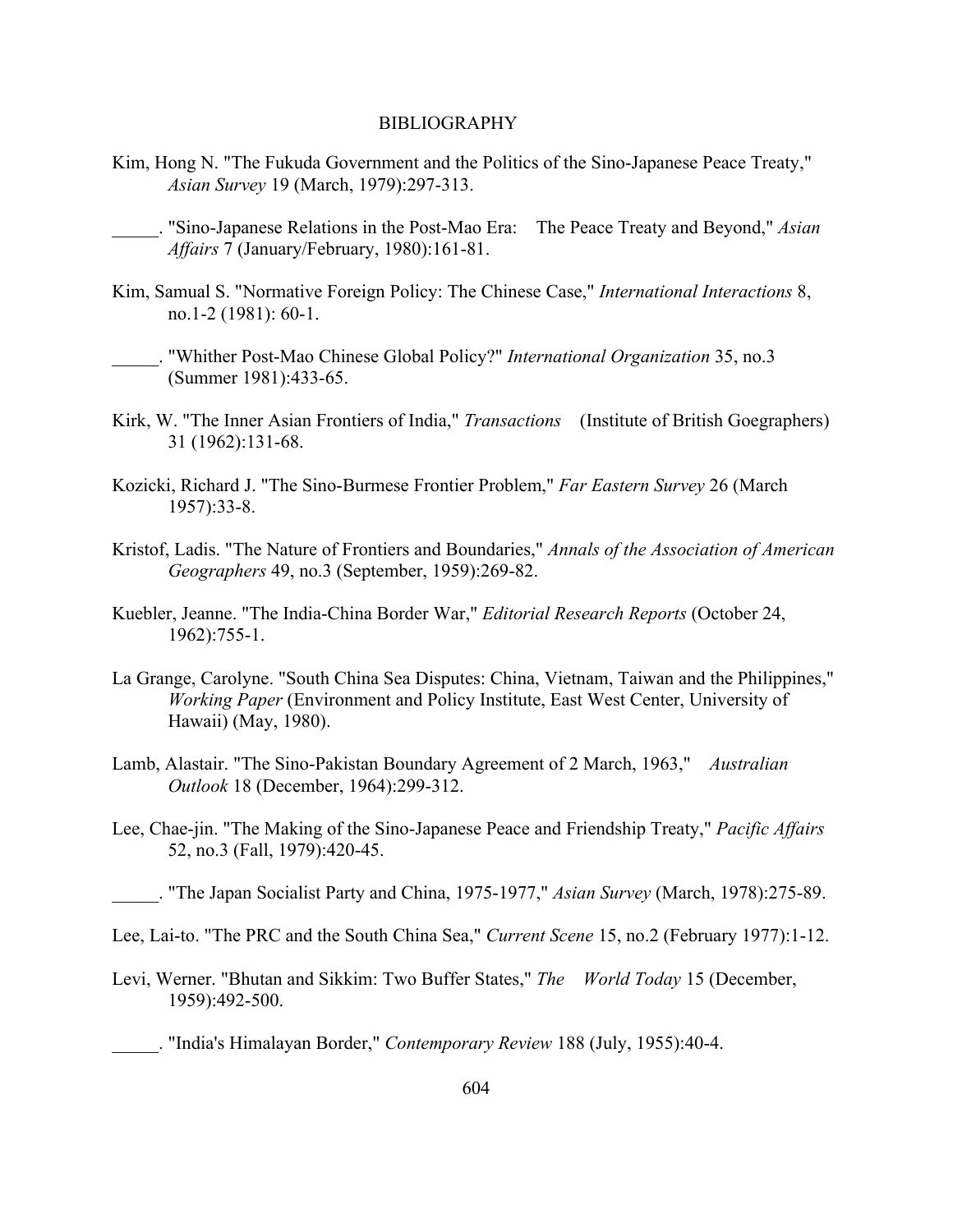- \_\_\_\_\_. "Nepal's New Era," *Far Eastern Survey* 28, no.10 (October, 1959):150-6.
- \_\_\_\_\_. "Pakistan, the Soviet Union and China," *Pacific Affairs* 35, no.3 (Fall 1962):211-22.
- Lewis, John Wilson. "Communist China's Invasion of the Indian Frontier: The Framework of Motivation," *Current Scene* (January 2, 1963):.
- Li, Huichuan. "What are the Knots in the Sino-Soviet Border Negotiations?" *Guoji Wenti yanjiu* no.1 (July 1981):18.
- \_\_\_\_\_. "Where Does the Crux of the Sino-Soviet Dispute Lie?" *Guoji Wenti Yanjiu* no. (July 1981):16.
- Li, Jen. "A Historical Study of Chinese Communist Diplomacy (pt.2)," *Issues and Studies* 9, no.9 (June,1973):58-67.
- Li, Victor H. "China and Off-Shore Oil: The Tiao-yu Tai Dispute," *Stanford Journal of International Studies* 10 (Spring 1975):143-63.
- Lijphart, Arend. "The Comparable-Cases Strategy in Comparative Research," *Comparative Political Studies* 8, no.2 (July 1975):158-77.
- Lin, Wu-sun. "Another Example of Good Neighborly Relations," *People's China*, no.21 (November 1, 1956):13-5.
- Liu, Shaochi. "Nationalities Policy in Anti-Japanese Guerrilla Warfare," *Survey of China Mainland Magazines* no.645 (March 1969):17.
- Mao, Tse-tung. "On Coalition Government," *Selected Works of Mao Tse-tung* 3 (1969):926-9.
- Maung, Maung. "The Burma-China Boundary Settlement," *Asian Survey* 1, no.1 (March 1961):40.
- Maxwell, Neville. "China and Her Borders," *China Now* (May 1, 1970):.
- \_\_\_\_\_. "China and India: The Unnegotiated Dispute," *The China Quarterly* no.43 (July-September, 1970):47-80.
- \_\_\_\_\_."Reconsiderations--Jawaharlal Nehru: of Pride and Principle," *Foreign Affairs* 52, no.3 (April, 1974):633-43.
- Moorthy, K. Krishna. "Bhutan: Thoughts of Sovereignty," *Far Eastern Economic Review* 31, no.7 (February 16, 1961):297.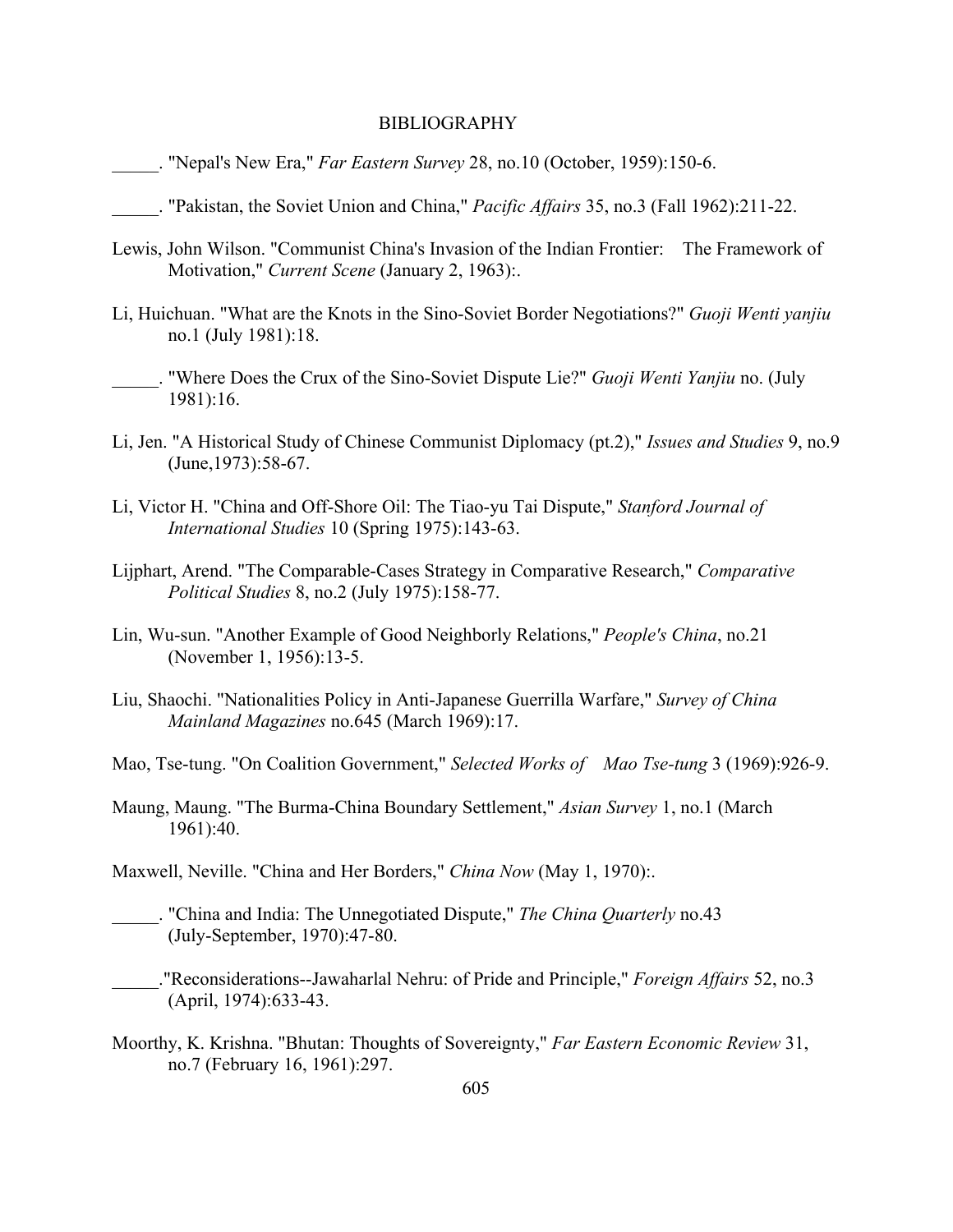- \_\_\_\_\_. "Bhutan's Blank Cheque to Nehru," *Far Eastern Economic Review* 31, no.10 (March 9, 1961):429.
- Moriyama, Akio. "Gendai Chyugoku Seiji Bunseki no Moderu," *Social Science Journal* (International Christian University).
- Mosely, George, "China's Fresh Approach to the National Minority Question," *The China Quarterly* no.24 (September-December 1965):15-27.
- Mozingo, David P. "China's Relations with Her Asian Neighbors," *Current History* 47, no.277 (September, 1964):156-61; 180.
- \_\_\_\_\_. "Communist China: Its Southern Border Lands," *SAIS Review* 12, no.2 (Winter, 1968):43-54.
- Mullin, Cris. "The CIA-Tibetan Conspiracy," *FEER* 89, no.36 (September 5, 1975):30-4.
- Muni, S. D. "Sino-Nepalese Relations, 1955-67," *United Asia* 21 (May-June, 1969):111-6.
- Mustafa, Zubeida. "China's Policy Toward Pakistan," *Pacific Community* 5, no.1 (October, 1973):113-27.
- \_\_\_\_\_. "The Sino-Pakistan Border: Historical Aspect," *Pakistan Horizan* 25, no.2 (1972):43-50.
- \_\_\_\_\_. "The Sino-Soviet Border Problem," *Pakistan Horizan* 22, no.4 (1969):321-31.
- Nair, Kusum. "Where India, China and Russia Meet," *Foreign Affairs* 36, no.1 (January,1958):330-9.
- Ng-Quinn, Michael. "The Analytic Study of Chinese Foreign Policy," *International Studies Quarterly* 27, no.2 (June 1983):203-4.
	- \_\_\_\_\_. "Effects of Bipolarity on Chinese Foreign Policy," *Survey: A Journal of East and West Studies* 26, no.2 (1982):102-30.
- Nigam, Ashok Kumar. "Chinese Claim of Suzerainty over Nepal," *The Modern Review* 123 (August, 1968):570-84.
- North, Robert C. "Peking's Drive for Empire: The New Expansionism," *Problems of Communism* 9, no.1 (January-February, 1960):23-30.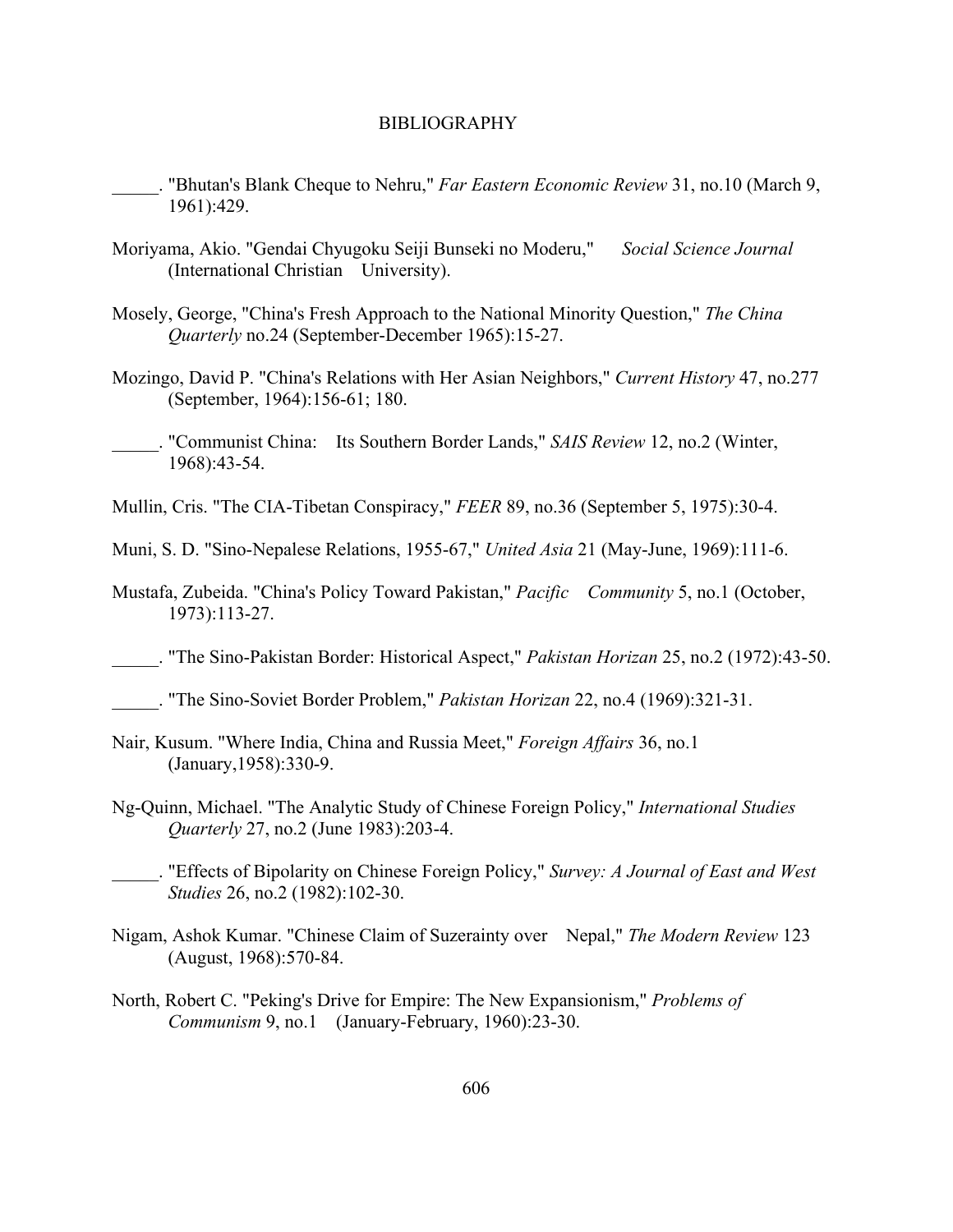\_\_\_\_\_. "The Sino-Soviet Agreements of 1950," *Far Eastern Survey* 19, no.13 (July 12, 1950):126.

Nu, U. "Speech at the Chamber of Deputies, April 28, 1960," *Burmese Weekly Bulletin* (May 5, 1960):.

\_\_\_\_\_. "The Sino-Burmese Boundary Agreement and Treaty of Friendship and Mutual Non-aggression," *Burma Weekly Bulletin* 9, no.1 (May 5, 1960).

- Kazuo, Ogura. "How the Inscrutables Negotiate with the `Inscrutables': Chinese Negotiating Tactics vis-a-vis the Japanese," *The China Quarterly* no.79 (September, 1979):529-52.
- Okuhara, Toshio. "The Territorial Sovereignty over the Senkaku Islands and Problems on the Surrounding Continental Shelf," *The Japanese Annual of International Law* no.15 (1971):97-106.
- Ouyang, Wu-wei. "Border Agreement Between Peiping and Pak," *Analysis of Current Chinese Communist Problems* (April, 1963):1-20; (May):1-19.

Palmer, Norman. "Trans-Himalayan Confrontation," *Orbis* 6, no.4 (Winter 1963):517-9.

Park, Choon-ho and Jerome A. Cohen. "The Politics of China's Oil Weapon," *Foreign Policy* no.20 (Fall 1975):28-49.

\_\_\_\_\_. "The South China Sea Dispute: Who Owns the Islands and the Natural Resources?" *Ocean Development and International Law Journal* 5, (1978):27-59.

- Park, Yung H. "The Politics of Japan's China Decision," *Orbis* 19, no.2 (Summer 1975):562-90.
- Passin, Herbert. "The Sino-Burmese Border Incident," *Thought* 30 (September 1, 1965):7.
- Patterson, George N. "China and Tibet: Background to the Revolt," *The China Quarterly* no.1 (January-March, 1960):87-102.
- \_\_\_\_\_. "Recent Chinese Policies in Tibet and Towards the Himalayan Border States," *The China Quarterly*, no.12 (October-December, 1962):191-202.
- Perrolle, Pierre M. "Does the PRC Consider Taiwan Analogous to Tibet?" *Contemporary China* 2, no.1 (Spring 1978): 58-61.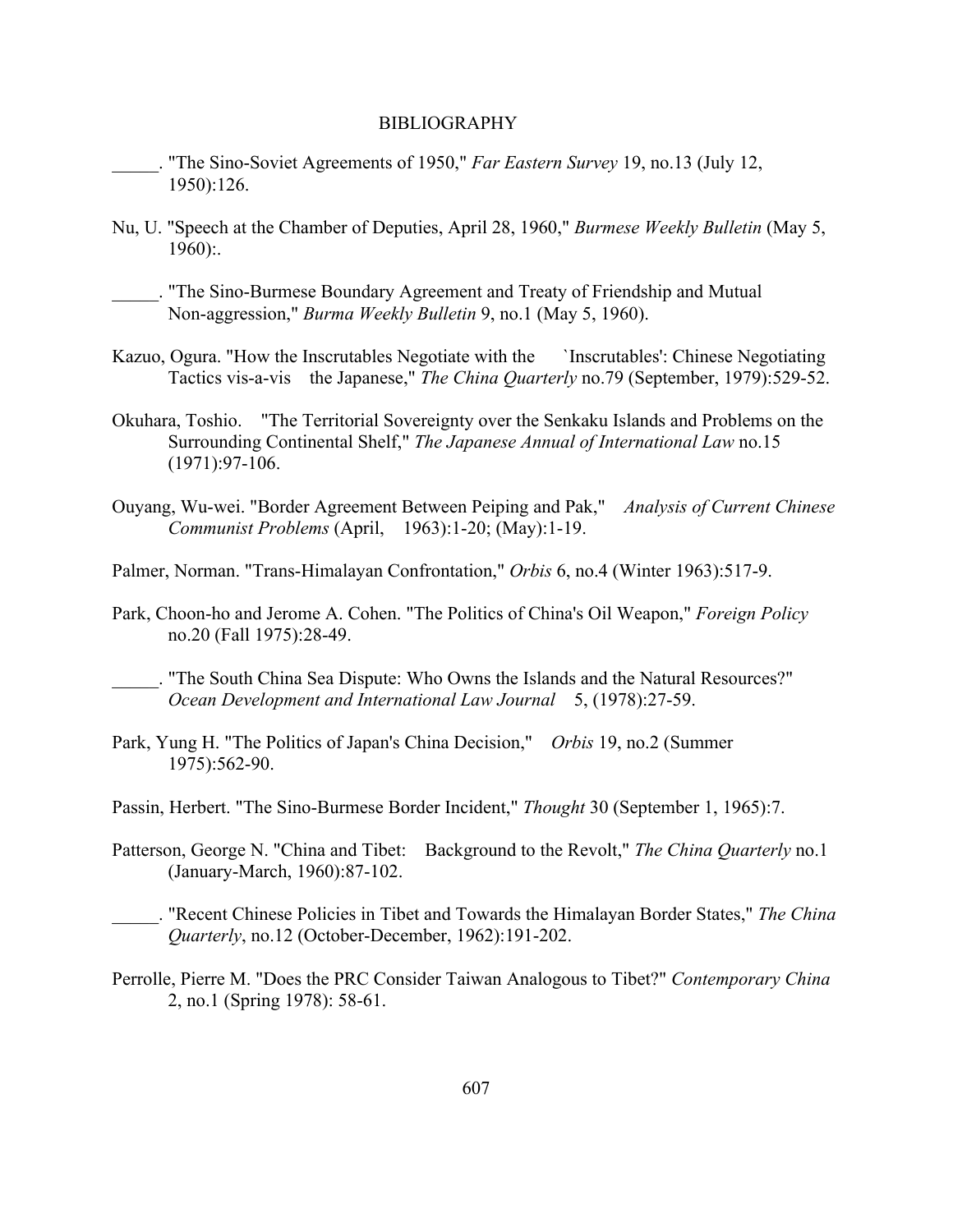- Prescott, J. R. V. "Maritime Jurisdiction in Southeast Asia: A Commentary and Map," *Research Report no.2* (Environment and Policy Institute, East West Center, University of Hawaii) (1981).
- Pringsheim, Klaus H. "China, India and Their Himalayan Border, 1961-1963," *Asian Survey* 3 (October, 1963): 474-95.
- \_\_\_\_\_. "China's Role in the Indo-Pakistani Conflict," *The China Quarterly* no.24 (October-December, 1966):170-5.
- Putney, Albert H. "The Termination of Unequal Treaties," *The American Society of International Law Proceedings* (Twenty-First Annual Meeting, Fourth Session, 1927).
- Rahul, R. "China's Other Boundaries," *The Australian Journal of Politics and History* 9 (May-November, 1963):150-66.
- Raschid, U. "Speech at the Burmese Chamber of Commerce, February 18, 1956," *Burmese Weekly Bulletin* (February 23, 1956).
- Ravenholt, Albert. "Red China Beckons its Neighbors," *American University Field Staff Report* (East Asia Series) 7, no.1 (January 28, 1959).
- Rawlings, E. H. "The Buffer States of Sikkim and Bhutan," *Eastern World* 16, no.11 (November, 1962):12-3.
- Ray, Hemen. "Communist China's Strategy in the Himalayas: Nepal, a Case Study," *Orbis* 11, no.3 (Fall 1967):826-45.
	- \_\_\_\_\_. "Sinkiang: The Sino-Soviet Game," *Contemporaty Review* 209 (July 1966):15-9.

- Robinson, Thomas W. "The Sino-Soviet Border Dispute," *The American Political Science Review* 66 (December, 1972): 1175-202.
- Romance, Francis J. "Peking's Counter-Encirclement Strategy: The Maritime Element," *Orbis* 20, no.2 (Summer 1976): 437.
- Rose, Leo E. "Sikkim and the Sino-Indian Dispute," *Political Science Review* 8, no.1 (January-March, 1969):41-58.
	- \_\_\_\_\_. "Sino-Indian Rivalry and the Himalayan Border States," *Orbis* 5, no.2 (Summer 1961):198-215.

\_\_\_\_\_. "Sino-Nepalese Diplomacy," *The Political Quarterly* 34 (1963):411-8.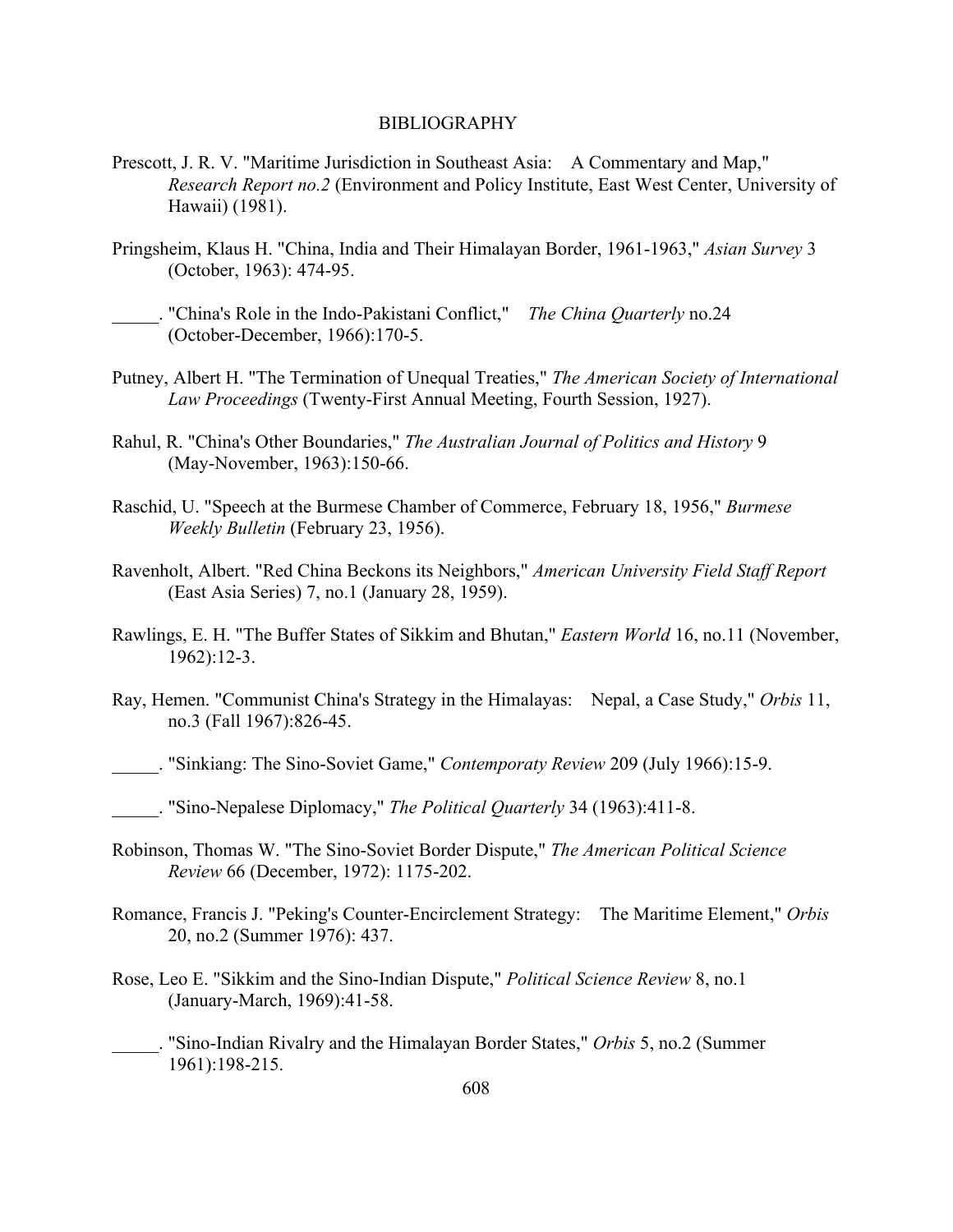| Bhuta's External Relations," Pacific Affairs 47, no.2 (Summer 1974):192-208.                                                                                    |
|-----------------------------------------------------------------------------------------------------------------------------------------------------------------|
| Roucek, Joseph S. "Nepal on a Tight Rope," Eastern World 21, no. 5-6 (May-June, 1967):10-1.                                                                     |
| . The Geopolitics of Mongolia," United Asia 15, no.3 (March, 1963):240-4.                                                                                       |
| Rubin, Alfred P. "The Position of Tibet in International Law," The China Quarterly no.35<br>(July-September, 1968):110-54.                                      |
| Rupen, Robert A. "Outer Mongolia, 1957-1960," Pacific Affairs 33, no.2 (June, 1960):126-43.                                                                     |
| . "Outer Mongolia Since 1955," <i>Pacific Affairs</i> 30, no. 4 (December, 1957):342-57.                                                                        |
| . "Sino-Soviet Rivalry in Outer Mongolia," Current Scene 1, no.11 (August 31, 1961):4.                                                                          |
| The Fiftieth Anniversary of the Mongolian People's Republic, 1921-1971," Asian Survey<br>13, no.5 (May 1973): 460.                                              |
| . "The Mongolian People's Republic and Sino-Soviet Competition," Communist Strategies<br>in Asia, ed. A. Doak Barnett (New York: Praeger, 1963):268.            |
| . "Inside Outer Mongolia," <i>Foreign Affairs</i> 37, no.2 (January 1959):328-9.                                                                                |
| . "Mongolian People's Republic, Number 5," China News Analysis no.540 (November 13,<br>1964):2.                                                                 |
| . "Mongolian Nationalism," Journal of the Royal Central Asian Society 45 (April<br>1958):158-61.                                                                |
| Sakamoto, Koretada. "Chugoku no shosu minzoku mondai," Gendai Chugoku no kadai<br>$(1964):172-200.$                                                             |
| Salisbury, Harrison E. "The Russo-Chinese Border Dispute: Marco Polo Would Recognize<br>Mao's Sinkiang," The New York Times Magazine (November 23, 1969):14-41. |
| . "Chinese-Mongol Tension Rising; Ulan Bator Charges Subversion," The New York Times<br>(May 22):12.                                                            |
| . "Soviet Influence in Mongolia Rises," The New York Times (December 17, 1961):32;<br>(April 25, 1964):3; (May 22, 1964):12.                                    |
| . "Partition in the Land of Genghis Khan," Current Scene 2, no.5 (September 27, 1962):4.<br>609                                                                 |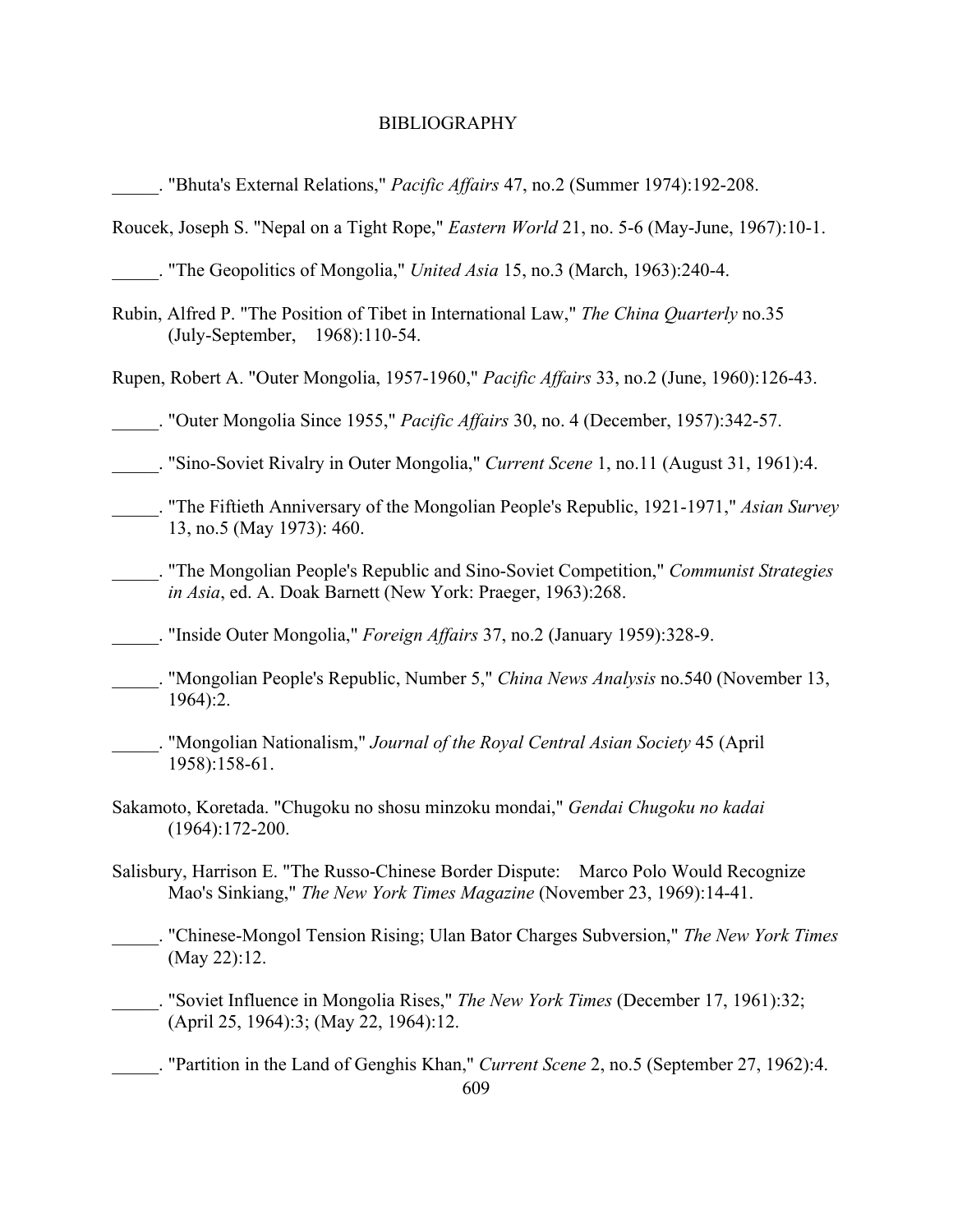\_\_\_\_\_. "Russians to Mark '39 Mongol War," *The New York Times* (May 24, 1964):6.

- Sayeed, Khalid Bin. "Pakistan and China: The Scope and Limites of Convergent Policies," in *Policies Toward China: Views from Six Continents* ed. A.M. Halpern (1965).
- Schwartz, Benjamin. "Chinese Visions and American Policies," *Commentary* no.2 (1964).
- Searls, Guy. "Communist China's Border Policy: Dragon Throne Imperialism?" *Current Scene* 2, no.12 (April 15, 1963):1-22.
	- \_\_\_\_\_. "Communist China's Border Policy: Instrument for a New Empire," *United Asia* (Bombey) 15, no.7 (July, 1963):469-82.
- Shabad, Theodore. "Soviet and Chinese Disagree on Maps," *The New York Times* (February 26, 1961):20.
- Sheehy, Ann. "Russia and China in the Pamirs: 18th and 19th Centuries," *Central Asian Review* 16, no.1 (1968):4-14.
- Shi, Yuxin. "In Refutation of Lie-Fabricators," *Lishi Yanjiu* no.1 (1974):128.
- Shor, Jean and Franc. "We Took the Highroad in Afghanistan," *National Geographic Magazine* 98, no.5 (November 1950): 673-706.
- Sigal, Leon V. "The `Rational Policy' Model and the Formosa Straits Crisis," *International Studies Quarterly* 14, no.2 (1970):121-56.
- Simon, Sheldon W. "The Japan-China-USSR Triangle," *Pacific Affairs* 47, no.2 (Summer 1974):125-38.
- Sinha, Mira. "China's Deeping Interest in Nepal and Himalaysia," *China Report* 4 (September-October, 1968): 21-5.
- "Sino-Indian Talks--Edging Closer?" *Economic and Political Weekly* 17, no.22 (May 29, 1982):901.
- "Sino-Pak Border Agreement," *New Age* 11, no.9 (March 3, 1963):4.
- Simmons, Robert. "Taiwan and China: The Delicate Courtship," *Current History* 65, no.385 (September, 1973):111-4.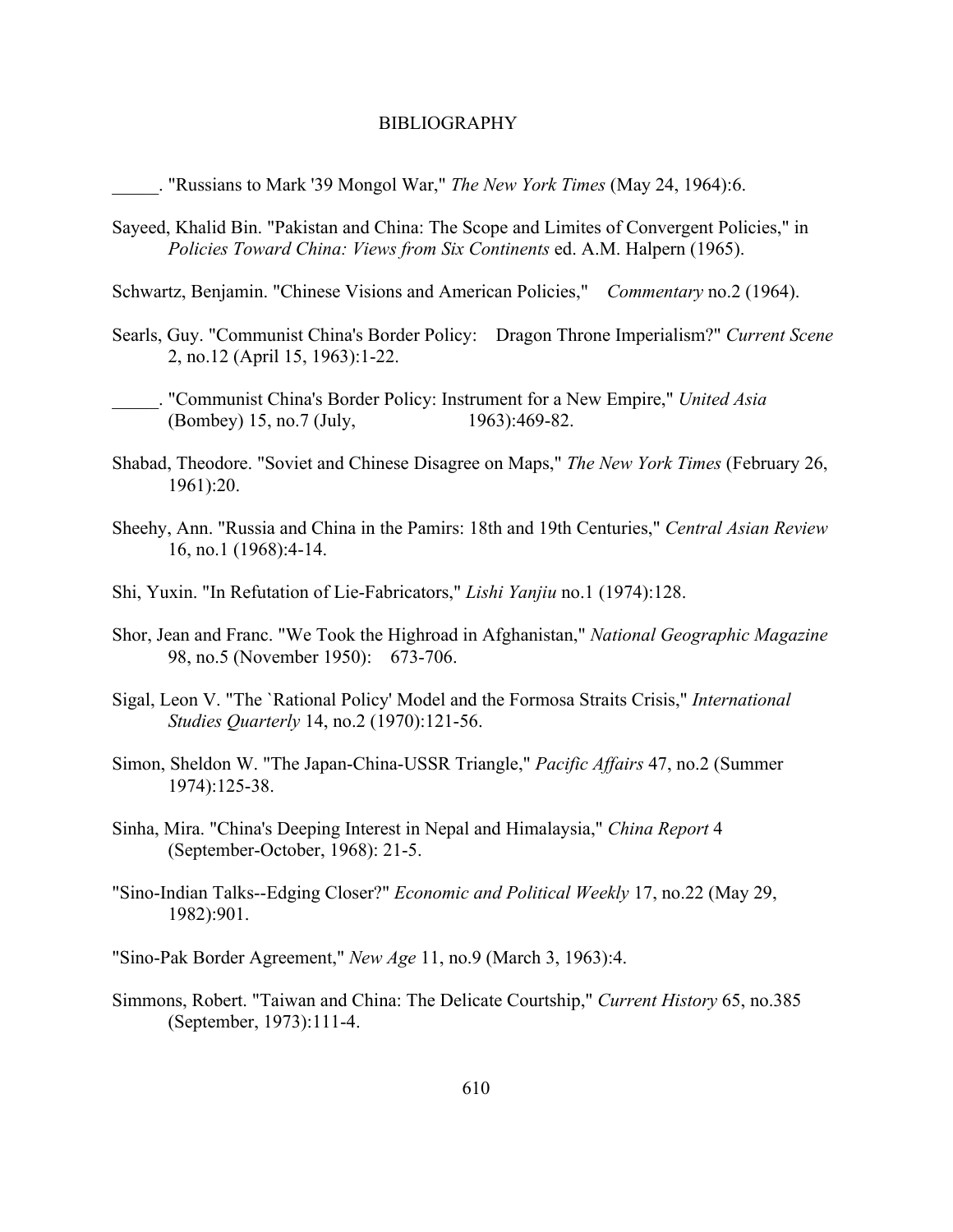- Smoker, Paul. "Sino-Indian Relations: A Study of Trade, Communication and Defense," *Journal of Peace Research* no.2 (1964):65-76.
- Snow, Edgar. "The Open Door," *The New Republic* (March 27, 1971):23.
- Snyder, Glenn H. "The Security Dilemma in Alliance Politics," *World Politics* 36, no.4 (July 1984):461-95.
- Sokol, Edward D. "Discussion" *Aspects of Modern Communism* ed. Richard F. Staar (1968):315-6.
- Spykman, Nicholas John. "Frontiers, Security and International Organization," *The Geographical Review* 32 (1942):437.
- \_\_\_\_\_, and Abbie A. Rollins. "Geographic Objectives in Foreign Policy," *American Political Science Review* 33 (June, 1939):391-410.
- Sreedhar. "Sino-Afghan Economic Relations," *China Report* 12, no.5-6 (September-December 1976):7-9.
- Stahnke, Arthur. "The Place of International Law in Chinese Strategy and Tactics: The Case of the Sino Indian Boundary Dispute," *Journal of Asian Studies* 30, no.1 (November, 1970):95-119.
- Stevens, M.D. "Recent Trends in Sino-Nepalese Relations," *Asian Survey* 59 (1963):252-60.
- Steiner, Arthur H. "Chinese Policy in the Sino-Indian Border Dispute," *Current Scene* (November 7, 1961):1-9.
- Su, Chi. *Sino-Soviet Border Negotiations: 1979-1978* (April 23-30, 1984):20-21; 46.
- Sulzberger, C.L. "India and Russia -- A Study in Contrasts," *The New York Times* (February 14, 1955):18.
- Swarup, Rama. "Red China Builds a Bridge to Nepal," *Issues and Studies* 4, no.1 (October, 1967):15-8.
	- \_\_\_\_\_. "Peiping's Diplomacy in India and Pakistan," *Issues and Studies* 3, no.7 (April, 1967):1-7.
- Tagil, Sven. " The Study of Boundaries and Boundary Disputes," *African Boundary Problems* ed. Carl Gosta Widstrand (Uppsala, Sweden: The Scandinavian Institute of African Studies, 1969):.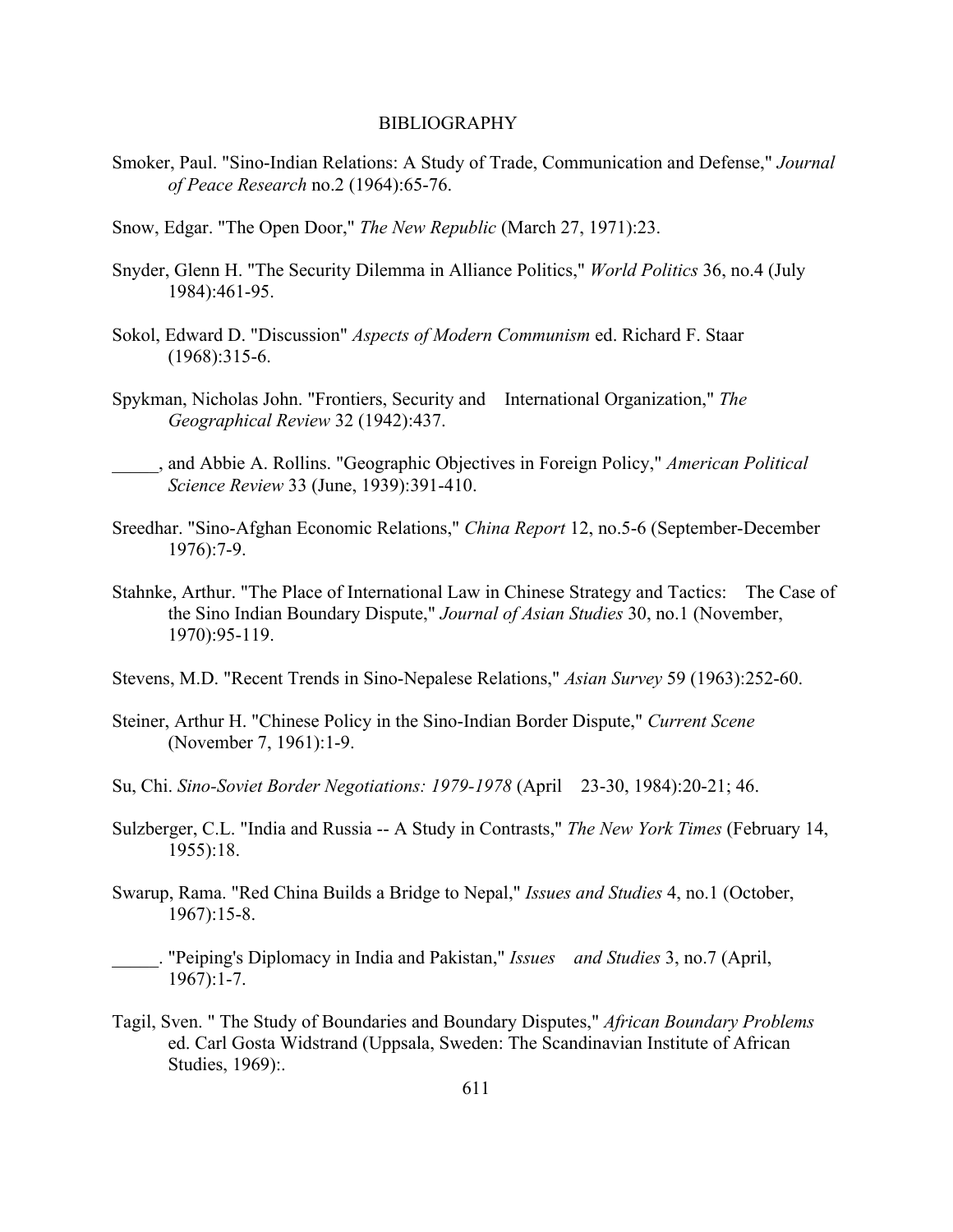- Tahir-kheli, Shirin. "Chinese Objectives in South Asia: `Anti-Hegemony' vs `Collective Security'," *Asian Survey* 18 (October, 1978):996-1012.
- Tanaka, Akihiko. "Internal-External Linkage in Chinese International Conflict Behavior: A Model," *Journal of Northeast Asian Studies* 53-54.
- Tang, Tsou and Morton H. Halperin. "Mao Tse-tung's Revolutionary Strategy and Peking"s International Behavior." *The American Political Science Review* 59 (March, 1965):80-99.
- Tao, Cheng. "The Dispute Over the South China Sea Islands," *Texas International Law Journal* 10:265 (1975):265-77.
- Telong, G. M. "China-Mongolia Frontier: New Zone of Tension," *Times of India* (April 4, 1969):6:3-5.
- Thompson, Thomas N. "Taiwan's Ambiguous Destiny," *Asian Survey* 16, no.7 (July, 1976):611-9.
- Tinker, Hugh. "Burma's Northeast Borderland Problems," *Pacific Affairs* 29, no.4 (December 1956):334.
- Todd, Burt Kerr. "Bhutan, Land of the Thunder Dragon," *The National Geographic Magazine* 102, no.6 (December, 1952):713-54.
- Toller, W. Stark. "The Undefined China-Burma Frontier," *Eastern World* 2, no.10-11 (October-November 1948):12-4.
- Topping, Seymour. "Red Bloc Speeds Economic Unity," *The New York Times* (June 9, 1962):1.
- Touval, Saadia. "The Sources of Status Quo and Irredentist Policies," *African Boundary Problems* ed. Carl Gosta Windstrand (Uppsala, Sweden: The Scandinavian Institute of African Studies, 1969):.
	- \_\_\_\_\_. "Africa's Frontiers: Reaction to a Colonial Legacy," *International Affairs* 42, no.4 (October 1966):642-4.
- Trager, Frank N. "Burma's Foreign Policy, 1948-1956: Neutralism, Third Force and Rice," *Journal of Asian Studies* 16 (November 1956):92.

\_\_\_\_\_. "Burma and China," *Journal of Southeast Asian History* 6, no.1 (March 1963):29-61.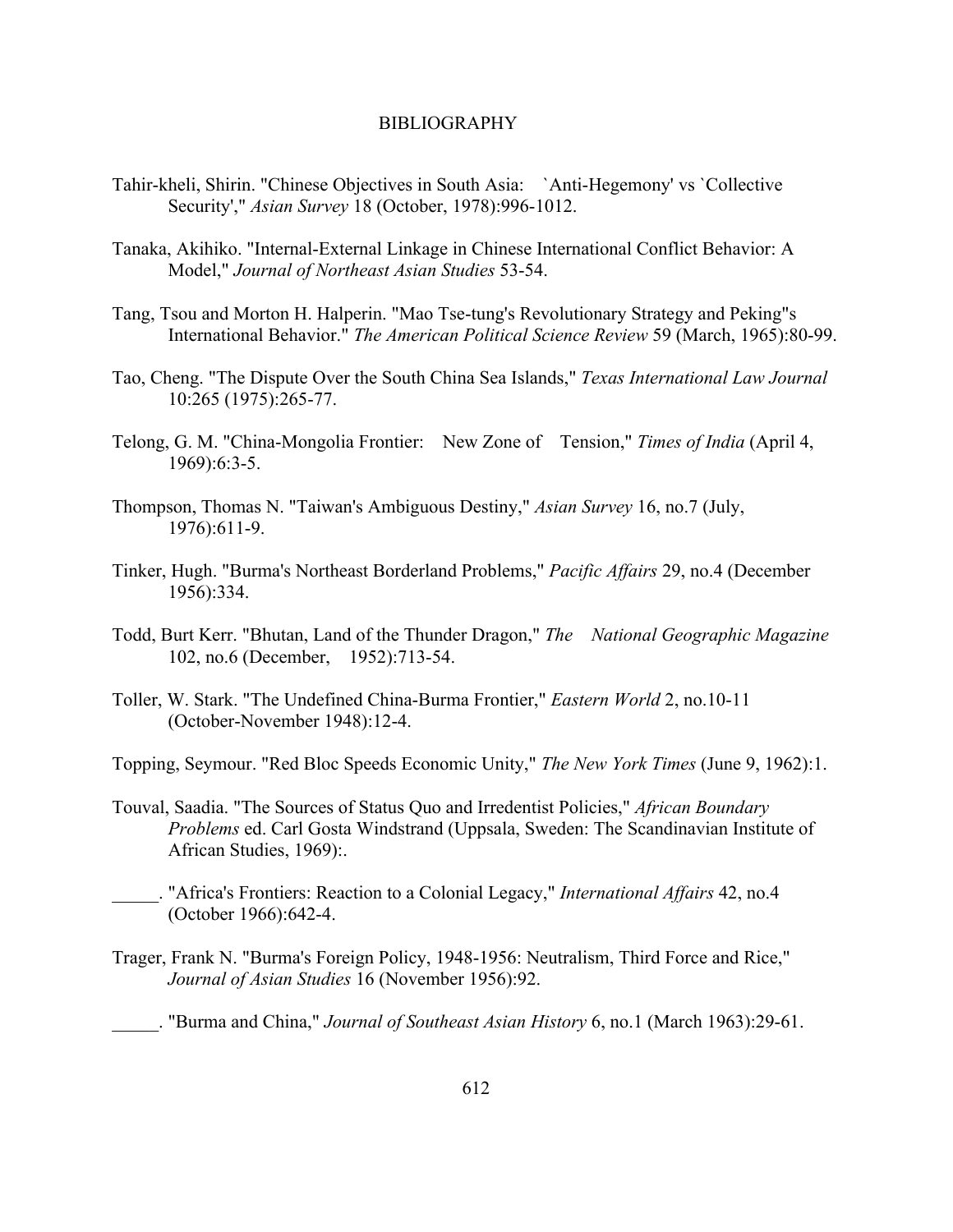- \_\_\_\_\_. "Communist China: The New Imperialism," *Current History* 41, no.241 (September 1961):138.
- \_\_\_\_\_. "The United States and Pakistan: A Failure of Diplomacy," *Orbis* 9, no.3 (Fall 1965):615.
- Tretiak, Danial. "Peking's Policy Toward Sinkiang: Trouble on the `New Frontier'," *Current Scene* 11, no.24 (November 15,1963):1-13.
	- \_\_\_\_\_. "The Sino-Japanese Treaty of 1978: The Senkaku Incident Prelude," *Asian Survey* 18, no.12 (December, 1978):1235-49.
- Ueda, Toshio. "The Abolition of the Unequal Treaties in China," *India Quarterly* 14 (October-December, 1958):364-72.
- Upton, Peter N. "International Law and the Sino-Japanese Controversy over Territorial Sovereighty of the Senkaku Islands," *Boston University Law Review* 52, no.4 (Fall 1972):763-90.
- Uren, Philip E. "Economic Relations Among the Communist States," *The Communist States at the Crossroads* ed. Adam Bromke. (New York: Praeger, 1965):204.
- Van Ingen, Glen T. "China's Border Policy Toward Nepal," *East-West Center Review* 1, no.2 (October, 1964): 33-55.
- Vandenbosch, Amry. "Chinese Communism for Export" *Current History* 39, no.232 (December, 1960):333-7; 350.
- Wolters, O. W. "China Irradenta: The South," *The World Today* 19 (December, 1963):540-52.
- Wang, Feng. "On the Rectification Campaign and Socialist Education Among the Minority Nationalities" *Current Background* no.495 (March 5, 1958):9.
- Wang, Gung-wu. "The Chinese in Search of a Base in the Nanyang," *South Seas Society Journal* 14 (December, 1958):86-98.
- Wei, Liang. "Looking At the So-Called McMahon Line from the Viewpoint of International Law," *Guoji wenti yanjo*, no. 6 (1960):.
- Wei, Yu-sun, " A Discourse on Sino-Philippine Relations," *China Today* 2, no.8 (August, 1959):55-9.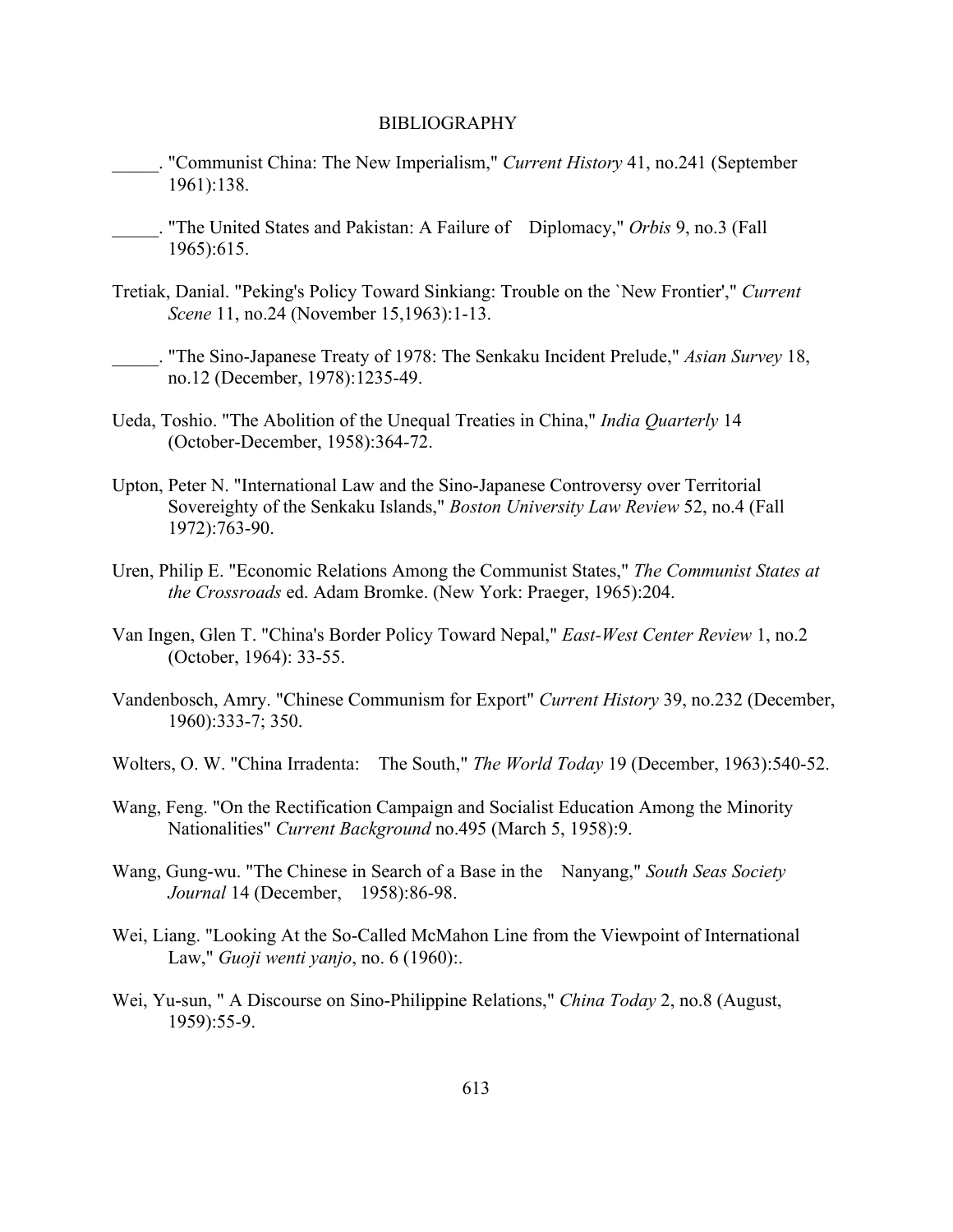- Weissman, Steve. "Last Tangle in Tibet," *Pacific Research and World Empire Telegram* no.5 (July-August 1973):1-18.
- Weng, Tu-chien, "China's Policy on National Minorities," *People's China* 1, no.7 (April 1, 1950):7.
- Wheeler, Geoffrey. "Singkiang and the Soviet Union," *The China Quarterly* no.16 (October-December 1963):59.
- Whetten, Lawrence L. "Moscow's Anti-China Pact," *The World Today* 25, (September 1969):385-93.
- Whittam, Daphne E. "The Sino-Burmese Boundary Treaty," *Pacific Affairs* 34, no.2 (Summer 1961):174-83.
- Wich, Richard. "Chinese Allies and Adversaries," *The Military and Political Power in China in the 1970's* ed. William W Whitson. New York: Prager publisher, 1972:291-312.
- Wilkes, Daniel. "New Emphases and Techniques for International Law--The Case of Boundary Dispute," *Western Reserve Law Review* 15 (1964):623-40.
- Wint, Guy. "India and China," *The Radical Humanist* 24 (January 17, 1960):28.
- Wolfstone, Daniel. "Fast Work on the Sino-Burmese Border," *FEER* 29, no.7 (August 18, 1960):368-74.
- Woodard, Kim and Alice A. Davenport. "The Security Dimension of China's Offshore Oil Development," *Journal of Northeast Asian Studies* 1, no.3 (September, 1982): 3-26.
- Xue, Xiantian. "How Many were Killed During the Blagoveshchensk Massacre?" *Lishi Yanjiu* no.1 (1980):173-6.
- Yan, Jian. "Our Sacred Land: Hexiali Island," *Dili Zhishi* no.1 (1975):5-7.
- Yasutomo, Dennis. "Sato's China Policy, 1964-1966," *Asian Survey* 17, no.6 (June, 1977):530-44.
- Yukio, Besshi. "Nitchu kokko seijoka no seiji katei," *Kokkusai seiji* 66, no.3 (1980):3.
- Zartman, William I. "The Foreign and Military Politics of African Boundary Problems," *African Boundary Problems* ed. Carl Gosta Widstrand (Uppsala, Sweden: The Scandinavian Institute of African Studies, 1969):.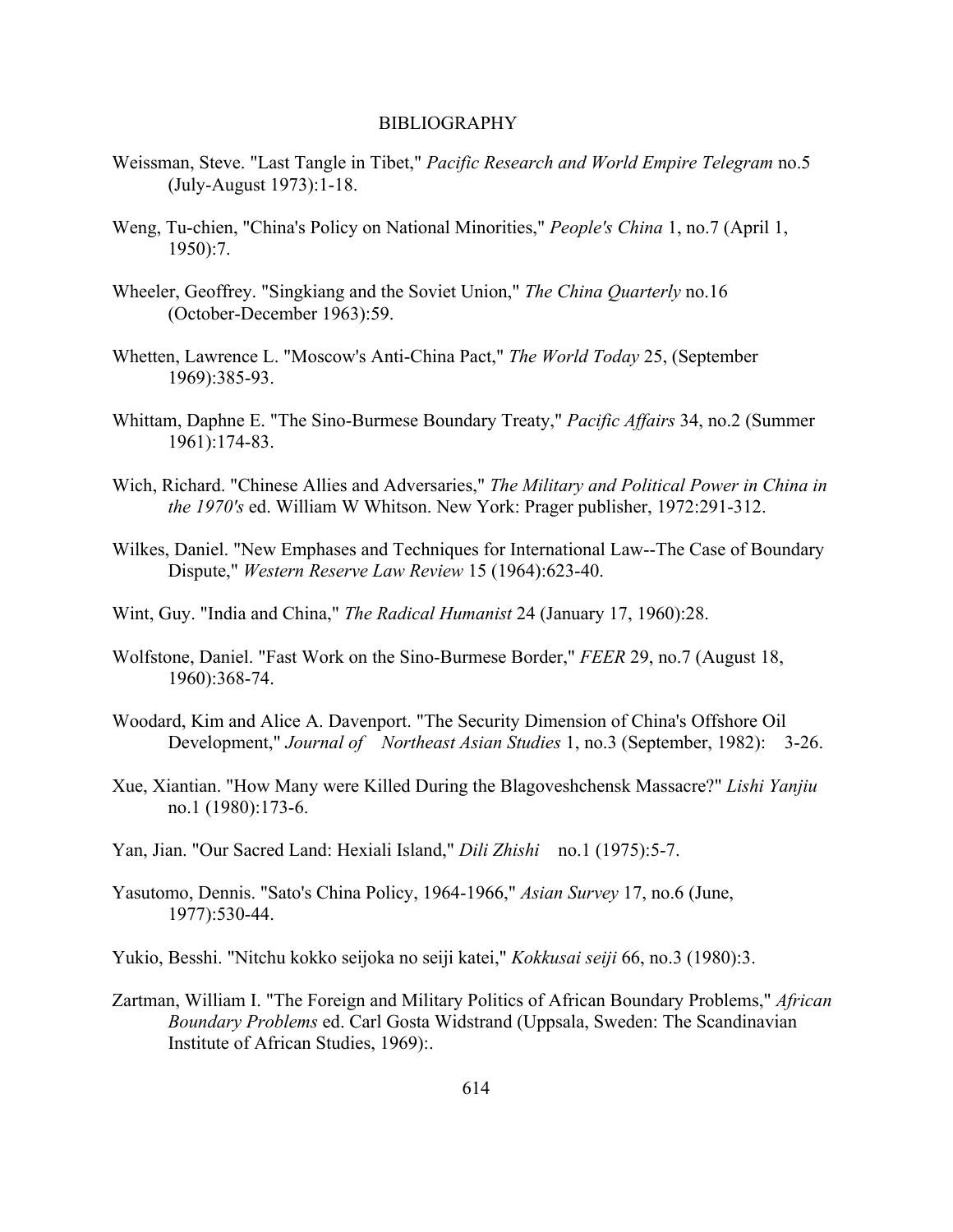# **Dissertations:**

- An, Tai-sung. Communist China and "Peaceful Co-Existance": An Analysis of Communist China's Foreign Policy. Ph.D. Dissertation, University of Pennsylvania, 1963.
- Bartow, Barry George. The Policy of the Mongolian People's Republic Toward China, 1952-1973. Ph.D. Dissertation, University of West Virginia, 1974.
- Dial, Roger L. Chinese Foreign Relations: Toward a Framework for Causal and Comparative Analysis. Ph.D. Dissertation, University of California, Berkeley, 1973.
- Homayoun, Assad. Pakistan-China Relations up to 1970. Ph.D. Dissertation, George Washington University, 1972.
- Haque, A. K. M. Azizul,. Pakistan's External Relations. Ph.D. Dissertation, University of Nottingham, 1972.
- Holmes, Robert A. Chinese Foreign Policy Toward Burma and Combodia. Ph.D. Dissertation, Columbia University, 1969.
- Kim, Byung. The Northeast Asian Continental Shelf Controversy: A Case Study in Conflict Resolution Among South Korea, China (PRC) and Taiwan (ROC). Ph.D. Dissertation, Florida State University, 1980.
- Lim, Heng-cheah, The Foreign Policy of the CPR Toward Pakistan, 1958-1969. Ph.D. Dissertation, Queen's University at Kingston, 1972.
- Martin, Lenore G. A Systematic Study of Boundary Disputes in the Persian Gulf, 1900 to the Present. Ph.D. Dissertation, University of Chicago, 1979.
- Rajput, Mohammad Adram. An Analysis of the Foreign Policy of Pakistan Toward India, Communist China, the Soviet Union and the United States, 1954-1968. Ph.D. Dissertation, University of Minnesota, 1971.
- Romance, Francis J. Sino-Soviet Policies Toward the MPR, 1945-1965: A Study of the Political and Economic Factors Involved. Ph.D. Dissertation, Georgetown University, 1967.
- Roys, Gerald. The Kashimir Dispute: A Case Study of the International Politics of an Interstate Boundary Conflict. Ph.D. Dissertation, University of South Carolina, 1981.
- Sen Gupta, Bhabani. The Fulcrum of Asia. Ph.D. Dissertation, City University of New York, 1971.